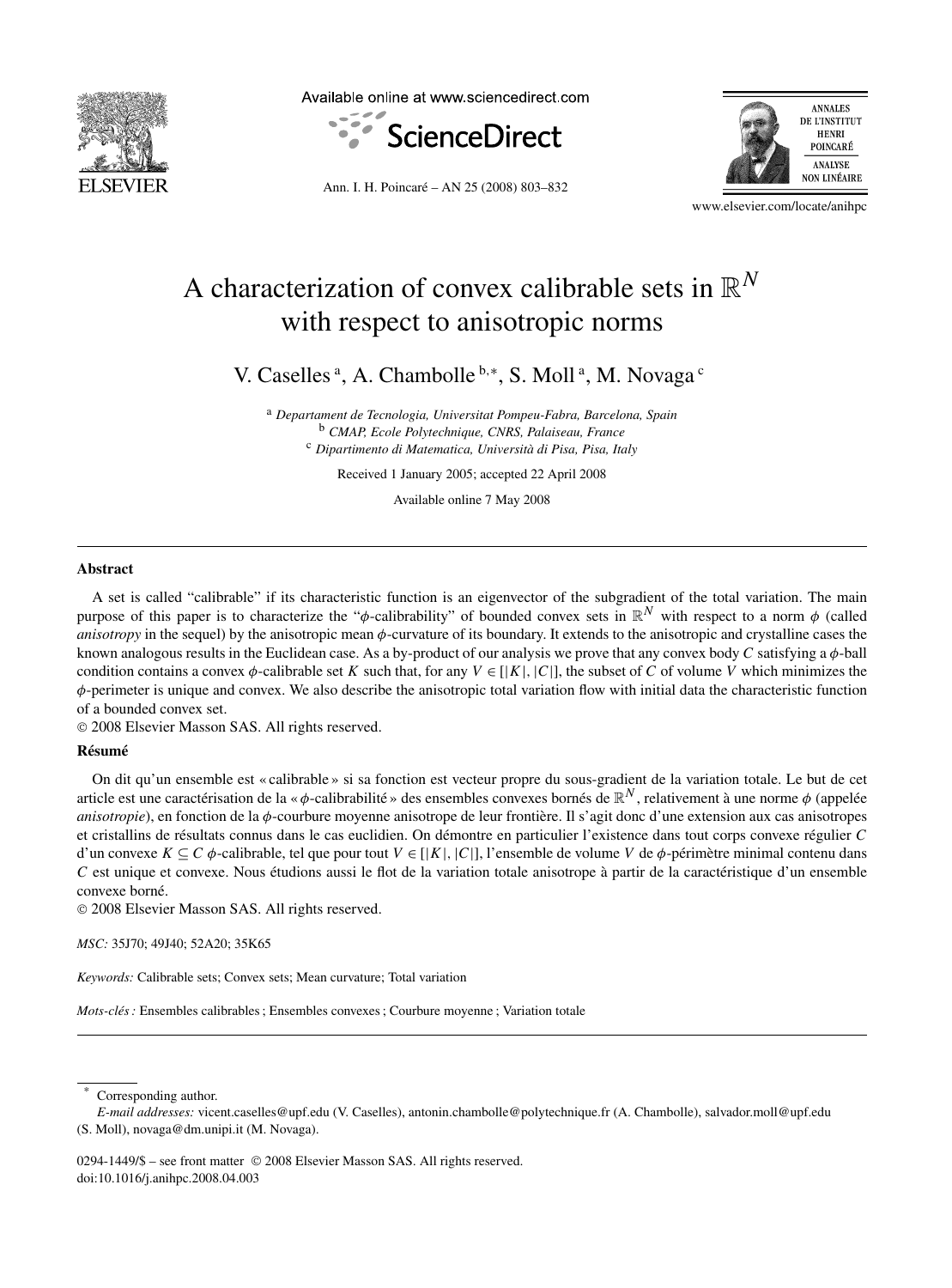# **1. Introduction**

The purpose of this paper is to give a characterization of convex calibrable sets (with respect to an anisotropic perimeter) in  $\mathbb{R}^N$  extending the corresponding result for  $N = 2$  [17] and the corresponding results for the usual euclidean perimeter [27,14,2]. In the evolution of a set under anisotropic mean curvature flow, calibrable facets are those which do not bend or break during the evolution process, and they are characterized, in the convex case, in terms of the anisotropic curvature of the boundary [17].

The anisotropic perimeter  $P_{\phi}$  in  $\mathbb{R}^{N}$  is defined as

$$
P_{\phi}(E) := \int_{\partial E} \phi^{\circ}(\nu^{E}) d\mathcal{H}^{N-1}, \quad E \subseteq \mathbb{R}^{N},
$$

where  $v^E$  is the outward unit normal to the boundary  $\partial E$  of  $E$  and  $\phi^{\circ}$  (the surface tension) is a norm on  $\mathbb{R}^N$ . We say that the anisotropy  $\phi^\circ$  is *crystalline* if  $\{\phi^\circ \leq 1\}$  is a polyhedron.

Let *F* be a convex subset of  $\mathbb{R}^2$ . For any measurable set  $X \subseteq \mathbb{R}^N$ , |X| denotes the Lebesgue measure of the set *X*. It has been proved in [17] that the following three assertions are equivalent.

(a) *F* is  $\phi$ -calibrable, i.e., there is a vector field  $\xi \in L^{\infty}(F, \mathbb{R}^2)$ , with  $\phi(\xi(x)) \leq 1$  a.e. in *F* (where  $\phi$  is the dual norm of *φ*◦), such that

$$
-\operatorname{div}\xi = \lambda_F^{\phi} := \frac{P_{\phi}(F)}{|F|} \quad \text{in } F,
$$
  

$$
\xi \cdot \nu^F = -\phi^{\circ}(\nu^F) \quad \text{in } \partial F,
$$
 (1.1)

where  $v^F(x)$  denotes the outer unit normal to  $\partial F$  at the point  $x \in \partial F$ .

(b)  $F$  is a solution of the problem

$$
\min_{X \subseteq F} P_{\phi}(X) - \lambda_F^{\phi}|X|.\tag{1.2}
$$

(c) We have

$$
\underset{x \in \partial F}{\text{ess sup}} \,\kappa_F^{\phi}(x) \leqslant \lambda_F^{\phi},\tag{1.3}
$$

where  $\kappa_F^{\phi}(x)$  denotes the anisotropic curvature of  $\partial F$  at the point *x*.

The characterization of the calibrability of a convex set in  $\mathbb{R}^2$ , with respect to the euclidean perimeter, was proved by Giusti in [27], where he also proved that in a convex calibrable set the capillary problem in absence of gravity, with any prescribed contact angle at its boundary, has always a solution. In the euclidean case, this equivalence has been partly rederived in [14] where calibrable sets were used to construct explicit solutions of the denoising problem in image processing. A simple proof of the equivalence  $(b) \Leftrightarrow (c)$  was given in [30] (where it was studied in connection which Cheeger sets, see Section 6). The extension of the above result for the euclidean perimeter and  $N \geq 3$  was proved in [2]. In that case, the left-hand side of (1.3) has to be substituted by the sum of the principal curvatures at the point *x* ∈  $\partial F$ . Our purpose in this paper is to extend the above set of equivalences to the anisotropic case, for a convex set in  $\mathbb{R}^N$  which satisfies a ball condition (see Definition 2.7).

The proof of the equivalence (a)  $\Leftrightarrow$  (b) is the same as in the euclidean case and it is independent of the dimension *N* (see [14,2]). We notice that the supremum of the curvature  $\kappa_C^{\phi}$  in (1.3) has to be substituted with the number  $(N - \frac{1}{2})$ 1)  $\|\mathbf{H}_C^{\phi}\|_{\infty}$ , where  $\|\mathbf{H}_C^{\phi}\|_{\infty}$  is defined in Section 2.5 and denotes the  $L^{\infty}$ -norm of the anisotropic mean curvature of *∂C*. To prove (b)  $\Leftrightarrow$  (c) we follow the strategy used in [2] for the euclidean case, thus, we embed the variational problem (1.2) in a family of problems

$$
\min_{X \subseteq C} P_{\phi}(X) - \lambda |X|, \quad \lambda > 0,
$$
\n(1.4)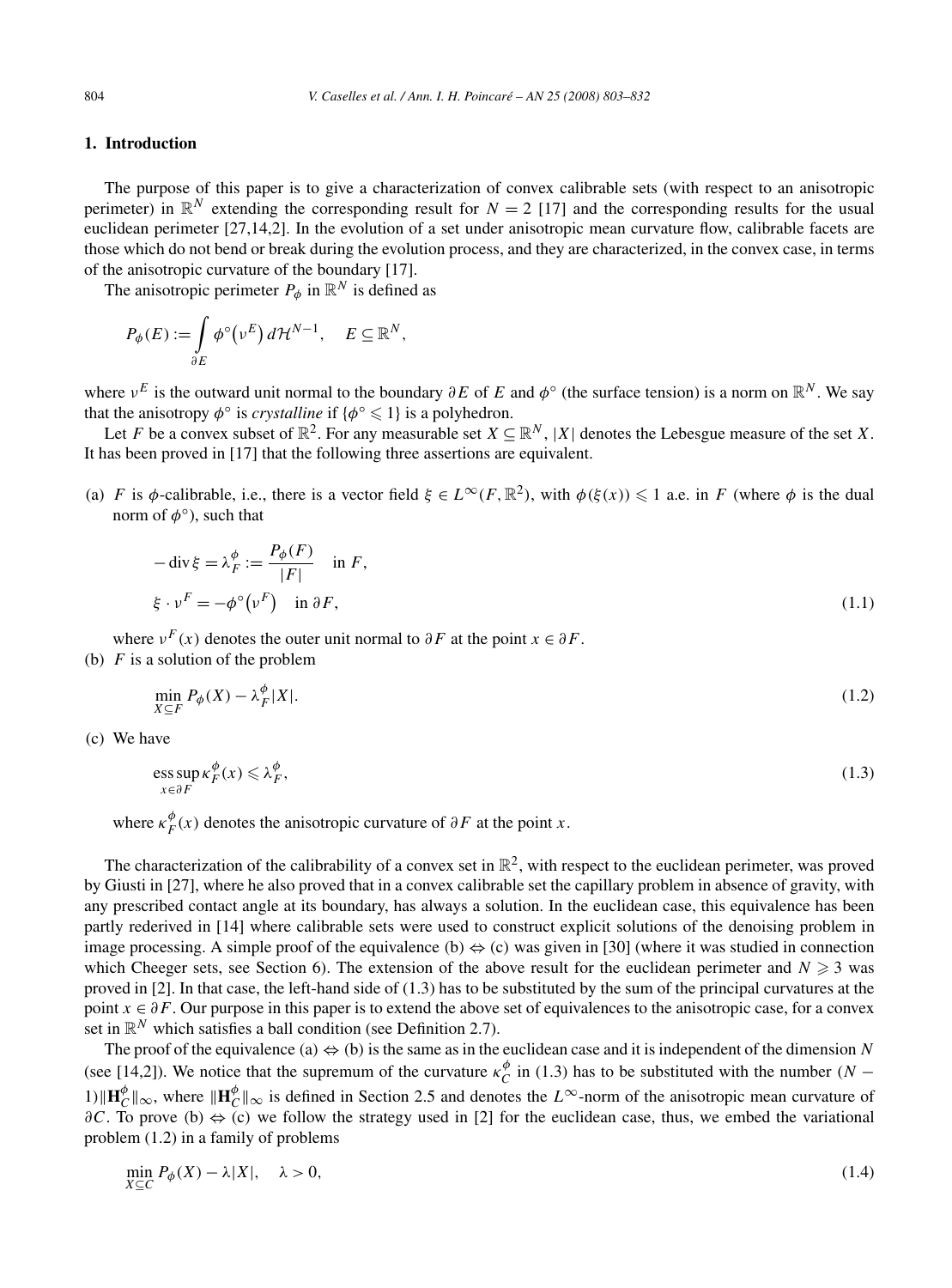and we study the dependence of its solution on  $\lambda$ . In particular, we prove that *C* is a solution of (1.4) if and only if  $\lambda \ge \max{\{\lambda_C^{\phi}, (N-1) \| \mathbf{H}_C^{\phi} \|_{\infty}\}}$ . The solutions of (1.4) are related to the solution of the variational problem

$$
\min_{u \in BV(\mathbb{R}^N) \cap L^2(\mathbb{R}^N)} \int_{\mathbb{R}^N} \phi^{\circ}(Du) + \frac{\mu}{2} \int_{\mathbb{R}^N} (u - \chi_C)^2 dx, \quad \mu > 0.
$$
\n(1.5)

Indeed, it turns out that the level sets of the solution of (1.5) embed the solutions of (1.4) for  $\lambda \in [0, \mu]$ . Since the solution  $u$  of (1.5) satisfies the equation

$$
v - \mu^{-1} \operatorname{div}(\partial \phi^{\circ}(Dv)) = 1 \quad \text{in } C,
$$
  

$$
\partial \phi^{\circ}(Dv) \cdot v^{C} = -\phi^{\circ}(\nu^{C}) \quad \text{in } \partial C
$$
 (1.6)

(the meaning of  $\partial \phi^{\circ}(Dv)$  will be explained below) and the solutions of (1.6) can be approximated by the solutions  $u_{\epsilon}$ of

$$
v - \mu^{-1} \operatorname{div} \left( \frac{T^{\circ} (Dv)}{\sqrt{\epsilon^2 + \phi^{\circ} (Dv)^2}} \right) = 1 \quad \text{in } C,
$$
  

$$
\frac{T^{\circ} (Dv)}{\sqrt{\epsilon^2 + \phi^{\circ} (Dv)^2}} \cdot v^C = -\phi^{\circ} (v^C) \quad \text{in } \partial C
$$
 (1.7)

as  $\epsilon \to 0$  (where  $T^{\circ}(x) = \frac{1}{2}\partial(\phi^{\circ})^2(x)$ ,  $x \in \mathbb{R}^N$ ). We use the result of Korevaar [31] to conclude that *u* is concave in  $C$ , hence also continuous there. This implies the uniqueness and convexity of solutions of (1.4). Thus, by studying the dependence on  $\lambda$  of solutions of (1.4), we can prove that if *C* satisfies the curvature estimate (1.3) but is not a minimum of (1.2), then it can be approximated from inside by solutions  $C_\lambda$  of (1.4), with  $\lambda \to \mu$  and  $\mu > \lambda_C^{\phi}$ . As we shall prove in Proposition 7.1, this implies that  $(N-1)\|\mathbf{H}_C^{\phi}\|_{\infty} > \lambda_C^{\phi}$ , a contradiction.

As an interesting by-product of our analysis we obtain that solutions of (1.4) are convex sets. Since (1.4) can be considered as the functional obtained by applying the Lagrange multiplier method to the area minimizing problem

$$
\min_{X \subseteq C, |X| = V} P_{\phi}(X) \tag{1.8}
$$

where  $0 < V < |C|$ , we obtain that, for some range of volumes, the solutions of this isoperimetric problem with fixed volume *V* are convex sets. The range of values of *V* for which the above result holds is  $[|K|, |C|]$  where *K* is a convex *φ*-calibrable set contained in *C* obtained as solution of (1.4) for a certain value of  $\lambda$  (see Section 6). This extends the analogous result in [2]. In the euclidean case, a similar result has been also proved by E. Stredulinsky and W.P. Ziemer [39] in the case of a convex set *C* containing a ball *B* such that *∂B* ∩ *∂C* is a meridian of *∂B*, and we mention the result of C. Rosales [36] when *C* is a rotationally symmetric convex body.

Finally, let us mention that our results enable us to describe the evolution of any convex set in  $\mathbb{R}^N$ , satisfying a ball condition, by the anisotropic total variation flow. The same result for the euclidean case was proved in [3] (for  $N = 2$ ) and in [2]: as in those papers, it can be extended to unions of convex set which are far apart from each other. Other examples of evolution are given in [35].

Let us describe the plan of the paper. In Section 2 we collect some preliminary definitions and results about anisotropies, regularity conditions in the anisotropic case, functions of bounded variation and Green's formula. In Section 3 we recall the subdifferential of the anisotropic total variation in  $\mathbb{R}^N$  and we define  $\phi$ -calibrable sets. In Section 4 we relate the solution of the variational problem (1.4) with the solution of (1.5) and we study the basic properties of its minimizers. In Section 5 we prove the concavity of solutions of (1.5) for a certain range of values of *μ*. This will imply the convexity of the solutions of (1.4) for an interval of values of  $λ$ . In Section 6 we prove the convexity of solutions of (1.8) when  $V \in |K|, |C|$  where K is a certain convex  $\phi$ -calibrable set contained in C. Section 7 is devoted to the characterization of the *φ*-calibrability of a convex set in terms of the anisotropic mean curvature of its boundary. Finally, in Section 8 we characterize the *φ*-calibrability of the convex sets which satisfy a ball condition, and we describe the evolution of such sets by the minimizing anisotropic total variation flow.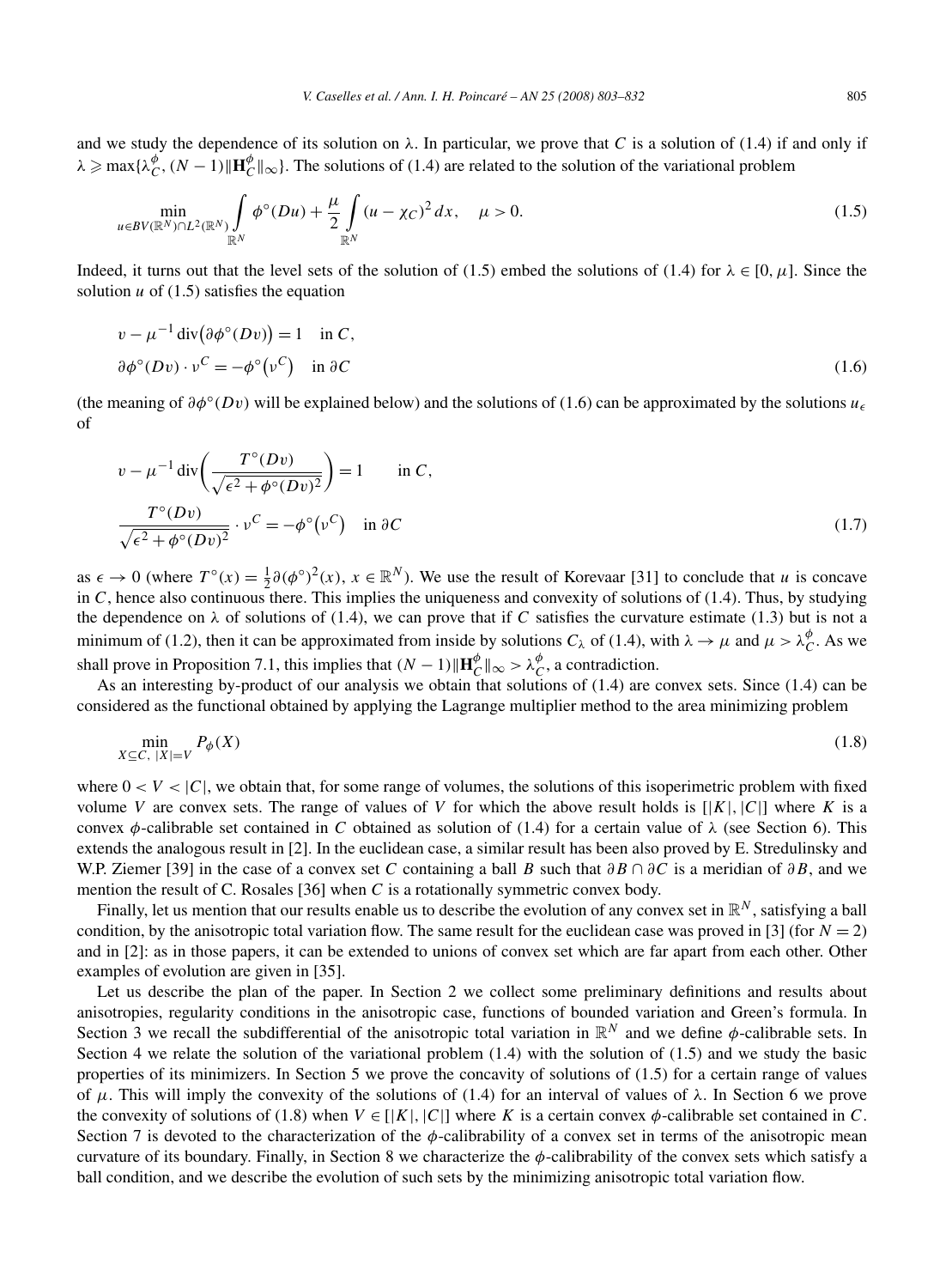# **2. Preliminaries**

#### *2.1. Notation*

Given an open set  $A \subseteq \mathbb{R}^N$  and a function  $f : A \to \mathbb{R}$ , we write  $f \in C^{1,1}(A)$  (resp.  $f \in C^{1,1}_{loc}(A)$ ) if  $f \in C^1(A)$ and  $\nabla f \in \text{Lip}(A; \mathbb{R}^N)$  (resp.  $\nabla f \in \text{Lip}_{loc}(A; \mathbb{R}^N)$ ). Let  $B \subset \mathbb{R}^N$  be a set; we say that *B* (or  $\partial B$ ) is of class  $C^{1,1}$ (resp. Lipschitz) if *∂B* can be written, locally around each point, as the graph (with respect to a suitable orthogonal coordinate system) of a function *f* of class  $C^{1,1}$  (resp. Lipschitz).

Given two nonempty sets  $\hat{A}$ ,  $\hat{B}$ , we denote the Hausdorff distance between  $\hat{A}$  and  $\hat{B}$  by  $d_{\hat{H}}(\hat{A},\hat{B}) =$  $\max{\sup_{a \in A} \text{dist}(a, B), \sup_{b \in B} \text{dist}(b, A)}$ . We denote by  $\chi_A$  the characteristic function of *A*, and by  $\overline{A}$  (resp. int(*A*)) the closure (resp. the interior part) of *A*.

We let  $S^{N-1} := \{ \xi \in \mathbb{R}^N : |\xi| = 1 \}$  and for  $\rho > 0$  we let  $B_\rho := \{ x \in \mathbb{R}^N : |x| < \rho \}$ . We denote by  $\mathcal{H}^{N-1}$  the  $(N-1)$ -dimensional Hausdorff measure in  $\mathbb{R}^N$ , and by  $|\cdot|$  the Lebesgue measure. Given a function *f* defined on the boundary  $\partial C$  of a set *C*, we set  $||f||_{L^{\infty}(\partial C)}$  to be the  $\mathcal{H}^{N-1}$ -essential supremum of  $|f|$  on  $\partial C$ .

We shall use the notation  $f(t) \in O(t)$  if  $\left| \frac{f(t)}{t} \right|$  is bounded as  $t \to 0$ .

## *2.2. Anisotropies and distance functions*

In the sequel of the paper, the function  $\phi$  will always denote an anisotropy, i.e., a function  $\phi : \mathbb{R}^N \to [0, \infty)$  such that

$$
\phi(t\xi) = |t|\phi(\xi) \quad \forall \xi \in \mathbb{R}^N, \ \forall t \in \mathbb{R},\tag{2.1}
$$

and

$$
m|\xi| \leqslant \phi(\xi) \quad \forall \xi \in \mathbb{R}^N,\tag{2.2}
$$

for some  $m > 0$ . In particular  $\phi(\xi) = \phi(-\xi)$  for any  $\xi \in \mathbb{R}^N$ . Observe that there exists  $M \in [m, +\infty)$  such that  $\phi(\xi) \leq M|\xi|$  for all  $\xi \in \mathbb{R}^N$ . We let  $\mathcal{W}_{\phi} := {\phi \leq 1}$ . The polar function  $\phi^{\circ}$  of  $\phi$  (also called surface tension) is defined as  $\phi^{\circ}(\xi) := \sup\{\eta \cdot \xi : \phi(\eta) \leq 1\}$  for any  $\xi \in \mathbb{R}^N$ . If  $\phi$  is an anisotropy, then  $\phi^{\circ}$  is also an anisotropy and there holds  $(\phi^{\circ})^{\circ} = \phi$ .

By a convex body we mean a compact convex set whose interior contains the origin. A convex body is said to be centrally symmetric if it is symmetric with respect to the origin. If  $\phi$  is an anisotropy, then  $\mathcal{W}_{\phi} := \{\xi : \phi(\xi) \leq 1\}$ (sometimes called Wulff shape) is a centrally symmetric convex body. If *K* is a convex body, the function  $h_K(\xi)$  :=  $\sup_{\eta \in K} \eta \cdot \xi$  is called the support function of *K*; notice that  $\{(h_K)^\circ \leq 1\} = K$ .

As usual, we shall denote by  $\partial \phi(\xi)$  the subdifferential of  $\phi$  at  $\xi \in \mathbb{R}^N$ . If  $\phi$  is differentiable at  $\xi$ , we have  $\partial \phi(\xi)$  = {∇*φ(ξ)*}. If *Φ* is a convex function defined on a Hilbert space, we still denote by *∂Φ* the subdifferential of *Φ*.

Given a nonempty set  $E \subseteq \mathbb{R}^N$ , we let

$$
d_{\phi}(x, E) := \inf_{y \in E} \phi(x - y), \quad x \in \mathbb{R}^N.
$$

We denote by  $d_{\phi}^{E}$  the signed  $\phi$ -distance function to  $\partial E$  negative inside E, that is

$$
d_{\phi}^{E}(x) := d_{\phi}(x, E) - d_{\phi}\big(x, \mathbb{R}^{N} \setminus E\big), \quad x \in \mathbb{R}^{N}.
$$
\n
$$
(2.3)
$$

Observe that  $|d_{\phi}^{E}(x)| = d_{\phi}(x, \partial E)$ .

It can be shown (the proofs are identical to the Euclidean case) that the function  $d_{\phi}^E$  is Lipschitz, and at each point *x* where it is differentiable we have  $\phi^{\circ}(\nabla d^E_{\phi}(x)) = 1$ . We set

$$
\nu_{\phi}^E := \nabla d_{\phi}^E \quad \text{on } \partial E,\tag{2.4}
$$

at those points where  $\nabla d_{\phi}^{E}$  exists. When  $\phi$  is the euclidean norm, i.e.,  $\phi(\xi) = |\xi|$ , we set  $v^{E} = v_{|\cdot|}^{E}$  and  $B_1 = \mathcal{W}_{|\cdot|}$ . We have

$$
\nu_{\phi}^{E}(x) = \frac{\nu^{E}(x)}{\phi^{\circ}(\nu^{E}(x))}.
$$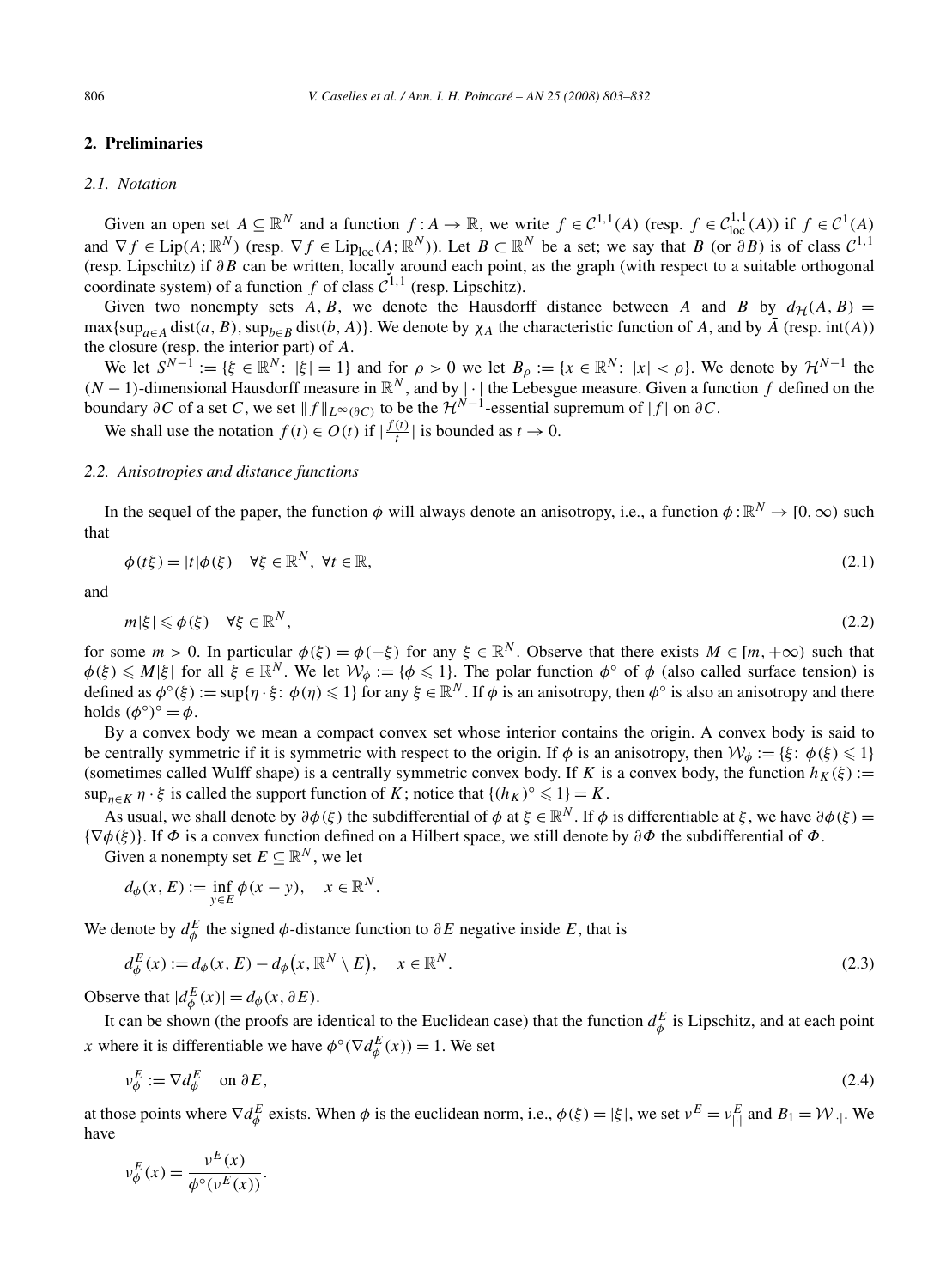Let  $T^{\circ}$  be the multivalued map in  $\mathbb{R}^{N}$  defined by

$$
T^{\circ}(x) = \frac{1}{2}\partial(\phi^{\circ})^{2}(x), \quad x \in \mathbb{R}^{N}.
$$

*T*<sup>∘</sup> is a maximal monotone operator mapping  $W_{\phi}$ ∘ onto  $W_{\phi}$ . If *E* is Lipschitz, at  $\mathcal{H}^{N-1}$ -a.e.  $x \in \partial E$  we have

$$
\langle v_{\phi}^{E}(x), p \rangle = 1 \quad \forall p \in T^{\circ}(\nu_{\phi}^{E}(x)).
$$

Vector fields which are selections in  $\partial \phi^{\circ}(\nabla d_{\phi}^E)$  are sometimes called Cahn–Hoffman vector fields, and we denote by  $\text{Nor}_{\phi}(\partial E, \mathbb{R}^N)$  the set of such fields.

**Definition 2.1.** We say that  $\phi \in C_+^{1,1}$  (resp.  $C_+^{\infty}$ ) if  $\phi^2$  is of class  $C^{1,1}(\mathbb{R}^N)$  (resp.  $C^{\infty}(\mathbb{R}^N \setminus \{0\})$ ) and there exists a constant  $c > 0$  such that  $\nabla^2(\phi^2) \geq c$  Id almost everywhere. We say that a centrally symmetric convex body is of class  $\mathcal{C}_+^{1,1}$  (resp.  $\mathcal{C}_+^{\infty}$ ) if it is the unit ball of an anisotropy of class  $\mathcal{C}_+^{1,1}$  (resp.  $\mathcal{C}_+^{\infty}$ ).

**Definition 2.2.** We say that  $\phi$  is crystalline if the unit ball  $W_{\phi}$  of  $\phi$  is a polytope.

# **Remark 2.3.** Observe that

(a)  $\phi \in C_+^{1,1}$  (resp.  $C_+^{\infty}$ ) if and only if  $\phi^{\circ} \in C_+^{1,1}$  (resp.  $C_+^{\infty}$ ) [37, p. 111]; (b)  $\phi$  is crystalline if and only if  $\phi^\circ$  is crystalline.

# *2.3. φ-regularity and the R*W*φ-condition*

Following [15–18] we define the class of *φ*-regular sets and Lipschitz *φ*-regular sets (these latter are a generalization of sets of class  $C^{1,1}$  in the euclidean case).

**Definition 2.4.** Let  $E \subset \mathbb{R}^N$  be a set. We say that *E* is  $\phi$ -regular if  $\partial E$  is a compact Lipschitz hypersurface and there exist an open set  $U \supset \partial E$  and a vector field  $n \in L^{\infty}(U; \mathbb{R}^{N})$  such that div  $n \in L^{\infty}(U)$ , and  $n \in \partial \phi^{\circ}(\nabla d_{\phi}^{E})$  almost everywhere in *U*. We say that *E* is Lipschitz  $\phi$ -regular if *E* is  $\phi$ -regular and  $n \in Lip(U; \mathbb{R}^N)$ .

It is clear that a Lipschitz *φ*-regular set is *φ*-regular. With a little abuse of notation, sometimes we will denote by  $(E, n)$ , by  $(E, U)$  or by  $(E, U, n)$ , a  $\phi$ -regular set.

Observe that, in general, vector fields *n* are not unique, unless  $\phi \in C_+^{1,1}$ . When  $\phi \in C_+^{1,1}$  the inclusion  $n \in \partial \phi^\circ(\nabla d_\phi^E)$ becomes an equality; in this respect we give the following definition.

**Definition 2.5.** Let  $\phi \in C^{1,1}_+$  and  $(E, U)$  be a Lipschitz  $\phi$ -regular set. Let  $x \in U$  be a point where there exists  $\nabla d^E_{\phi}(x)$ . We set

$$
n_{\phi}^{E}(x) := \nabla \phi^{\circ} \big( \nabla d_{\phi}^{E}(x) \big). \tag{2.5}
$$

**Remark 2.6.** Observe that  $(W_\phi, n)$ , with  $n(x) := x/\phi(x)$ , is Lipschitz  $\phi$ -regular, and div  $n(x) = (N-1)/\phi(x)$  for almost every  $x \in \mathbb{R}^N$ .

The next definition will play an important role in the sequel.

**Definition 2.7.** Let  $E \subset \mathbb{R}^N$  be a set with nonempty interior and  $R > 0$ . We say that *E* satisfies the  $R\mathcal{W}_{\phi}$ -condition if, for any *x* ∈  $\partial E$ , there exists  $y \in \mathbb{R}^N$  such that

 $RW_{\phi} + y \subseteq \overline{E}$  and  $x \in \partial (RW_{\phi} + y)$ .

The first assertion of the following result is proved in [18, Lemmas 3.4, 3.5], and the second one is proved in [13, Proposition 3.9].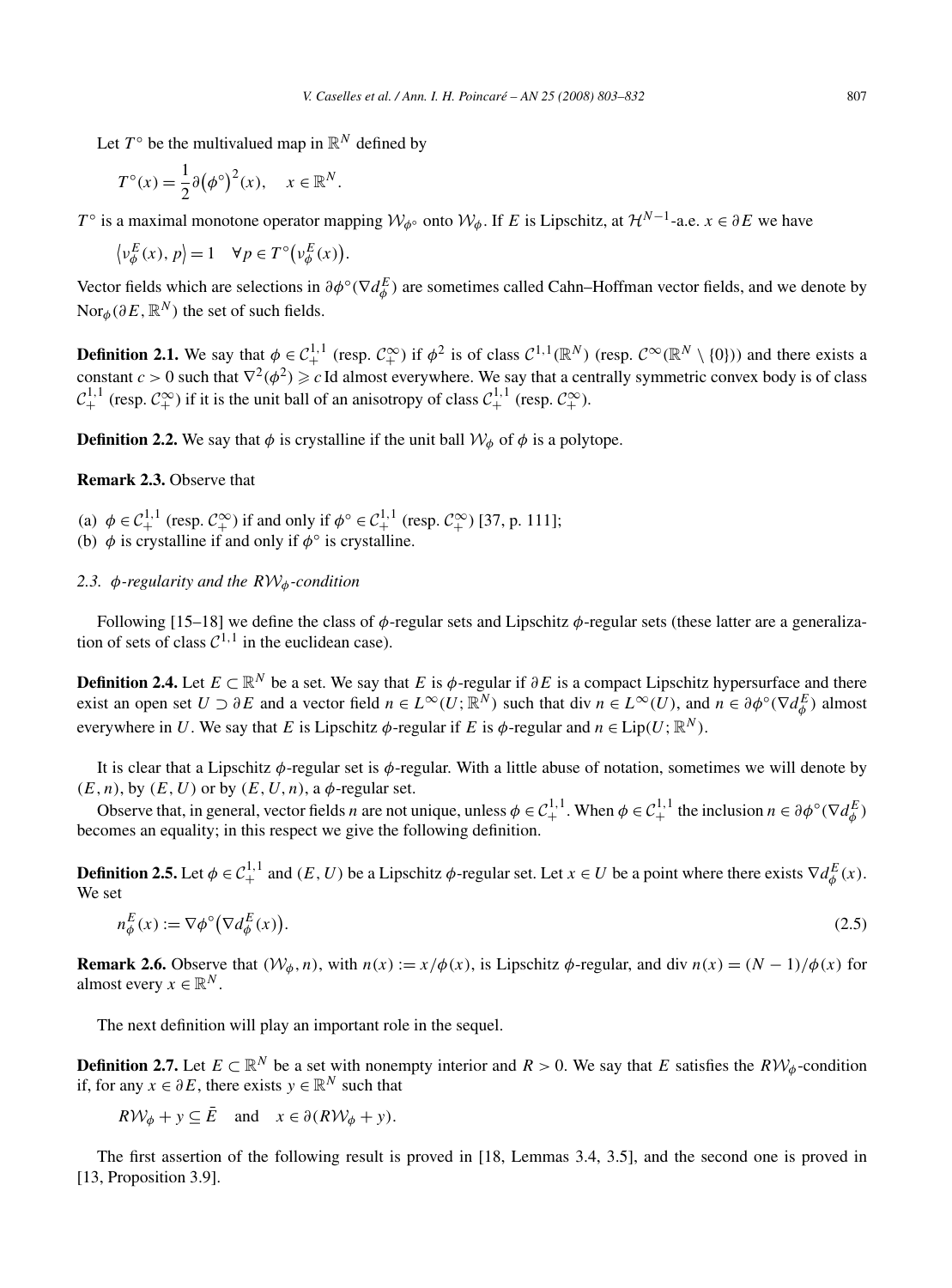**Lemma 2.8.** *Let*  $\phi$  *be any anisotropy.* 

- (i) If *E* is a Lipschitz  $\phi$ -regular set, then *E* and  $\mathbb{R}^N \setminus E$  satisfy the  $RW_{\phi}$ -condition for some  $R > 0$ .
- (ii) *A compact convex set satisfying the R*W*φ-condition is φ-regular.*

If  $\phi \in C_+^{1,1}$ , we list some relations between  $\phi$ -regularity and the  $RV\phi$ -condition (see [13, Remark 4]).

**Remark 2.9.** Assume that  $\phi \in C_+^{1,1}$ . The following assertions hold.

- (a) *E* is Lipschitz  $\phi$ -regular if and only if *E* is of class  $C^{1,1}$ .
- (b) Let *C* be a compact convex set which satisfies the  $R\mathcal{W}_{\phi}$ -condition for some  $R > 0$ . Then *C* is Lipschitz  $\phi$ -regular (hence *C* is of class  $C^{1,1}$  by (a)).
- (c) *E* is Lipschitz  $\phi$ -regular if and only if *E* and  $\mathbb{R}^N \setminus E$  satisfy the  $R\mathcal{W}_\phi$ -condition for some  $R > 0$ .

# *2.4. BV functions, φ-total variation and generalized Green formula*

Let  $\Omega$  be an open subset of  $\mathbb{R}^N$ . A function  $u \in L^1(\Omega)$  whose gradient  $Du$  in the sense of distributions is a (vector valued) Radon measure with finite total variation  $|Du|(\Omega)$  in  $\Omega$  is called a function of bounded variation. The class of such functions will be denoted by  $BV(\Omega)$ . We denote by  $BV_{loc}(\Omega)$  the space of functions  $w \in L^1_{loc}(\Omega)$  such that  $w\varphi \in BV(\Omega)$  for all  $\varphi \in C_c^{\infty}(\Omega)$ . Concerning all properties and notation relative to functions of bounded variation we will follow [6].

A measurable set  $E \subseteq \mathbb{R}^N$  is said to be of finite perimeter in  $\Omega$  if  $|D\chi_E|(\Omega) < \infty$ . The (euclidean) perimeter of *E* in  $\Omega$  is defined as  $P(E, \Omega) := |D \chi_E|(\Omega)$ , and we have  $P(E, \Omega) = P(\mathbb{R}^N \setminus E, \Omega)$ . We shall use the notation  $P(E) := P(E, \mathbb{R}^N)$ .

Let  $u \in BV(\Omega)$ . We define the anisotropic total variation of *u* with respect to  $\phi$  in  $\Omega$  [4] as

$$
\int_{\Omega} \phi^{\circ}(Du) = \sup \left\{ \int_{\Omega} u \operatorname{div} \sigma \, dx \colon \sigma \in C_c^1(\Omega; \mathbb{R}^N), \phi(\sigma(x)) \leq 1 \, \forall x \in \Omega \right\}.
$$
\n(2.6)

If *E* ⊆ R*<sup>N</sup>* has finite perimeter in *Ω*, we set

$$
P_{\phi}(E,\Omega):=\intop_{\Omega}\phi^{\circ}(D\chi_{E})
$$

and we have [4]

$$
P_{\phi}(E,\Omega) = \int_{\Omega \cap \partial^* E} \phi^{\circ}(\nu^E) d\mathcal{H}^{N-1},\tag{2.7}
$$

where  $\partial^* E$  is the reduced boundary of *E* and  $\nu^E$  the (generalized) outer unit normal to *E* at points of  $\partial^* E$ .

Recall that, since  $\phi^\circ$  is homogeneous,  $\phi^\circ(Du)$  coincides with the nonnegative Radon measure in  $\mathbb{R}^N$  given by

$$
\phi^{\circ}(Du) = \phi^{\circ}(\nabla u(x)) dx + \phi^{\circ}\left(\frac{D^s u}{|D^s u|}\right) |D^s u|,
$$

where  $\nabla u(x) dx$  is the absolutely continuous part of *Du*, and *D<sup><i>s*</sup>u</sub> its singular part.

Let  $\Omega$  be an open subset of  $\mathbb{R}^N$ . Following [10], let

$$
X_2(\Omega) := \left\{ z \in L^{\infty}(\Omega; \mathbb{R}^N) : \text{div } z \in L^2(\Omega) \right\}.
$$

If  $z \in X_2(\Omega)$  and  $w \in L^2(\Omega) \cap BV(\Omega)$  we define the distribution  $(z, Dw): C_c^{\infty}(\Omega) \to \mathbb{R}$  by the formula

$$
\langle (z, Dw), \varphi \rangle := -\int_{\Omega} w \varphi \, \mathrm{div} \, z \, dx - \int_{\Omega} wz \cdot \nabla \varphi \, dx \quad \forall \varphi \in C_c^{\infty}(\Omega).
$$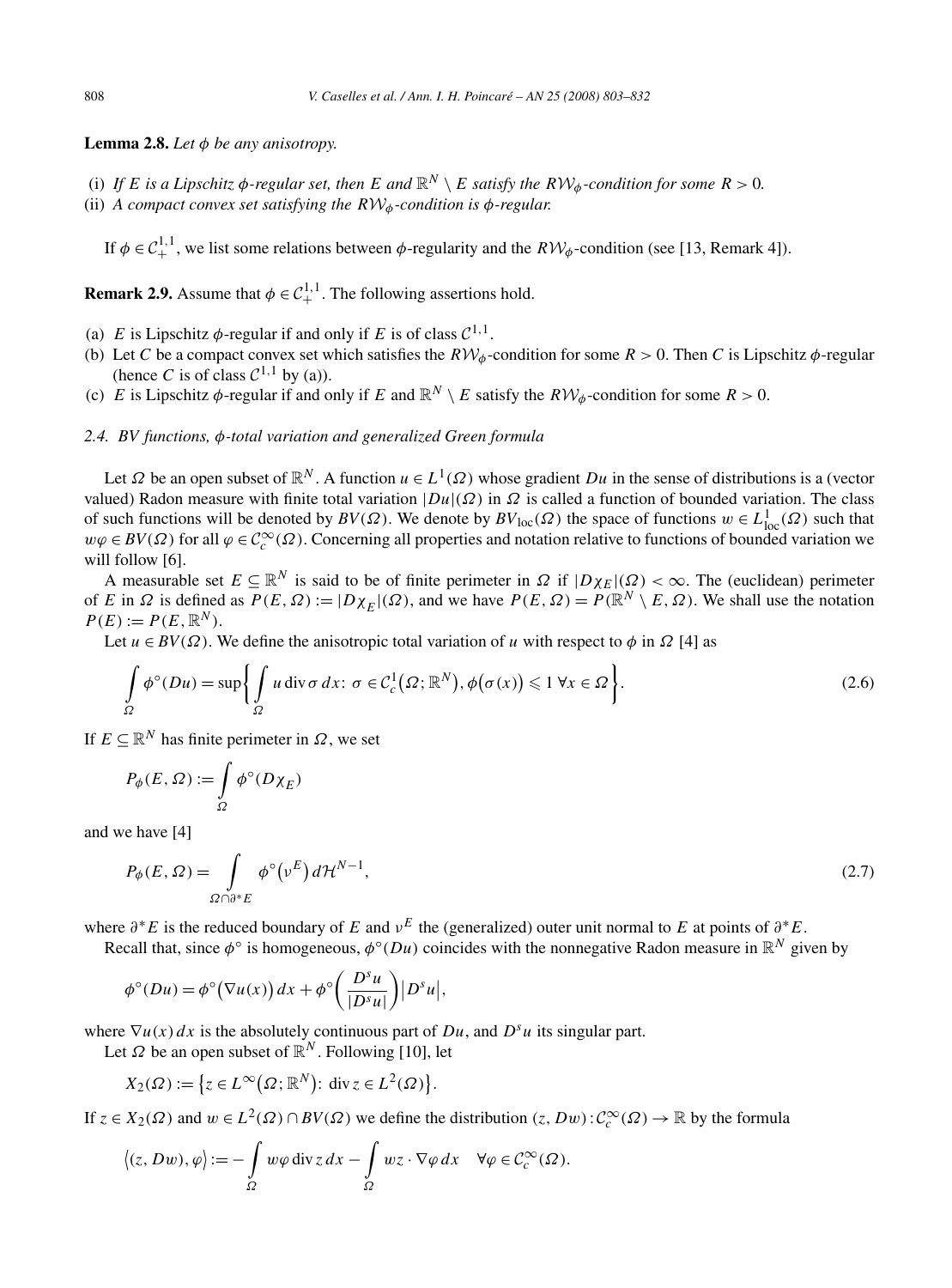Then *(z,Dw)* is a Radon measure in *Ω*,

$$
\int_{\Omega} (z, Dw) = \int_{\Omega} z \cdot \nabla w \, dx \quad \forall w \in L^{2}(\Omega) \cap W^{1,1}(\Omega),
$$

and

$$
\left|\int\limits_B (z, Dw)\right| \leqslant \int\limits_B |(z, Dw)| \leqslant \|z\|_{\infty} \int\limits_B |Dw| \quad \forall B \subseteq \Omega \text{ Borel set.}
$$

We recall the following result proved in [10].

**Theorem 2.10.** *Let*  $\Omega \subset \mathbb{R}^N$  *be a bounded open set with Lipschitz boundary. Let*  $u \in BV(\Omega) \cap L^2(\Omega)$  *and*  $z \in X_2(\Omega)$ *. Then there exists a function*  $[z \cdot v^{\Omega}] \in L^{\infty}(\partial \Omega)$  such that  $\Vert [z \cdot v^{\Omega}] \Vert_{L^{\infty}(\partial \Omega)} \leqslant \Vert z \Vert_{L^{\infty}(\Omega; \mathbb{R}^{N})}$ *, and* 

$$
\int_{\Omega} u \operatorname{div} z \, dx + \int_{\Omega} (z, Du) = \int_{\partial \Omega} \left[ z \cdot v^{\Omega} \right] u \, d\mathcal{H}^{N-1}.
$$

When  $\Omega = \mathbb{R}^N$  we have the following integration by parts formula [10], for  $z \in X_2(\mathbb{R}^N)$  and  $w \in L^2(\mathbb{R}^N) \cap$  $BV(\mathbb{R}^N)$ :

$$
\int_{\mathbb{R}^N} w \operatorname{div} z \, dx + \int_{\mathbb{R}^N} (z, Dw) = 0. \tag{2.8}
$$

**Remark 2.11.** Let  $\Omega \subset \mathbb{R}^N$  be a bounded Lipschitz open set, and let  $z_{\text{inn}} \in L^{\infty}(\Omega; \mathbb{R}^N)$  with div  $z_{\text{inn}} \in L^2_{\text{loc}}(\Omega)$ , and  $z_{\text{out}} \in L^{\infty}(\mathbb{R}^N \setminus \overline{\Omega}; \mathbb{R}^N)$  with div  $z_{\text{out}} \in L^2_{\text{loc}}(B_R \setminus \overline{\Omega})$ , for all  $R > 0$ . Assume that

$$
[z_{\text{inn}} \cdot \nu^{\Omega}](x) = -[z_{\text{out}} \cdot \nu^{\mathbb{R}^2 \setminus \overline{\Omega}}](x) \quad \text{for } \mathcal{H}^{N-1} - \text{a.e } x \in \partial \Omega.
$$

Then if we define  $z := z_{\text{inn}}$  on  $\Omega$  and  $z := z_{\text{out}}$  on  $\mathbb{R}^N \setminus \overline{\Omega}$ , we have  $z \in L^{\infty}(\mathbb{R}^N; \mathbb{R}^N)$  and div  $z \in L^2_{\text{loc}}(\mathbb{R}^N)$ .

## *2.5. The anisotropic mean curvature*

Let  $(E, U, n)$  be a  $\phi$ -regular set. For any  $p \in [1, +\infty]$ , we define

$$
\tilde{H}_{\phi}^{\mathrm{div},p}(U,\mathbb{R}^N):=\big\{N\in L^{\infty}\big(U;\mathbb{R}^N\big)\colon\,N\in T^{\circ}\big(\nabla d_{\phi}^E\big),\,\mathrm{div}\,N\in L^p(U)\big\}.
$$

Fix now  $\delta_0 > 0$  be such that  $U_t := \{ |d_{\phi}^E| < t \} \subseteq U$  for  $t \in [0, \delta_0]$ . Then, following [18] (see also Theorem 2.12 below) there exists a vector field  $\tilde{z}_t \in L^{\infty}(U_t, \mathbb{R}^N)$  such that  $\tilde{z}_t \in T^{\circ}(\nabla d_{\phi}^E)$  a.e. in  $U_0$ , div  $\tilde{z}_t \in L^2(U_0)$  and

$$
\|\operatorname{div}\tilde{z}_t\|_{L^2(U_t)} \le \|\operatorname{div} Z\|_{L^2(U_t)} \quad \forall Z \in \tilde{H}_{\phi}^{\operatorname{div},2}(U_t, \mathbb{R}^N). \tag{2.9}
$$

We point out that, even if the minimizer  $\tilde{z}_t$  may be nonunique, its divergence is always uniquely defined. In particular, it follows that

$$
\operatorname{div} \tilde{z}_s = \operatorname{div} \tilde{z}_t \quad \text{a.e. in } U_s,\tag{2.10}
$$

for all  $0 < s < t$ .

**Theorem 2.12.** Let  $(E, U, n)$  be a  $\phi$ -regular set. Let  $0 < \delta_0 \leq R$  be such that  $U_0 := \{ |d^E_{\phi}| < \delta_0 \} \subseteq U$ , and let  $(u^h, z^h)$ ,  $u^h$  ∈ *BV*<sub>loc</sub>( $\mathbb{R}^N$ ) ∩  $L^2_{\text{loc}}(\mathbb{R}^N)$ , *be the solution of* 

$$
u^h - h \operatorname{div} z^h = d_\phi^E \quad \text{in } \mathbb{R}^N, \tag{2.11}
$$

where  $z^h \in \partial \phi^\circ(\nabla u^h)$  and  $(z^h, Du^h) = \phi(Du^h)$  in  $\mathcal{D}'(\mathbb{R}^N)$ . Then, there exists  $\tilde{z} \in L^\infty(\mathbb{R}^N, \mathbb{R}^N)$ , and a subsequence  $h_j\to 0^+$  such that  $z^{h_j}\to \tilde z$  weakly $^*$  in  $\mathbb R^N$ , where  $\tilde z$  is such that  $\tilde z\in T^\circ(\nabla d_\phi^E)$  in  $U_0$  and

$$
\|\text{div}\,\tilde{z}\|_{L^q(U_0)} \le \|\text{div}\,n\|_{L^q(U_0)} \quad \forall q \in [1,\infty].\tag{2.12}
$$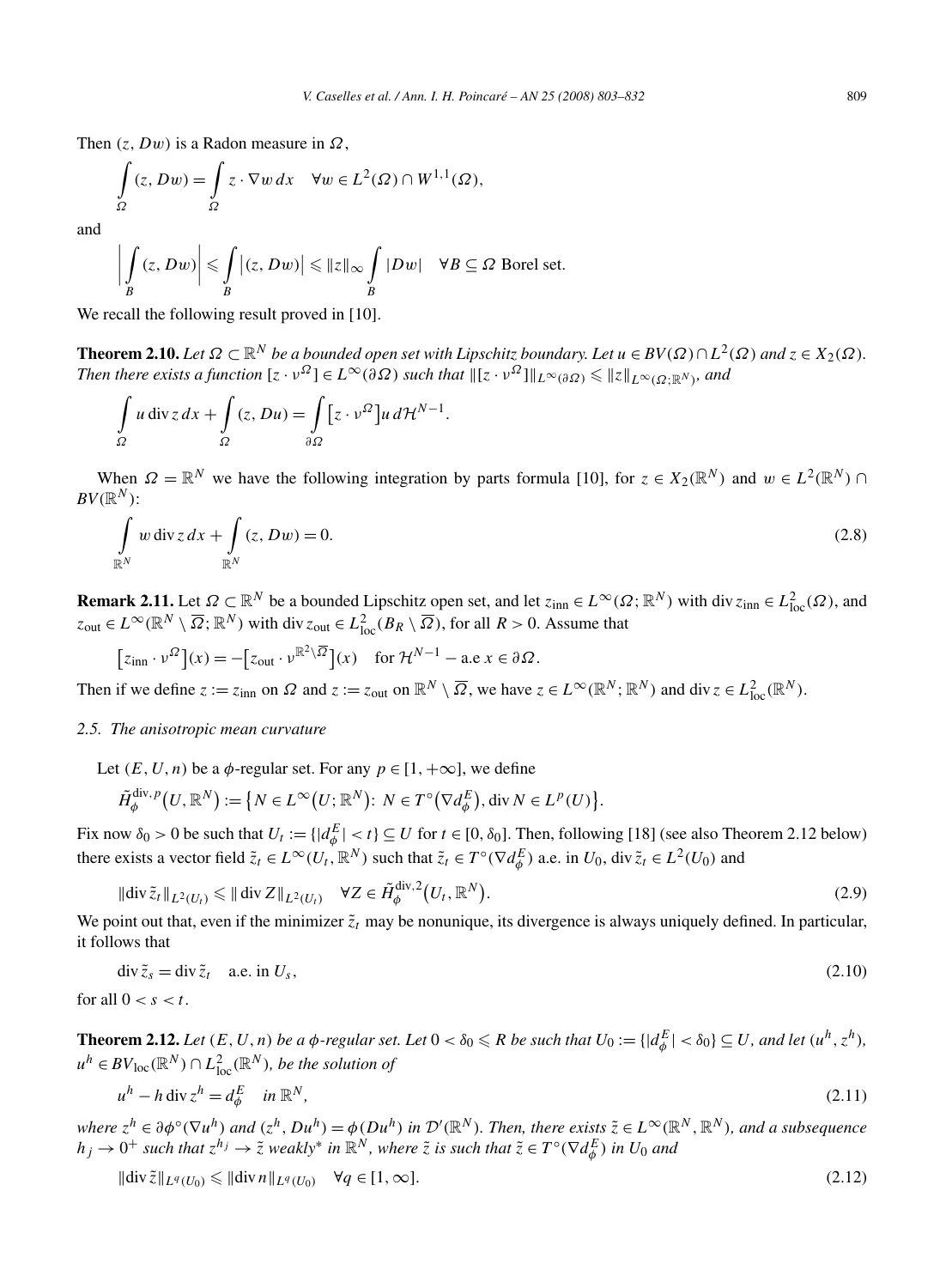*More generally, z*˜ *satisfies the following inequality*

$$
\|\text{div}\,\tilde{z}\|_{L^q(U_\delta)} \le \|\text{div}\,Z\|_{L^q(U_\delta)} \quad \forall Z \in \tilde{H}_{\phi}^{\text{div},\infty}\big(U_\delta,\mathbb{R}^N\big),\tag{2.13}
$$

for all  $q \in [1,\infty]$  and for all  $0 < \delta < \delta_0$ , where  $U_\delta := \{ |d^E_\phi| < \delta \}$ . Finally, if E is convex, then  $\text{div}\,\tilde{z} \geqslant 0$  in  $U_0$ .

Let us recall that (2.11) has a unique solution  $u^h \in L^2_{loc}(\mathbb{R}^N)$  [23]. Moreover  $u^h \in L^\infty_{loc}(\mathbb{R}^N)$  [23] and  $||u^h||_{L^\infty(B_R)} \le$  $\|d_{\phi}^{E}\|_{L^{\infty}(B_{2R})}$  + *C* for some constant *C* which does not depend on *h*. Let us also point out that *u*<sup>h</sup> is Lipschitz with a Lipschitz constant depending only on the Lipschitz constant of  $d_{\phi}^E$ . Indeed, by the results in [23]  $u^h$  can be obtained as limit in  $L^1_{loc}(\mathbb{R}^N)$  of the solutions  $u_j^h \in L^\infty_{loc}(\mathbb{R}^N)$  of

$$
u - h \operatorname{div} \partial \phi(\nabla u) \ni \min \{ d^E_{\phi}, j \} \quad \text{in } \mathbb{R}^N, \tag{2.14}
$$

and, for any  $y \in \mathbb{R}^N$ ,  $u_j^h(\cdot + y)$  is the solution of (2.14) with right-hand side min $\{d^E_\phi(\cdot + y), j\}$ . As in [23], Corollary C.2, we prove that

$$
\left\| (u_j^h - u_j^h(\cdot + y))^+ \right\|_{\infty} \le \left\| \min \{ d_{\phi}^E, j \} - \min \{ d_{\phi}^E(\cdot + y), j \} \right\|_{\infty} \le \left\| d_h^E - d_h^E(\cdot + y) \right\|_{\infty}.
$$

This implies that

$$
\left\| \left( u^h - u^h(\cdot + y) \right)^+ \right\|_{\infty} \leqslant \left\| d_h^E - d_h^E(\cdot + y) \right\|_{\infty}.
$$

Interchanging the role of  $u^h$  and  $u^h(\cdot + y)$  we deduce that

$$
\|\nabla u^h\|_{\infty} \le \|\nabla d_{\phi}^E\|_{\infty}.\tag{2.15}
$$

We may also prove this along the lines of the proof of Theorem 3 in [23] which uses another approximation of  $(2.11)$ and viscosity solution theory.

**Proof.** For simplicity, let us denote  $d := d_{\phi}^E$ . By the remarks previous to the proof we have that  $|u^h| \leq c_\lambda$  on  $\{d \leq \lambda\}$ where  $c_\lambda$  is a constant depending on  $\lambda$  for any  $\lambda > 0$ . Multiplying (2.11) by  $u^h - d$  and integrating by parts in  $\{d \leq \lambda\}$ we obtain

$$
\int_{\{d\leq \lambda\}} \left(u^h - d\right)^2 dx = -h \int_{\{d\leq \lambda\}} z^h \cdot \left(\nabla u^h - \nabla d\right) dx + h \int_{\partial \{d\leq \lambda\}} z^h \cdot \nu^{\{d\leq \lambda\}} \left(u^h - d\right) d\mathcal{H}^{N-1},
$$

hence  $u^h \to d$  in  $L^2_{loc}(\mathbb{R}^N)$  as  $h \to 0^+$ . By the estimate (2.15), we have that the convergence takes place also locally uniformly in  $\mathbb{R}^N$ . Moreover, modulo a subsequence, we may assume that  $z^h \to \tilde{z}$  weakly\* in  $L^\infty(\mathbb{R}^N)$  as  $h \to 0^+$ . Let  $a < b$  and  $Q_{a,b}^h := \{u^h \geq a\} \cap \{d \leq b\}$  be such that  $Q_{a,b}^h \subseteq U_0$ . Let us assume that *h* varies along a sequence converging to 0. Since  $u^h \in BV_{loc}(\mathbb{R}^N)$  we may assume that *a* is such that  $\{u^h < a\}$  is a set of finite perimeter in  $\mathbb{R}^N$ . Since  $u^h$  converges to *d* locally uniformly in  $\mathbb{R}^N$  we may assume *h* small enough so that  $\{u^h < a\} \subseteq \{d \leq b\}$  and  ${u<sup>h</sup> = a} \cap {d = b} = \emptyset$ . Let  $P : \mathbb{R} \to [0, \infty)$  be a smooth, increasing and nonnegative function. Then

$$
\int_{Q_{a,b}^h} (u^h - d) P(u^h - d) dx = h \int_{Q_{a,b}^h} \operatorname{div} z^h P(u^h - d) dx
$$
  
= 
$$
h \int_{Q_{a,b}^h} (\operatorname{div} z^h - \operatorname{div} n) P(u^h - d) dx + h \int_{Q_{a,b}^h} \operatorname{div} n P(u^h - d) dx.
$$

The first term can be written as

$$
\int\limits_{Q_{a,b}^h} (\operatorname{div} z^h - \operatorname{div} n) P(u^h - d) dx
$$
\n
$$
= - \int\limits_{Q_{a,b}^h} (z^h - n) \cdot \nabla P(u^h - d) dx - \int\limits_{\mathbb{R}^N} ((z^h, D \chi_{Q_{a,b}^h}) - (n, D \chi_{Q_{a,b}^h})) P(u^h - d).
$$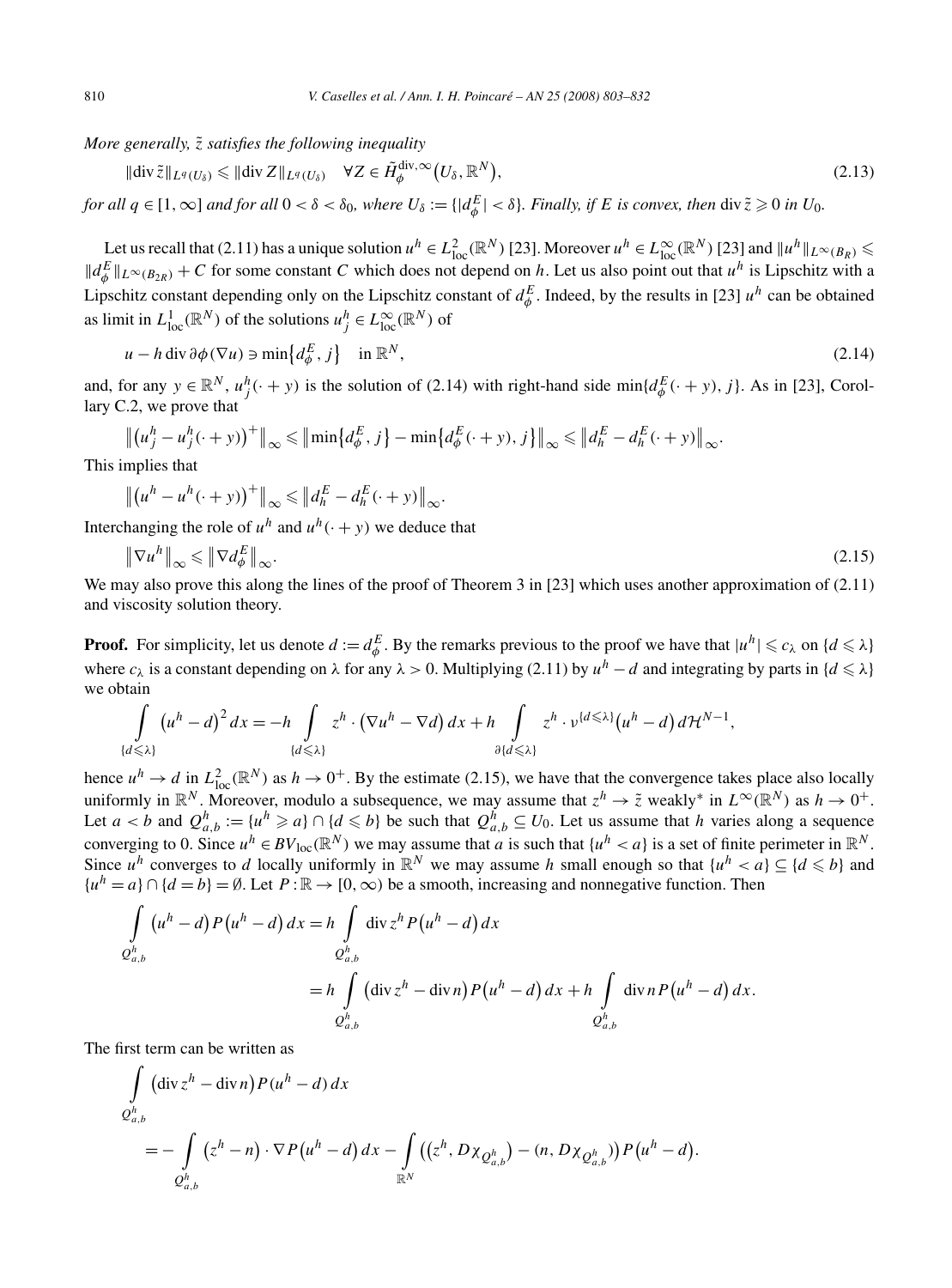First, observe that

$$
\int_{Q_{a,b}^h} (z^h - n) \cdot \nabla P(u^h - d) dx = \int_{Q_{a,b}^h} P'(u^h - d) (z^h - n) \cdot \nabla (u^h - d) dx
$$

$$
= \int_{Q_{a,b}^h} P'(u^h - d) (\phi^\circ (\nabla u^h) - n \cdot \nabla u^h + \phi^\circ (\nabla d) - z^h \cdot \nabla d) dx \ge 0.
$$

To prove that the second term is negative, we observe that

$$
-\int_{\mathbb{R}^N} ((z^h, D\chi_{Q_{a,b}^h}) - (n, D\chi_{Q_{a,b}^h})) P(u^h - d)
$$
  
= 
$$
\int_{\mathbb{R}^N} ((z^h, D\chi_{\{u^h < a\}}) - (n, D\chi_{\{u^h < a\}})) P(u^h - d) - \int_{\mathbb{R}^N} ((z^h, D\chi_{\{d \leq b\}}) - (n, D\chi_{\{d \leq b\}})) P(u^h - d).
$$

Now, by the proof of [23, Lemma 5.1] (see also [13, Lemma 4]), we have that  $-(z^h, D\chi_{\{u^h < s\}}) = \phi^\circ(D\chi_{\{u^h < s\}})$ , where the equality means the equality of both measures, for almost every  $s \in \mathbb{R}$  and we may assume that *a* has been chosen to satisfy this equality. On the other hand, since  $\phi(n) \leq 1$ , we have that  $|(n, D \chi_{\{u^h < a\}})| \leq \phi^{\circ}(D \chi_{\{u^h < a\}})$ . This implies that

$$
\int\limits_{\mathbb{R}^N}\bigl((z^h,D\chi_{\{u^h
$$

By the same arguments we could have also chosen *b* > *a* from the beginning so that  $(n, D\chi_{\{d \leq b\}}) = -\phi^{\circ}(D\chi_{\{d \leq b\}})$ , and, again, we have  $|(z^h, D\chi_{\{d \leq b\}})| \leq \phi^{\circ}(D\chi_{\{d \leq b\}})$ . Hence

$$
\int_{\mathbb{R}^N} \left( \left( z^h, D\chi_{\{d\leq b\}} \right) - (n, D\chi_{\{d\leq b\}}) \right) P\left( u^h - d \right) \geq 0.
$$

Combining all these inequalities we obtain that

$$
\int\limits_{Q_{a,b}^h} \left(u^h - d\right) P\left(u^h - d\right) dx \le h \int\limits_{Q_{a,b}^h} \operatorname{div} n P\left(u^h - d\right) dx. \tag{2.16}
$$

If  $q < \infty$ , let  $\tilde{q} = q$ . If  $q = \infty$ , let  $\tilde{q} < \infty$ . Let  $P_j$  be a sequence of increasing nonnegative functions such that  $P_j(r) \to r^{+(\tilde{q}-1)}$  locally uniformly as  $j \to \infty$ . Using  $P = P_j$  in (2.16) we obtain

$$
\frac{1}{h}\int\limits_{Q_{a,b}^h} \left((u^h-d)^+\right)^{\tilde{q}} dx \leq \int\limits_{Q_{a,b}^h} \operatorname{div} n \left((u^h-d)^+\right)^{\tilde{q}-1} dx.
$$

Applying Young's inequality we obtain

$$
\frac{1}{h} \|(u^h - d)^+\|_{L^{\bar{q}}(Q_{a,b}^h)} \leq \|\text{div}\, n\|_{L^{\bar{q}}(Q_{a,b}^h)}.
$$

Hence, we have

$$
\left\| \left(\operatorname{div} z^h\right)^+\right\|_{L^{\tilde{q}}(Q_{a,b}^h)} \leq \left\| \operatorname{div} n\right\|_{L^{\tilde{q}}(Q_{a,b}^h)}.
$$

Letting  $h \to 0$  and  $\tilde{q} \to \infty$  if  $q = \infty$ , we obtain

$$
\left\|(\operatorname{div}\tilde{z})^+\right\|_{L^q(Q_{a,b})} \leq \left\|\operatorname{div} n\right\|_{L^q(Q_{a,b})} \quad \forall q \in [1,\infty],\tag{2.17}
$$

where  $Q_{a,b} := \{a \leq d \leq b\}$ . Letting  $a \to -\delta_0$ ,  $b \to \delta_0$ , we deduce that

$$
\left\|(\operatorname{div}\tilde{z})^+\right\|_{L^q(U_0)} \leq \|\operatorname{div} n\|_{L^q(U_0)} \quad \forall q \in [1,\infty].\tag{2.18}
$$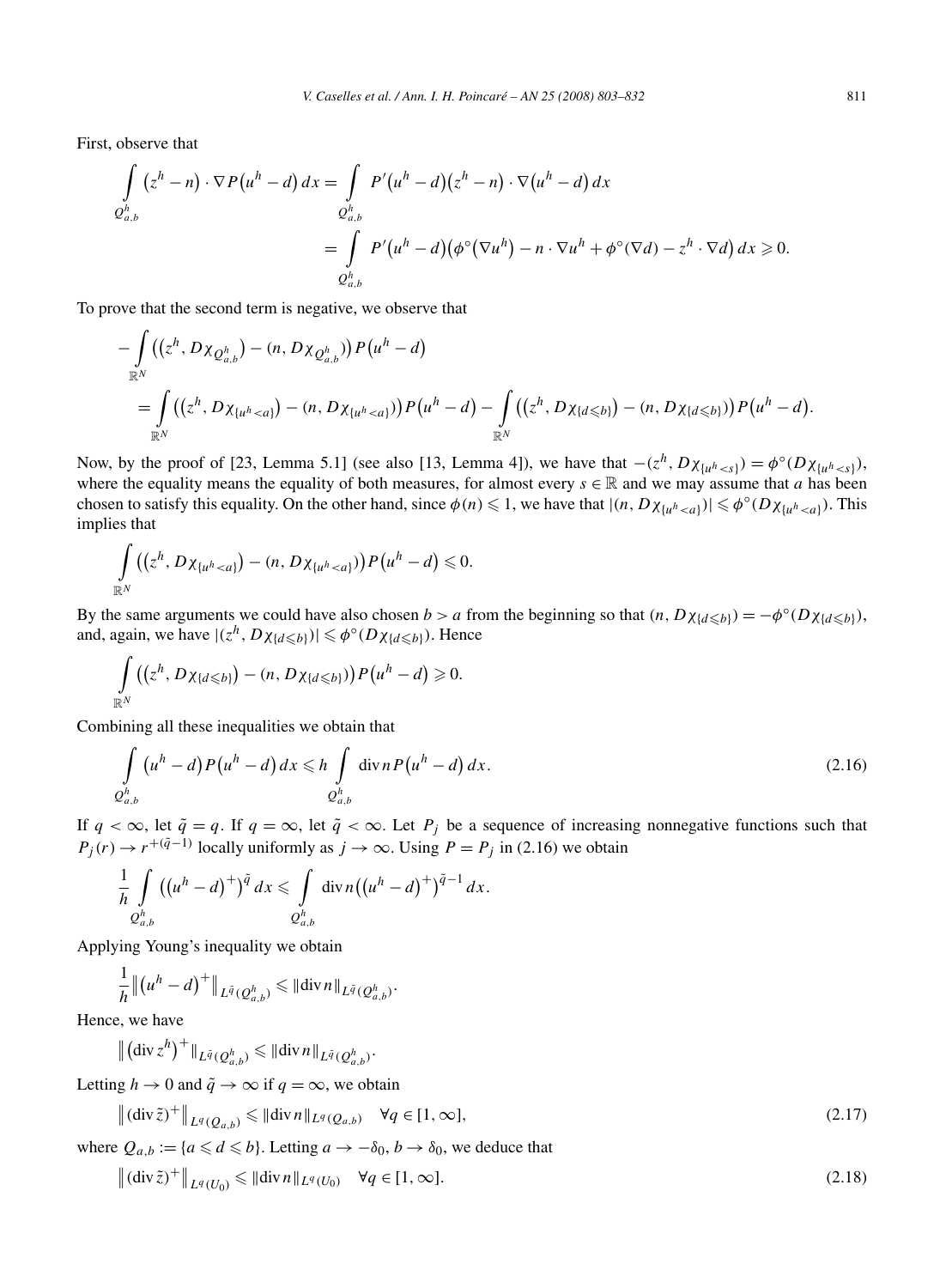I a similar way we obtain

$$
\| (\text{div } \tilde{z})^{-} \|_{L^{q}(U_0)} \le \| \text{div } n \|_{L^{q}(U_0)} \quad \forall q \in [1, \infty].
$$
\n(2.19)

Indeed it suffices to change  $u^h$  into  $-u^h$ , *n* into  $-n$  and to integrate in  $\{u^h \leq b\} \cap \{d \geq a\}$  to obtain (2.19). Both inequalities  $(2.18)$  and  $(2.19)$  prove  $(2.12)$ .

Now, we observe that  $u^h \to d$  locally uniformly in  $\mathbb{R}^N$ ,  $z^h \to \tilde{z}$  and div  $z^h \to \text{div}\,\tilde{z}$  weakly in  $L^2_{\text{loc}}(U_0)$ . From this it follows that  $\tilde{z}(x) \in \partial T^{\circ}(\nabla d)$  a.e. in  $U_0$ . To prove it, observe that since  $\phi(z^h) \leq 1$  we deduce that  $\phi(\tilde{z}) \leq 1$ . Let  $\psi$ be a nonnegative test function with support contained in *U*0. Then

$$
\int_{U_0} \phi^\circ (\nabla d) \psi \, dx \le \liminf_{h \to 0} \int_{U_0} \phi^\circ (\nabla u^h) \psi \, dx = \liminf_{h \to 0} \int_{U_0} z^h \cdot \nabla u^h \psi \, dx
$$
\n
$$
= \liminf_{h \to 0} \int_{U_0} \text{div} \, z^h u^h \psi \, dx - \int_{U_0} z^h \cdot \nabla \psi u^h \, dx
$$
\n
$$
= - \int_{U_0} \text{div} \, \tilde{z} \, d\psi \, dx - \int_{U_0} \tilde{z} \cdot \nabla \psi \, d \, dx
$$
\n
$$
= \int_{U_0} \tilde{z} \cdot \nabla d\psi \, dx \le \int_{U_0} \phi^\circ (\nabla d) \psi \, dx.
$$

Hence

$$
\int\limits_{U_0} \tilde{z} \cdot \nabla d\psi \, dx = \int\limits_{U_0} \phi^\circ(\nabla d) \psi \, dx.
$$

Since this is true for any test function  $\psi$  with compact support in *U*<sub>0</sub> we obtain that  $\tilde{z} \cdot \nabla d = \phi^{\circ}(\nabla d)$  in *U*<sub>0</sub>, hence  $\tilde{z} \in T^{\circ}(\nabla d)$  in  $U_0$ .

To prove the inequality (2.13) we observe that if  $0 < \delta < \delta_0$  and  $Z \in \tilde{H}_{\phi}^{\text{div},\infty}(U_{\delta},\mathbb{R}^N)$ , then  $(E,U_{\delta},Z)$  is  $\phi$ -regular and, by repeating the computations that lead to  $(2.12)$ , we deduce that  $(2.13)$  holds.

Finally, if *E* is convex, the inequality div  $\tilde{z} \ge 0$  follows from the inequality  $d \le u^h$ , proved in [23, Theorem 3].  $\Box$ 

From (2.10) and (2.13) it follows that, if *E* satisfies the assumptions of Theorem 2.12, the function  $t \rightarrow$  $\|\text{div}\,\tilde{z}_t\|_{L^\infty(U_t)} = \|\text{div}\,\tilde{z}\|_{L^\infty(U_t)}$  is nondecreasing, hence we may take the limit

$$
\|\mathbf{H}_{E}^{\phi}\|_{\infty} := \lim_{t \to 0^{+}} \|\text{div}\,\tilde{z}_{t}\|_{L^{\infty}(U_{t})}.
$$
\n(2.20)

Let  $(E, n)$  be Lipschitz  $\phi$ -regular and let  $N \in \text{Nor}_{\phi}(\partial E, \mathbb{R}^N) \cap \text{lip}(\partial E, \mathbb{R}^N)$ . By [18, Lemmas 3.4, 3.5, 4.5], we have that

(i) there exists a neighborhood *U* of  $\partial E$  and  $\delta > 0$  such that the map  $F_N$ :  $\partial E \times (-\delta, \delta) \rightarrow \mathbb{R}^N$  defined by

$$
F_{N}(x, t) = x + tN(x)
$$

is bilipschitz, moreover

$$
d_{\phi}^{E}(x+tN(x)) = t, \quad x \in \partial E,
$$

and  $\nabla d^E_{\phi}(x + tN(x)) = v^E_{\phi}(x)$  for any  $t \in (-\delta, \delta)$  and  $\mathcal{H}^{N-1}$ -a.e.  $x \in \partial E$ ;

(ii) given  $y \in U$ , there is a unique  $x \in \partial E$  such that  $y = F_N(x, t)$  where  $t = d_{\phi}^E(x)$ . We shall denote this point *x* by  $\pi_N(y)$ . This permits to extend the vector field N to a vector field N<sup>e</sup> on U<sup>t</sup> by the formula

 $N^e(x) = N(\pi_N(x)), \quad x \in U.$ 

Using  $\pi_N$ , any vector field  $\eta$  can be extended from  $\partial E$  to *U*. Hence, from now on we shall write  $\eta$  instead of  $\eta^e$ , i.e. we shall assume that *η* is defined on a neighborhood of *∂E*;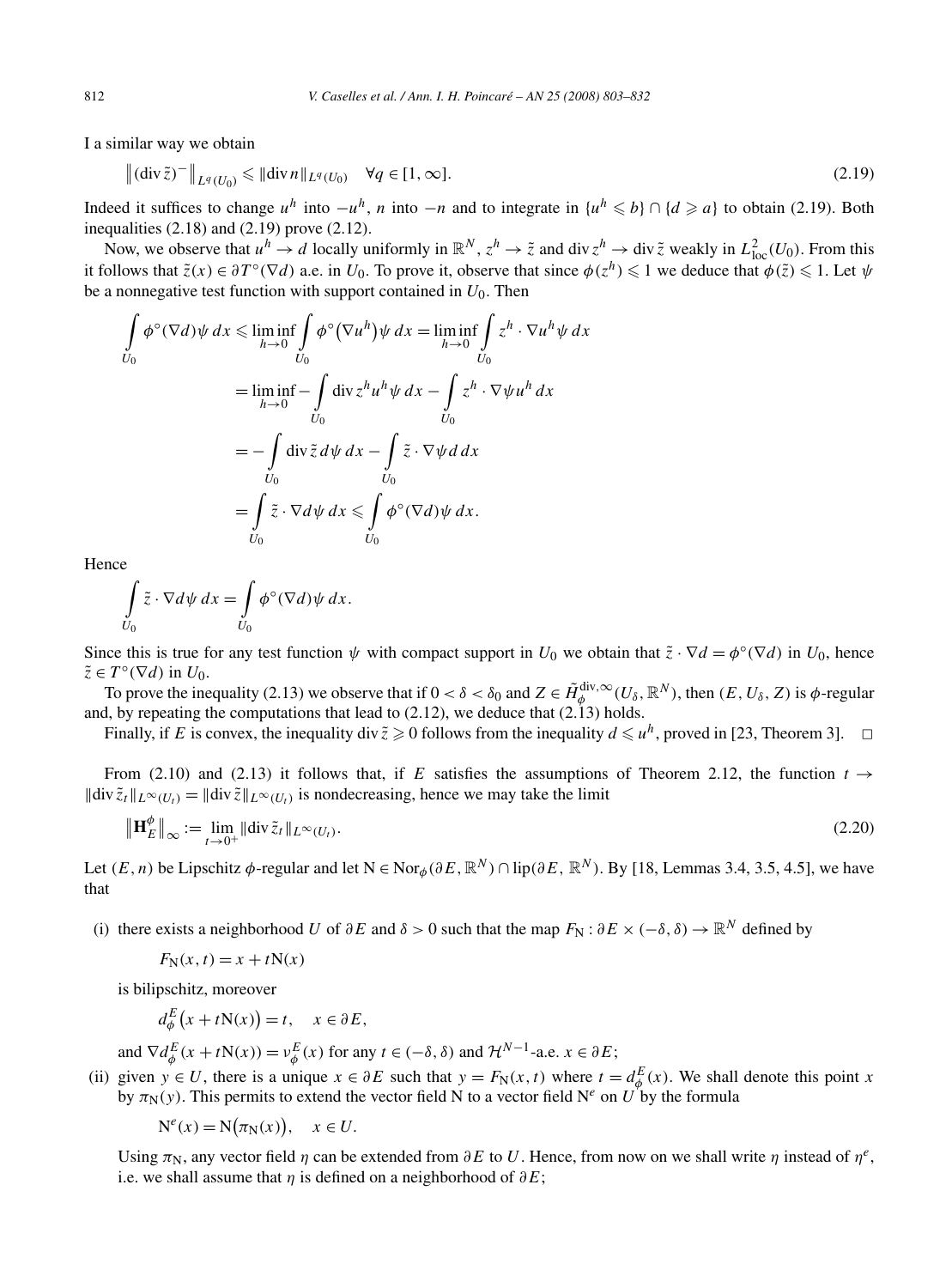(iii) the trace of div N<sup>e</sup> (denoted by div N) is defined  $\mathcal{H}^{N-1}$ -almost everywhere on  $\partial E$  and coincides on  $\partial E$  with the tangential divergence of N to be defined below.

Finally, if  $(E, n)$  is a Lipschitz  $\phi$ -regular set and  $N \in \text{Nor}_{\phi}(\partial E, \mathbb{R}^N)$ , we may define the (weak) tangential divergence  $div_\tau N$ : Lip $(\partial E) \to \mathbb{R}$  as follows

$$
\int_{\partial E} \operatorname{div}_{\tau} N\psi \phi^{\circ}(\nu^{E}) d\mathcal{H}^{N-1} := \int_{\partial E} N \cdot n\psi \operatorname{div}_{\tau} n\phi^{\circ}(\nu^{E}) d\mathcal{H}^{N-1} - \int_{\partial E} \left[ (\operatorname{Id} - n\otimes n) \nabla_{\tau} \psi \right] \cdot N\phi^{\circ}(\nu^{E}) d\mathcal{H}^{N-1},
$$

where *ψ* ∈ Lip*(∂E)*. As proved in [18], this divergence does not depend on the vector field *n*. Letting

$$
H_{\phi}^{\text{div},p}(\partial E,\mathbb{R}^N):=\left\{\mathbf{N}\in\text{Nor}_{\phi}(\partial E,\mathbb{R}^N)\colon\text{div}_{\tau}\,\mathbf{N}\in L^p(\partial E)\right\},\quad p\in[1,+\infty],
$$

we define  $N_{\text{min}} \in H_{\phi}^{\text{div},2}(\partial E, \mathbb{R}^N)$  to be a minimizer (possibly nonunique) of the functional

$$
\int_{\partial E} (\operatorname{div}_{\tau} N)^2 \phi^{\circ} (\nu^E) d\mathcal{H}^{N-1}, \quad N \in H_{\phi}^{\operatorname{div},2} (\partial E, \mathbb{R}^N).
$$
\n(2.21)

As proved in [18], the function div<sub>*τ*</sub> N<sub>min</sub> does not depend on the choice of the minimizer N<sub>min</sub> of (2.21). Moreover, by [18, Theorem 6.7] we have that  $\text{div}_{\tau} N_{\text{min}} \in L^{\infty}(\partial E)$  and

$$
\|\text{div}_{\tau} \, \mathcal{N}_{\text{min}}\|_{\infty} = \min \{ \|\text{div}_{\tau} \, \mathcal{N}\|_{\infty} : \, \mathcal{N} \in H_{\phi}^{\text{div},\infty} \big(\partial E, \mathbb{R}^{N}\big) \}.
$$
\n(2.22)

**Remark 2.13.** Let  $\phi \in C^{1,1}_+$  and *E* be a Lipschitz  $\phi$ -regular set. Then

$$
\operatorname{div}_{\tau} \mathcal{N}_{\min} = \operatorname{div} n_{\phi}^{E}, \quad \mathcal{H}^{N-1}\text{-a.e. on } \partial E \quad \text{and} \quad (N-1) \left\| \mathbf{H}_{E}^{\phi} \right\|_{\infty} = \left\| \operatorname{div}_{\tau} \mathcal{N}_{\min} \right\|_{L^{\infty}(\partial E)}.
$$
 (2.23)

We do not know if the second equality in (2.23) holds for all Lipschitz  $\phi$ -regular set  $E \subset \mathbb{R}^N$ . However, we can prove it under the additional assumption that the anisotropy  $\phi$  is crystalline and *E* is a polyhedron.

Let us first observe that a polyhedron  $E \subset \mathbb{R}^N$  is Lipschitz  $\phi$ -regular if and only if for all vertices *v* of *E* there holds

$$
C(v) := \bigcap_{F \text{ facet of } E: \ v \in F} \partial \phi^{\circ}(\nu^F) \neq \emptyset,
$$
\n(2.24)

where  $v^F$  is the outer unit normal to  $\partial E$  at the facet *F*.

**Proposition 2.14.** *Assume that*  $\phi$  *is crystalline and let*  $E \subset \mathbb{R}^N$  *be a Lipschitz*  $\phi$ *-regular polyhedron. Then* 

$$
(N-1)\left\|\mathbf{H}_{E}^{\phi}\right\|_{\infty}=\|\mathrm{div}_{\tau}\,\mathrm{N}_{\min}\|_{L^{\infty}(\partial E)}.
$$

**Proof.** Given a vertex *v* of *E*, we shall denote by  $N(v)$  a generic element of the set  $C(v)$ , defined by (2.24).

Letting  $E_t := \{d^E_\phi \leq t\}$ , we know from [18] that there exists  $\delta_0 > 0$  such that  $E_t$  is a Lipschitz  $\phi$ -regular polyhedron for all  $|t| \leq \delta_0$ . Let also  $N_{\min}^t : \partial E_t \to \mathbb{R}^N$  be a minimizer of  $\|\text{div}_{\tau} N\|_{L^2(\partial E_t)}$ , which is equivalently a minimizer of  $\|\text{div}_{\tau} N\|_{L^{\infty}(\partial E_t)}$  by [18]. Letting  $H_t := \|\text{div}_{\tau} N^t_{\min}\|_{L^{\infty}(\partial E_t)}$ , it is enough to prove that the function  $t \in [-\delta_0, \delta_0] \to H_t$ is continuous at  $t = 0$  (hence it is also continuous on the whole interval). Indeed, letting  $\tilde{z}$  as in Theorem 2.12 and differentiating the equality  $\phi(\tilde{z}) = 1$ , we obtain  $\nabla \tilde{z} \cdot \nabla d^E_{\phi} = 0$  in a neighborhood of  $\partial E$ . As a consequence, we get that div<sub>*τ*</sub>  $\tilde{z}$  = div  $\tilde{z}$  a.e. in that neighborhood, where the tangential divergence (which, in this case, is an euclidean divergence) is computed with respect to  $\partial E_t$  at a point  $x \in \partial E_t$ . It follows that the field  $\tilde{z}$  can be obtained by patching together the minimizing vector fields  $N_{\min}^t$ , which are defined on  $\partial E_t$ .

Letting now  $F_t$  be the facet of  $E_t$  corresponding to the facet  $F$  of  $E$ , we shall prove the equivalent statement that the function

$$
t \to H_t^F := \left\| \operatorname{div}_{\tau} \mathrm{N}^t_{\min} \right\|_{L^{\infty}(F_t)}
$$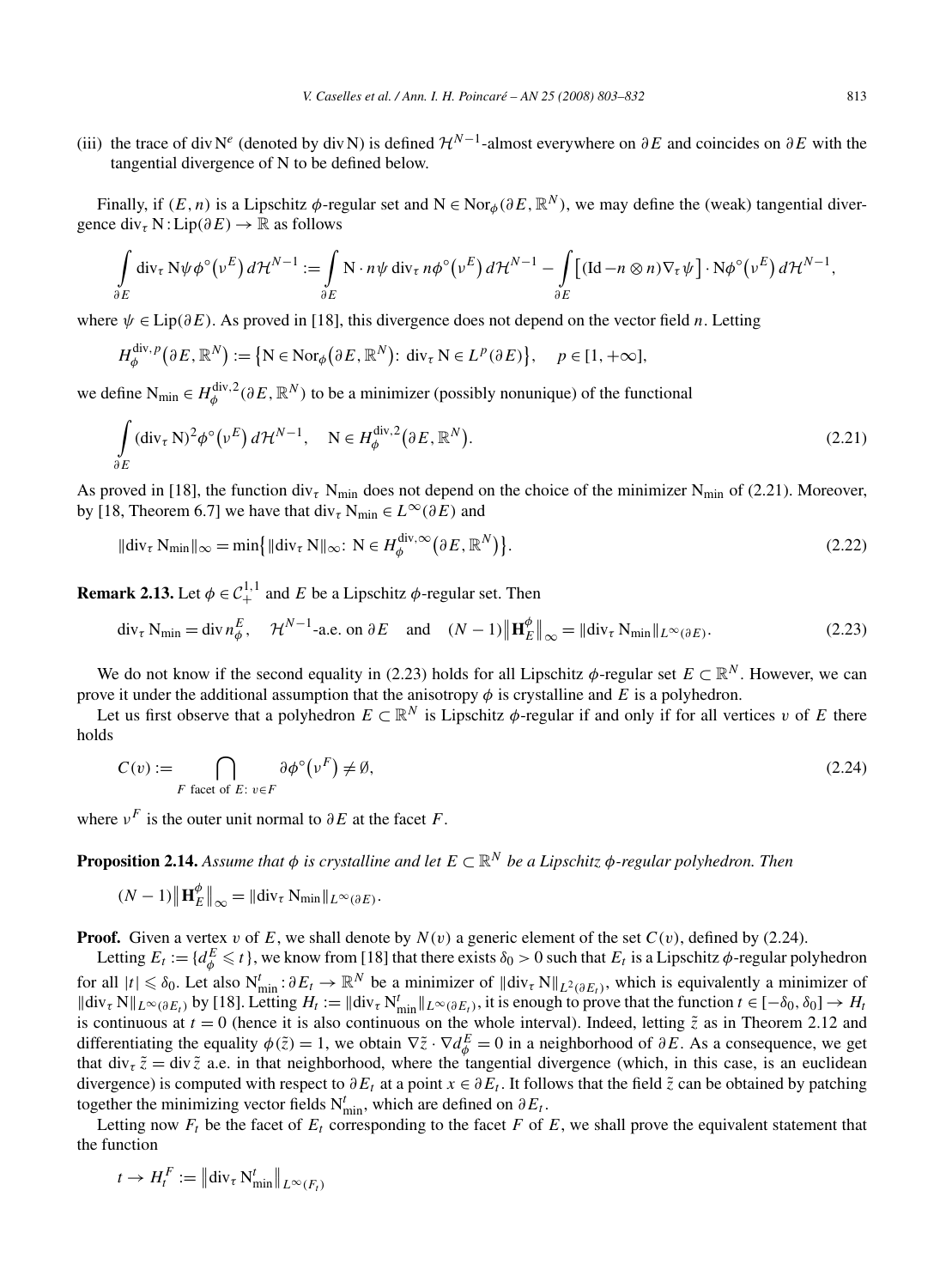is continuous at  $t = 0$  (notice that  $H_t = \max_F H_t^F$ ). To simplify the notation we shall identify  $F_t$  with its orthogonal projection on the hyperplane spanned by  $F$ . Notice that, for  $t$  small enough, the facet  $F_t$  can be obtained by parallelly translating the edges of *F* of a distance proportional to *t* (with a constant depending on the edge) and possibly inserting new edges, with length of order *t*, near the vertices of *F*. As a consequence, to a vertex *v* of *F* will correspond some vertices (at least one) of  $F_t$  which lie at a distance of order *t* from *v*. Notice that, for all the vertices *v'* of  $F_t$ corresponding to *v*, we still have  $N(v) \in C(v')$ . Moreover, there exists a constant  $C > 0$ , depending on *F*, such that  $d_{\mathcal{H}}(\partial F_t, \partial F) \leq C|t|$ , for all *t* small enough. Let us also denote by  $F_t^-$  the facet obtained by parallelly translating the edges of *F* of a distance of  $2C|t|$ , in the direction  $-v^F$ . We then have  $F_t^- \subset F_t$ , for all *t* small enough. Notice that, in this case, to a vertex *v* of *F* corresponds only one vertex  $v^-$  of  $F_t^-$  respectively, and we have  $N(v) \in C(v^-)$ . It follows that, to any vertex *v'* of  $F_t \setminus F_t^-$ , we can uniquely associate a vertex *v* of *F*, and we set  $N(v') := N(v)$ .

In order to prove the result, it is enough to construct a vector field  $\tilde{N}_t$  on  $F_t$ , with the property

$$
\|\operatorname{div}_{\tau}\tilde{N}_t\|_{L^{\infty}(F_t)}=\|\operatorname{div}_{\tau}N_{\min}\|_{L^{\infty}(F)}+O(t).
$$

Let  $\psi_t : \mathbb{R}^N \to \mathbb{R}^N$  be a one-parameter family of Lipschitz diffeomorphisms such that  $\psi_t(F_t^-) = F$  and  $\psi_t$  – Id  $||_{W^{1,\infty}} \in O(t)$ . We define the field  $\widetilde{N}_t$  to be equal to  $N_{\min} \circ \psi_t$  on  $F_t^-$ , and to the linear interpolation of  $N(v')$ on  $F_t \setminus F_t^-$  (in order to do this we first perform a triangulation of  $F_t \setminus F_t^-$ , without adding new vertices). The thesis now follows by observing that

$$
\|\text{div}_{\tau}\,\widetilde{\mathbf{N}}_t\|_{L^{\infty}(F_t\setminus F_t^-)}=\mathbf{O}(t). \qquad \Box
$$

# **3. The** *φ***-anisotropic total variation and** *φ***-calibrable sets**

Let  $\phi: \mathbb{R}^N \to \mathbb{R}$  be an anisotropy and let  $\phi^\circ$  be its polar function. Since  $\phi^\circ$  is homogeneous of degree 1, for any  $\eta \in \partial \phi^{\circ}(\xi)$  we have  $\phi^{\circ}(\xi) = \eta \cdot \xi$ . We also observe that

$$
\chi \cdot \eta \leq \phi^{\circ}(\eta) \quad \text{for any } \chi \in \partial \phi^{\circ}(\xi), \text{ and any } \xi, \eta \in \mathbb{R}^{N}.
$$
 (3.1)

Consider the energy functional  $\Psi_{\phi}: L^2(\mathbb{R}^N) \to (-\infty, +\infty]$  defined by

$$
\Psi_{\phi}(u) := \begin{cases} \int_{\mathbb{R}^N} \phi^{\circ}(Du) & \text{if } u \in L^2(\mathbb{R}^N) \cap BV(\mathbb{R}^N), \\ +\infty & \text{if } u \in L^2(\mathbb{R}^N) \setminus BV(\mathbb{R}^N). \end{cases}
$$
\n(3.2)

Since the functional  $\Psi_{\phi}$  is convex, lower semicontinuous and proper, then  $\partial\Psi_{\phi}$  is a maximal monotone operator with dense domain, generating a contraction semigroup in  $L^2(\mathbb{R}^N)$  (see [21]). The next lemma gives the characterization of the subdifferential *∂Ψφ* (the proof is the same as the proof of Proposition 1.10 in [9], see also [23], or [35] for more general cases).

**Lemma 3.1.** *Let*  $u \in L^2(\mathbb{R}^N) \cap BV(\mathbb{R}^N)$ . The following assertions are equivalent:

(a)  $v \in \partial \Psi_{\phi}(u)$ ; (b)

$$
v \in L^{2}(\mathbb{R}^{N}) \quad and \quad \exists z \in X_{2}(\mathbb{R}^{N}), \ \phi(z(x)) \leq 1 \ a.e., \ such \ that \ v = -\operatorname{div} z \ in \ \mathcal{D}'(\mathbb{R}^{N}) \tag{3.3}
$$

*and*

$$
\int_{\mathbb{R}^N} (z, Du) = \int_{\mathbb{R}^N} \phi^{\circ}(Du). \tag{3.4}
$$

From now on we shall sometimes write  $v = \text{div}(\partial \phi^{\circ}(Du))$  instead of  $v \in \partial \Psi_{\phi}(u)$ .

Under the rest of conditions of (b), condition (\*)  $\phi(z(x)) \leq 1$  is equivalent to say that (\*\*)  $z(x) \in \partial \phi^{\circ}(\nabla u(x))$ a.e. Obviously, by (3.1), (\*\*) implies (\*). Assume now that  $\phi(z(x)) \leq 1$ . Then (3.4) implies that  $(z, Du) = \phi^{\circ}(Du)$ as measures in  $\mathbb{R}^N$ . Hence  $z(x) \cdot \nabla u(x) = \phi^\circ(\nabla u(x))$  a.e. Then

$$
\phi^{\circ}(\eta) - \phi^{\circ}(\nabla u(x)) \geq \langle z(x), \eta - \nabla u(x) \rangle \quad \forall \eta \in \mathbb{R}^{N},
$$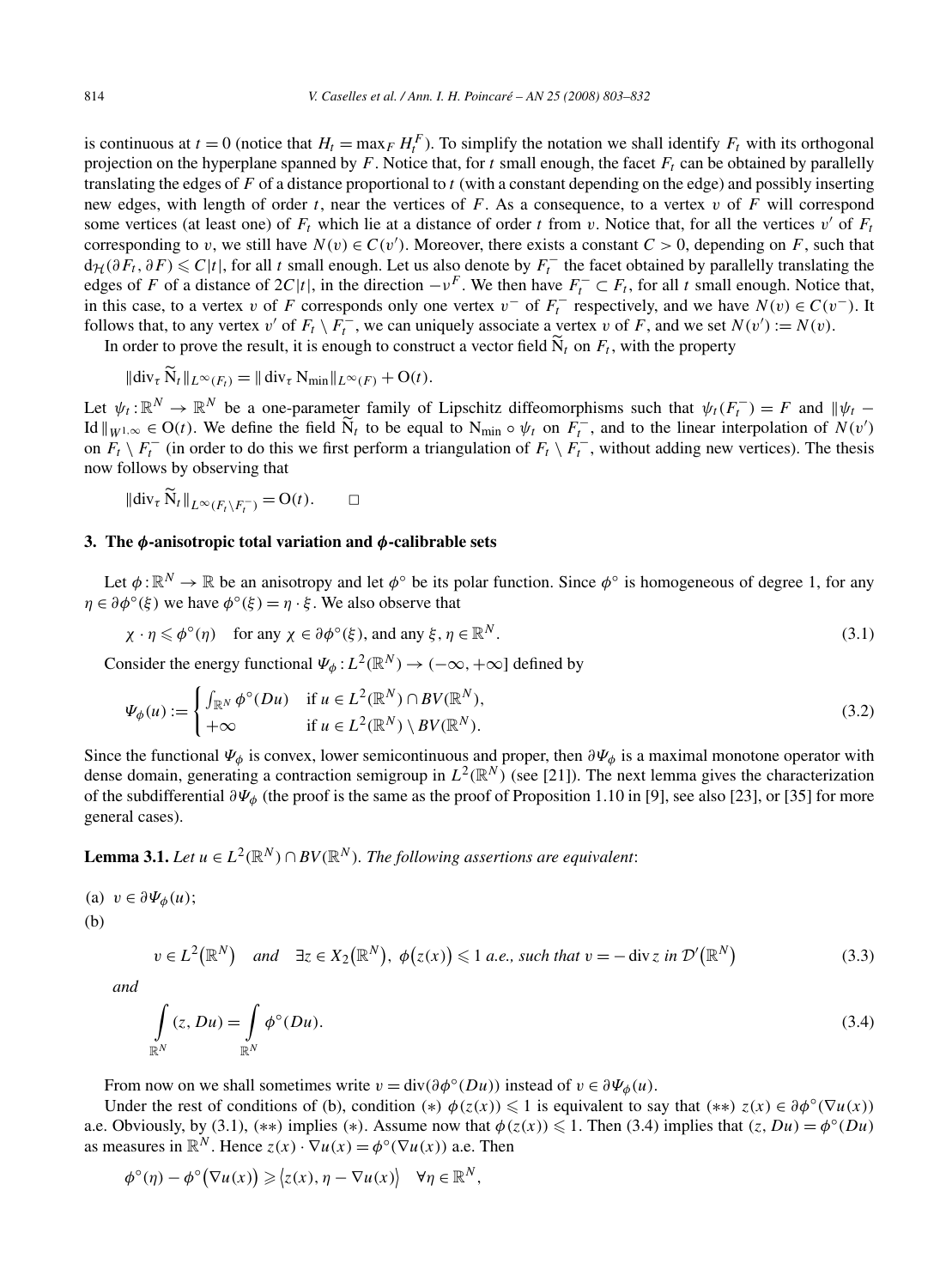is equivalent to

$$
\phi^{\circ}(\eta) \geq \langle z(x), \eta \rangle \quad \forall \eta \in \mathbb{R}^{N}
$$

and this follows from  $\phi(z(x)) \leq 1$ . We deduce that  $z(x) \in \partial \phi^{\circ}(\nabla u(x))$  a.e. Given a function  $g \in L^2(\mathbb{R}^N)$ , we define

$$
\|g\|_{\phi,*} := \sup \biggl\{ \int_{\mathbb{R}^N} g(x)u(x) dx : u \in L^2(\mathbb{R}^N) \cap BV(\mathbb{R}^N), \int_{\mathbb{R}^N} \phi^{\circ}(Du) \leq 1 \biggr\}.
$$

Note that  $\|g\|_{\phi,*}$  may be infinite. Let us recall the following result [14,34].

**Lemma 3.2.** *Let*  $f \in L^2(\mathbb{R}^N)$  *and*  $\lambda > 0$ *. The following assertions hold.* 

(a) *the function u is the solution of*

$$
\min_{w \in L^2(\mathbb{R}^N) \cap BV(\mathbb{R}^N)} D(w) := \int_{\mathbb{R}^N} \phi^\circ(Dw) + \frac{\lambda}{2} \int_{\mathbb{R}^N} (w - f)^2 dx \tag{3.5}
$$

*if and only if there exists*  $z \in X_2(\mathbb{R}^N)$  *satisfying* (3.4) *such that*  $\phi(z(x)) \leqslant 1$  *a.e. and*  $\text{div } z = \lambda(u - f)$ *.* 

(b) *The function*  $u \equiv 0$  *is the solution of* (3.5) *if and only if*  $|| f ||_{\phi,*} \leq \frac{1}{\lambda}$ .

(c) *We have*  $\partial \Psi_{\phi}(0) = \{ f \in L^{2}(\mathbb{R}^{N}) : ||f||_{\phi,*} \leq 1 \}.$ 

Obviously, part (a) follows from Lemma 3.1 since  $\partial \Psi_{\phi}(u) + \lambda (u - f) \ni 0$  is the Euler–Lagrange equation for (3.5). Part (b) can be found in [14,34], and it is easily deduced from (a). Part (c) follows from (a) and (b), or as an immediate consequence of duality.

**Definition 3.3.** Let *E* be a bounded set of finite perimeter in  $\mathbb{R}^N$ . We say that *E* is  $\phi$ -calibrable if there exists a vector field  $\xi \in L^{\infty}(\mathbb{R}^N, \mathbb{R}^N)$  with  $\phi(\xi(x)) \leq 1$  a.e. such that  $(\xi, D\chi_E) = \phi^{\circ}(D\chi_E)$  as measures in  $R^N$ , and

$$
-\operatorname{div}\xi = \lambda_E \chi_E \quad \text{in } \mathcal{D}'(\mathbb{R}^N), \tag{3.6}
$$

for some constant  $\lambda_E$ .

Notice that, a set of finite perimeter *E* is  $\phi$ -calibrable if and only if it exists  $\lambda_E \in \mathbb{R}$  such that  $\lambda_E \chi_E \in \partial \Psi_{\phi}(\chi_E)$ . Observe that if *E* is  $\phi$ -calibrable, then  $\lambda_E = \frac{P_\phi(E)}{|E|} := \lambda_E^{\phi}$ . Indeed, multiplying (3.6) by  $\chi_E$  and integrating in  $\mathbb{R}^N$  we obtain

$$
\lambda_E |E| = - \int_{\mathbb{R}^N} \operatorname{div} \xi \chi_E \, dx = \int_{\mathbb{R}^N} (\xi, D\chi_E) = \int_{\mathbb{R}^N} \phi^\circ(D\chi_E) = P_\phi(E).
$$

The following result was proved in [17,19] (see also [14]). For the proof we refer to [2, Proposition 2] and we skip the details. Lemma 3.6 below is used in the proof of Proposition 3.4.

**Proposition 3.4.** Let E be a bounded set of finite perimeter in  $\mathbb{R}^N$ . Assume E to be convex. The following assertions *are equivalent*

- (i) *E is φ-calibrable*;
- (ii) *E minimizes the functional*

$$
P_{\phi}(X) - \lambda_E |X| \tag{3.7}
$$

*among the sets of finite perimeter*  $X \subseteq E$ *.* 

For the proof of the following result we refer to [14,9,2].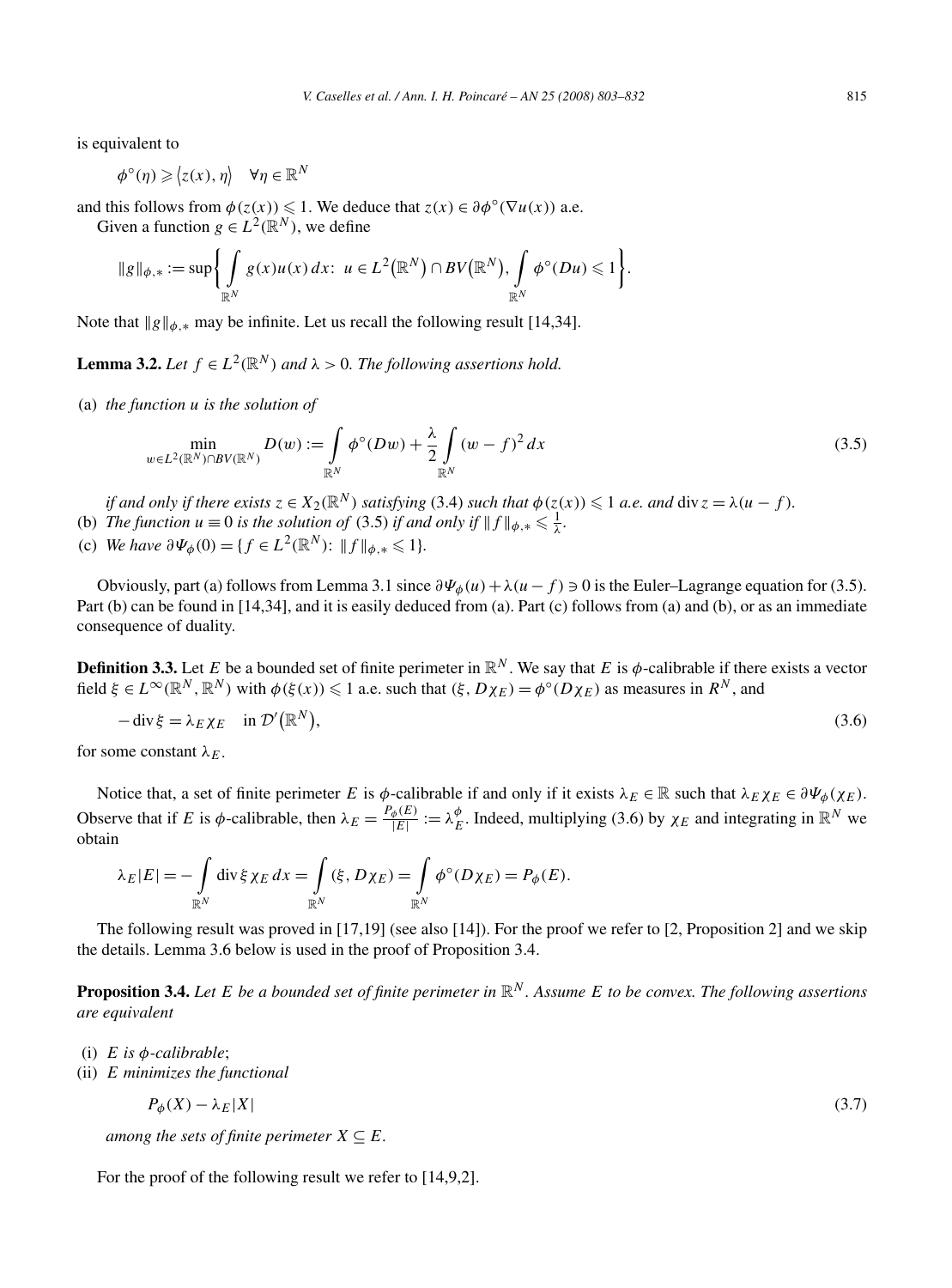**Proposition 3.5.** *Let*  $\lambda > 0$ *. The solution of* 

$$
u - \lambda^{-1} \operatorname{div}(\partial \phi^{\circ}(Du)) = \chi_{\mathcal{W}_{\phi}} \quad \text{in } \mathbb{R}^{N}
$$
\n(3.8)

is 
$$
u = (1 - \frac{\lambda_{\mathcal{W}_{\phi}}^{\phi}}{\lambda})^+ \chi_{\mathcal{W}_{\phi}}.
$$

Finally, the following result can be proved as in [5].

**Lemma 3.6.** *For any set of finite perimeter*  $E$  *in*  $\mathbb{R}^N$  *and any convex set*  $C$  *we have* 

$$
P_{\phi}(E \cap C) \leqslant P_{\phi}(E). \tag{3.9}
$$

# **4. The level sets of the solution of a variational problem**

**Proposition 4.1.** Let C be a bounded convex domain in  $\mathbb{R}^N$ . Let  $u \in BV(\mathbb{R}^N) \cap L^2(\mathbb{R}^N)$  be the solution of the varia*tional problem*

$$
(Q)_{\lambda}:\quad \min_{u\in BV(\mathbb{R}^N)\cap L^2(\mathbb{R}^N)}\left\{\int\limits_{\mathbb{R}^N}\phi^{\circ}(Du)+\frac{\lambda}{2}\int\limits_{\mathbb{R}^N}(u-\chi_C)^2\,dx\right\}.\tag{4.1}
$$

*Then*  $0 \le u \le 1$ *. Let*  $E_s := \{u \ge s\}$ *,*  $s \in (0, 1]$ *. Then*  $E_s \subseteq C$ *, and, for any*  $s \in (0, 1]$ *, we have* 

$$
P_{\phi}(E_s) - \lambda (1 - s)|E_s| \le P_{\phi}(F) - \lambda (1 - s)|F| \quad \forall F \subseteq C.
$$
\n
$$
(4.2)
$$

**Proof.** Recall that *u* satisfies the following partial differential equation

$$
u - \lambda^{-1} \operatorname{div}(\partial \phi^{\circ}(Du)) = \chi_C \quad \text{in } \mathbb{R}^N. \tag{4.3}
$$

Let  $u^-$  = min(u, 0). Multiplying (4.3) by  $u^-$  and integrating by parts, we deduce that  $u^-$  = 0. Similarly, multiplying  $(4.3)$  by  $(u - 1)^+$  we deduce that  $u \le 1$ . Let us prove that  $u = 0$  outside *C*. Let *H* be a half-plane containing *C*. Since  $\chi_C \le \chi_H$ , and  $v = \chi_H$  is the solution of (4.3) with right-hand side equal to *v* (indeed it suffices to take  $z(x)$  $\eta \in \partial \phi^{\circ}(\nu^{H})$ ,  $\nu^{H}$  being the euclidean unit normal to *H* pointing towards *H*), by the comparison principle proved in [23] (see also [14]) we have that  $u \leq \chi_H$ . This implies that  $u = 0$  outside *C*, hence  $E_s \subseteq C$  for all  $s \in (0, 1]$ .

Let  $F \subseteq C$  be a set of finite perimeter. By the proof of Lemma 5.1 in [23] (see also Lemma 4 in [13]), we have that  $(z, D\chi_{E_s}) = \phi^{\circ}(D\chi_{E_s})$  for almost all  $s \in (0, 1]$ . Hence, for such an  $s \in (0, 1]$ , we have

$$
-\int_{\mathbb{R}^N} \operatorname{div} z \left(\chi_F - \chi_{E_s}\right) dx = \int_{\mathbb{R}^N} (z, D\chi_F) - \int_{\mathbb{R}^N} (z, D\chi_{E_s}) = \int_{\mathbb{R}^N} (z, D\chi_F) - P_{\phi}(E_s) \leqslant P_{\phi}(F) - P_{\phi}(E_s)
$$

and we deduce

$$
P_{\phi}(F) - P_{\phi}(E_s) \geq \lambda \int_{\mathbb{R}^N} (\chi_C - u)(\chi_F - \chi_{E_s}) = \lambda \int_{\mathbb{R}^N} ((\chi_C - s) + (s - u))(\chi_F - \chi_{E_s}).
$$

Since  $(s - u)(\chi_F - \chi_{E_s}) \geq 0$  we have

$$
P_{\phi}(F) - P_{\phi}(E_s) \geqslant \lambda \int_{\mathbb{R}^N} (\chi_C - s)(\chi_F - \chi_{E_s}) = \lambda (1 - s) (|F| - |E_s|).
$$

Since all sets  $E_s$  are contained in *C* and  $P_\phi$  is lower semicontinuous in the  $L^1$ -topology, we deduce that (4.2) holds for any  $s \in (0, 1]$ .  $\Box$ 

**Lemma 4.2.** *Let C be a bounded convex domain in*  $\mathbb{R}^N$ *. Let*  $u_\lambda$  *be the solution of*  $(O)_\lambda$ ,  $\lambda > 0$ *.* 

(i)  $u_{\lambda} \neq \chi_C$  *for any*  $\lambda > 0$ . (ii)  $u_{\lambda} \to \gamma_C$  *in*  $L^2(\mathbb{R}^N)$  *as*  $\lambda \to \infty$ *.*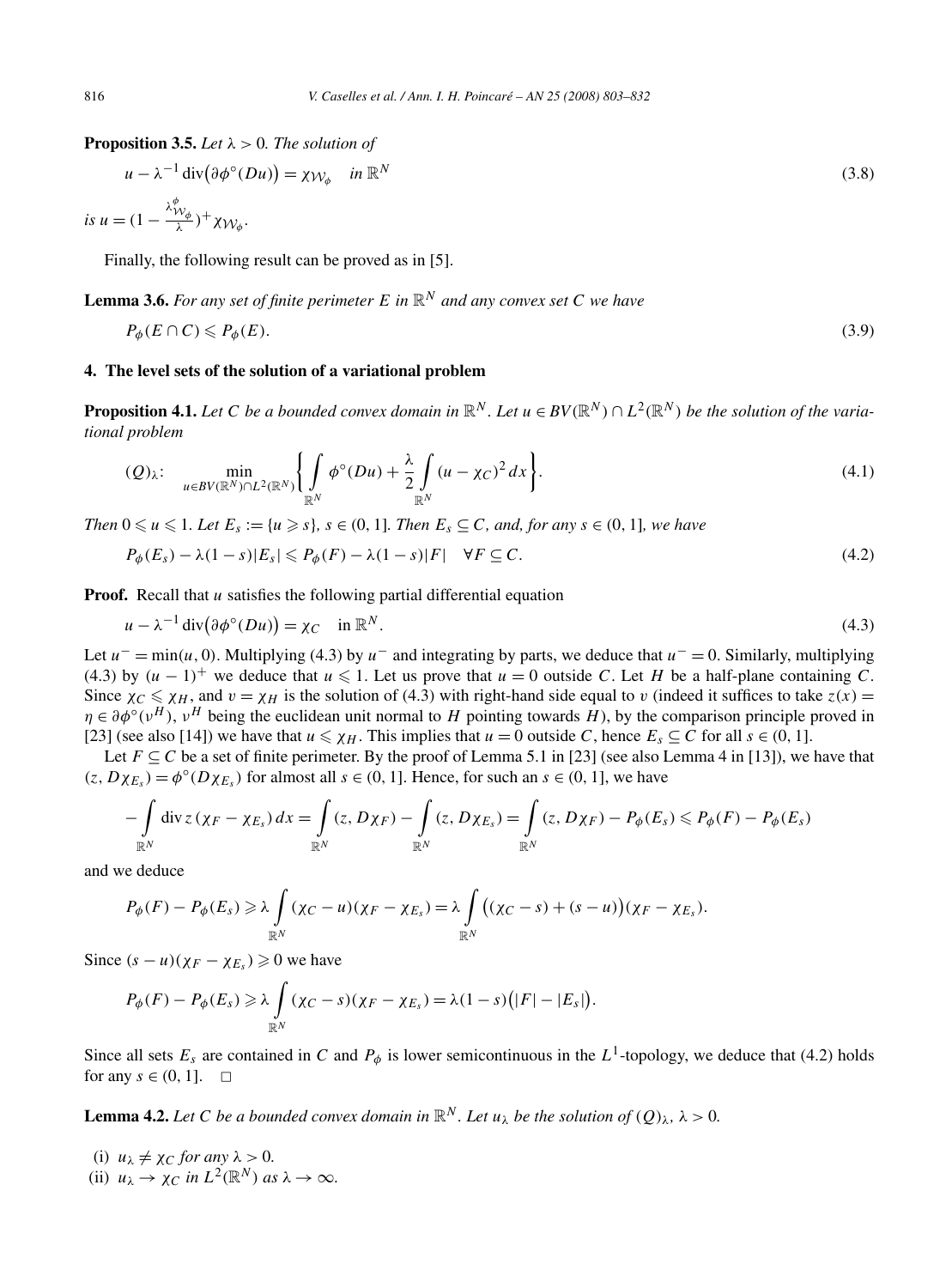(iii) *Assume that C satisfies the*  $RW_\phi$ -condition, for some  $R > 0$ . Then for any  $\lambda > 0$ , we have

$$
u_{\lambda} \geqslant \left(1-\frac{N}{R\lambda}\right)^{+}\chi_{C}.
$$

- $(iv)$   $u_{\lambda} \neq 0$  *if and only if*  $\lambda > \frac{1}{\|\chi_C\|_{\phi,*}}$ .
- (v) Assume that C is not  $\phi$ -calibrable (i.e., there is no vector field  $z \in L^\infty(\mathbb{R}^N, \mathbb{R}^N)$ ,  $\phi(z(x)) \leq 1$  a.e. such that  $-\text{div } z = \lambda_C^{\phi} \chi_C$ *). For any*  $\lambda > \frac{1}{\|\chi_C\|_{\phi,*}} u_{\lambda}$  cannot be a multiple of  $\chi_C$ *. Thus, for any such*  $\lambda$ *, there is some*  $s \in [0, 1]$  *such that*  $\{u_{\lambda} \geqslant s\} \neq C$ *.*

**Proof.** (i) Suppose that there is  $\lambda > 0$  such that  $u_{\lambda} = \chi_C$ . Then, by Lemma 3.2 there is a vector field  $z_{\lambda} \in$  $L^{\infty}(\mathbb{R}^N, \mathbb{R}^N)$ ,  $\phi(z_\lambda(x)) \leq 1$  a.e., such that  $(z_\lambda, D\chi_C) = \phi^{\circ}(D\chi_C)$  and

$$
\operatorname{div} z_{\lambda}=0.
$$

Multiplying this equation by  $\chi_C$  and integrating in  $\mathbb{R}^N$ , we obtain

$$
0 = -\int_{\mathbb{R}^N} \operatorname{div} z_\lambda \chi_C \, dx = \int_{\mathbb{R}^N} (z_\lambda, D\chi_C) = \int_{\mathbb{R}^N} \phi^\circ(D\chi_C) = P_\phi(C).
$$

This contradiction proves that  $u_{\lambda} \neq \chi_C$ .

(ii) Since

$$
\int_{\mathbb{R}^N} \phi^{\circ}(Du_{\lambda}) + \frac{\lambda}{2} \int_{\mathbb{R}^N} (u_{\lambda} - \chi_C)^2 dx \leq \int_{\mathbb{R}^N} \phi^{\circ}(D\chi_C) = P_{\phi}(C),
$$

we deduce that

$$
\int_{\mathbb{R}^N} (u_\lambda - \chi_C)^2 dx \leq \frac{2}{\lambda} P_{\phi}(C),
$$

i.e.  $u_{\lambda} \to \chi_C$  in  $L^2(\mathbb{R}^N)$  as  $\lambda \to \infty$ . Moreover,  $u_{\lambda}$  is bounded in  $BV(\mathbb{R}^N)$ .

(iii) Let  $p \in \partial C$  and let  $W_p$  be the translation of  $R W_\phi$  which osculates from inside  $\partial C$  at p. Let us compare  $u_\lambda$ with the solution  $u_p$  of

$$
u - \lambda^{-1} \operatorname{div}(\partial \phi^{\circ}(Du)) = \chi_{W_p}.
$$

Since  $\chi_{W_p} \le \chi_C$ , by the comparison principle [14] we deduce that  $u_p \le u_\lambda$ . The solution  $u_p$  is given explicitly by

$$
u_p = \left(1 - \frac{\lambda_{W_p}^{\phi}}{\lambda}\right)^+ \chi_{W_p}.
$$

But

$$
\lambda_{W_p}^{\phi} = \frac{P_{\phi}(W_p)}{|W_p|} = \frac{1}{R} \frac{P_{\phi}(W_{\phi})}{|W_{\phi}|} = \frac{1}{R} \lambda_{\mathcal{W}_{\phi}}^{\phi} = \frac{N}{R}.
$$

Hence

$$
u_p = \left(1 - \frac{N}{R\lambda}\right)^+ \chi_{W_p}.
$$

Since this is true for any  $p \in \partial C$ , and since also any p in the interior of C lies in some translation of  $R W_{\phi}$ , we deduce that

$$
u_\lambda \geqslant \left(1-\frac{N}{R\lambda}\right)^+\chi_C.
$$

(iv) By Lemma 3.2, we know that  $u_{\lambda}$  is characterized by the equation

$$
u_{\lambda} - \lambda^{-1} \operatorname{div} z_{\lambda} = \chi_C
$$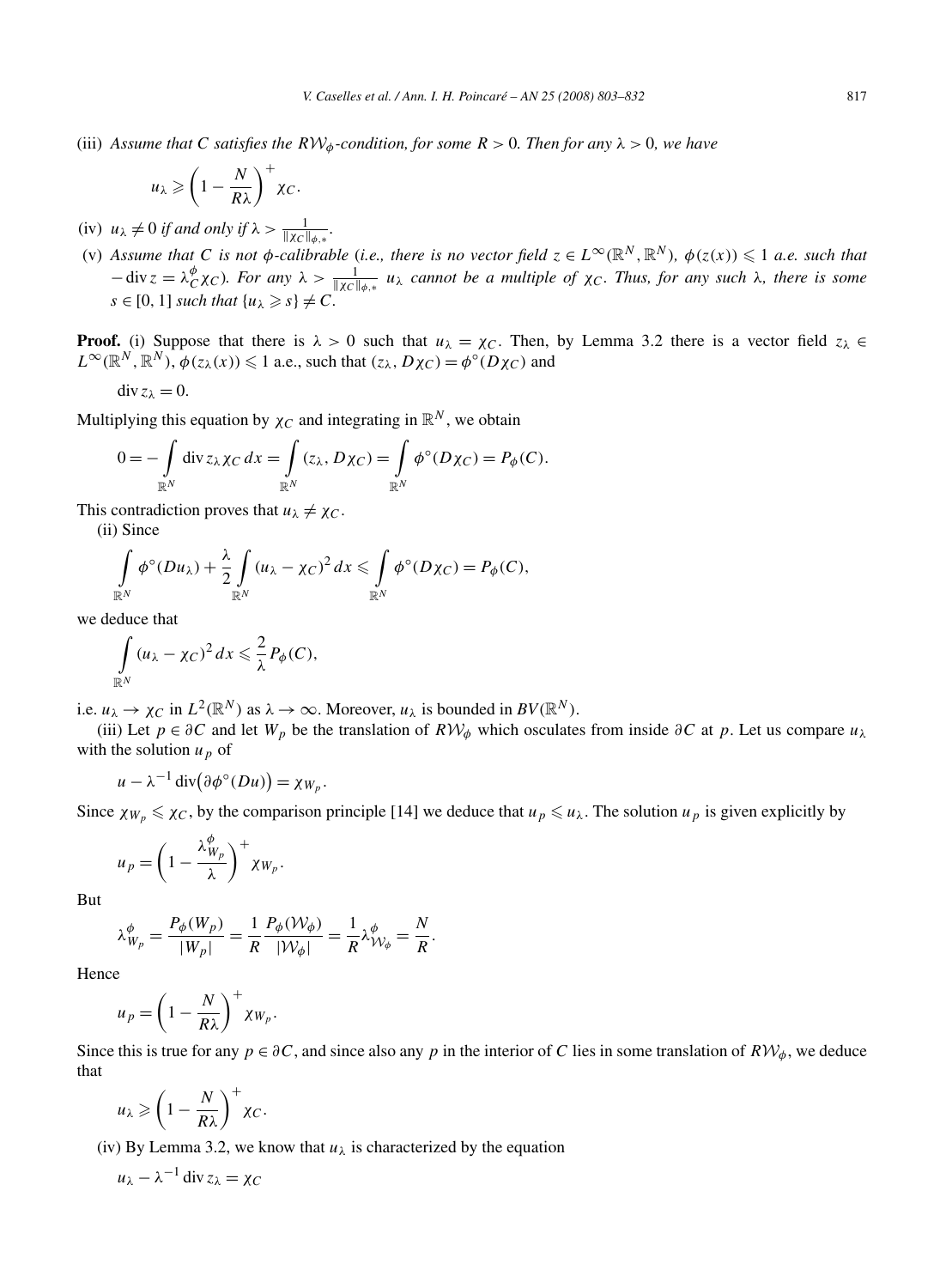where  $z_{\lambda} \in L^{\infty}(\mathbb{R}^{N}, \mathbb{R}^{N})$ ,  $\phi(z_{\lambda}(x)) \leq 1$  a.e., with  $(z_{\lambda}, Du_{\lambda}) = \phi^{\circ}(Du_{\lambda})$ . Thus  $u_{\lambda} = 0$  if and only if  $-\text{div} z_{\lambda} = \lambda \chi_{C}$ . i.e. if and only if  $\|\lambda \chi_C\|_{\phi,*} \leq 1$ .

(v) Suppose that for some  $\lambda > \frac{1}{\|\chi_C\|_{\phi,*}}$ , we have  $u_\lambda = c_\lambda \chi_C$  for some constant  $0 \leq c_\lambda \leq 1$ . Observe that, by (i) and (iv), we have  $c_{\lambda} \in (0, 1)$ . Then

$$
-\operatorname{div} z_{\lambda} = \lambda (1 - c_{\lambda}) \chi_C.
$$

Since  $(z_\lambda, Du_\lambda) = \phi^\circ(Du_\lambda)$ , and  $c_\lambda > 0$ , we have that  $(z_\lambda, D\chi_C) = \phi^\circ(D\chi_C) = P_\phi(C)$ . Multiplying the equation by *χC* and integrating by parts we deduce

$$
\lambda(1-c_{\lambda})=\lambda_C.
$$

Hence

 $-\operatorname{div} z_{\lambda} = \lambda_C \chi_C$ 

and therefore *C* is  $\phi$ -calibrable, a contradiction. The final assertion is a simple consequence of the first one.  $\Box$ 

**Lemma 4.3.** Let C be a bounded convex domain in  $\mathbb{R}^N$ . For any  $\lambda > 0$ , let us consider the problem

$$
(P)_{\lambda}: \quad \min_{F \subseteq C} P_{\phi}(F) - \lambda |F|.
$$
\n
$$
(4.4)
$$

*Then*

- (i) Let  $C_\lambda$ ,  $C_\mu$  be minimizers of  $(P)_\lambda$  and  $(P)_\mu$ , respectively. If  $\lambda < \mu$ , then  $C_\lambda \subseteq C_\mu$ .
- (ii) Let  $\mu > \lambda$ . Assume that C is a minimizer of  $(P)_{\lambda}$ . Then C is also the unique minimizer of  $(P)_{\mu}$ .
- (iii) Let  $\lambda_n \uparrow \lambda$ . Then  $C_{\lambda}^{\cup} := \bigcup_n C_{\lambda_n}$  is a minimizer of  $(P)_{\lambda}$ . Moreover  $P_{\phi}(C_{\lambda_n}) \to P_{\phi}(C_{\lambda}^{\cup})$ . Similarly, if  $\lambda_n \downarrow \lambda$ , then  $C_{\lambda}^{\cap} := \bigcap_{n} C_{\lambda_n}$  *is a minimizer of*  $(P)_{\lambda}$ *, and*  $P_{\phi}(C_{\lambda_n}) \to P_{\phi}(C_{\lambda}^{\cap})$ *.*

(iv) Assume that C satisfies the  $RW_\phi$ -condition, for some  $R > 0$ . Then C is a minimizer of  $(P)_\lambda$  for any  $\lambda \geq$  $\frac{\lambda_{\mathcal{W}_{\phi}}^{\phi}}{R}$ *.* 

**Proof.** The proof is similar to the proof of Lemma 4 in [13] and we only give the proof of (iv).

By (ii), it suffices to prove that *C* is a solution of  $(P)_{\lambda_{W_{\phi}}^{\phi}/R}$ . Let  $\eta >$ *λφ* W*φ*  $\frac{\partial w_{\phi}}{\partial R}$  and take  $0 < s_n < 1 - \frac{\lambda_1^d}{K}$  $\frac{W_{\phi}}{R\eta}$  such

that  $\eta(1 - s_n) \downarrow$  $\frac{\lambda_{\mathcal{W}_{\phi}}^{\phi}}{R}$ . We observe that, by Lemma 4.2(iii), we have  $\{u_{\eta} \geq s_{n}\} = C$  and, by Proposition 4.1, *C* is a minimizer of

$$
P_{\phi}(F) - \eta(1 - s_n)|F|.\tag{4.5}
$$

Now, by assertion (iii) in the present lemma, we deduce that *C* is also a minimizer of

$$
P_{\phi}(F) - \frac{\lambda_{\mathcal{W}_{\phi}}^{\phi}}{R}|F|. \qquad \Box \tag{4.6}
$$

**Remark 4.4.** In Proposition 4.1 we have proved that for any  $s \in (0, 1]$ , the level set  $\{u_\lambda \geq s\}$  is a minimizer of  $(P)_{\lambda(1-s)}$ . Moreover, by Lemma 4.3, the sets  $\{u_\lambda \geq s\}^{\cup} := \bigcup_{\epsilon > 0} \{u_\lambda \geq s + \epsilon\}, s \in [0, 1)$ , and  $\{u_\lambda \geq s\}^{\cap} :=$  $\bigcap_{\epsilon > 0} \{u_\lambda \geqslant s - \epsilon\}$ ,  $s \in (0, 1]$ , are also minimizers of  $(P)_{\lambda(1-s)}$  (obviously  $\{u_\lambda \geqslant 1\}^{\cup} = \emptyset$  is also a minimizer of  $(P)_0$ ). Notice that, except on countably many values of *s*, they both coincide with  $\{u_\lambda \geq s\}$ .

#### **5. The concavity of solutions of** *(Q)λ*

Our purpose is to prove the following result.

**Theorem 5.1.** Let C be a bounded convex domain in  $\mathbb{R}^N$  satisfying the  $R\mathcal{W}_{\phi}$ -condition, for some  $R > 0$ . If  $\lambda \geq \frac{2N}{R}$ , *then the solution*  $u_{\lambda}$  *of*  $(Q)_{\lambda}$  *is concave in C. In particular*  $\{u_{\lambda} \geq s\}$  *is convex for any*  $s \in [0, 1]$ *.*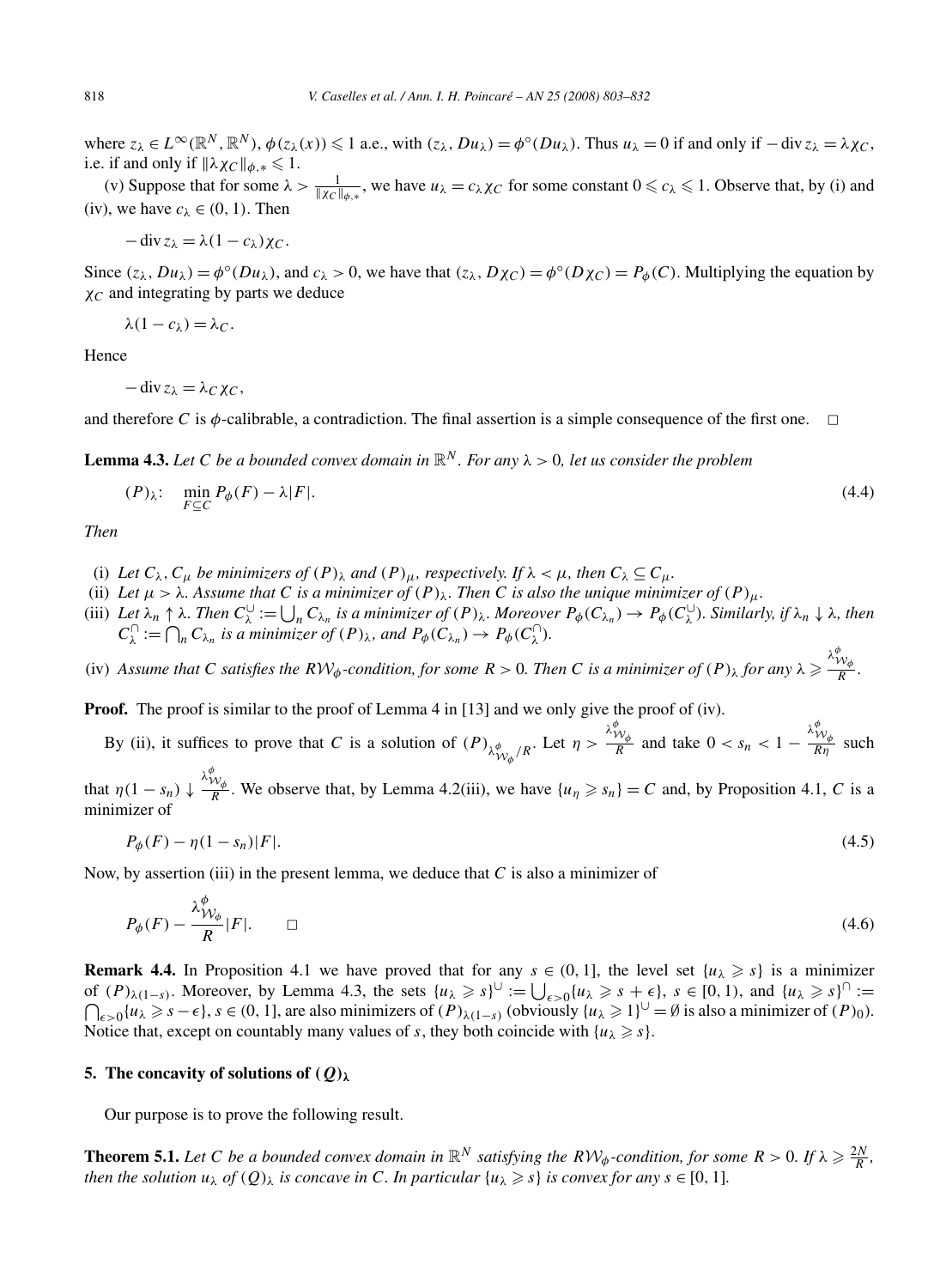Before going into the proof, we observe that, being concave in *C*,  $u_{\lambda}$  is continuous in *C*. In particular  $\{u_{\lambda} \geq s\}^{\cap}$  $\{u_{\lambda} \geq s\}$  and  $\{u_{\lambda} \geq s\} = \{u_{\lambda} > s\}$ , and  $\{u_{\lambda} \geq s\} = \{u_{\lambda} > s\}$  (modulo a null set) for any  $s \in (0, \max\{u_{\lambda}\})$ .

The result is a consequence of Korevaar's concavity result [31]. First we need to recall some approximation results which reduce the proof of Theorem 5.1 to the case of a smooth anisotropy.

#### *5.1. The approximation of a generic anisotropy φ with smooth ones*

The following result is proved in [37, Theorem 3.3.1 and p. 111].

**Theorem 5.2.** Let  $\epsilon > 0$  and let  $\eta : [0, \infty) \to [0, \infty)$  be a function of class  $\mathcal{C}^{\infty}$  with support in  $\left[\frac{\epsilon}{2}, \epsilon\right]$  and with  $\int_{\mathbb{R}^N} \eta(|x|) dx = 1$ *. If*  $\phi^\circ : \mathbb{R}^N \to [0, +\infty)$  *is an anisotropy, then the function*  $\widetilde{\phi}^\circ$  *defined by* 

$$
\widetilde{\phi}^{\circ}(\xi) := \int\limits_{\mathbb{R}^N} \phi^{\circ}(\xi + |\xi|z) \eta(|z|) dz, \quad \xi \in \mathbb{R}^N,
$$
\n(5.1)

*is an anisotropy of class*  $C^{\infty}(\mathbb{R}^N \setminus \{0\})$ *.* 

*Similarly, given a convex body*  $K$ *, define the map*  $K \mapsto \mathcal{T}(K)$  *as follows: let*  $\tilde{h}_K(\xi) := \int_{\mathbb{R}^N} h_K(\xi + |\xi|z)\eta(|z|) dz$ for any  $\xi \in \mathbb{R}^N$ : then,  $\tilde{h}_K$  is the support function  $h_{T(K)}$  of  $T(K)$ . The map T has the following properties: if  $K_1$  and *K*<sup>2</sup> *are two convex bodies, then*

- (a)  $T(K_1 + K_2) = T(K_1) + T(K_2)$  and  $T(\alpha K_1) = \alpha T(K_1)$  for any  $\alpha > 0$ ;
- (b) *if*  $K_1$  *is contained in*  $B_R$ *, then*  $d_{\mathcal{H}}(K_1, \mathcal{T}(K_1)) \leq R\epsilon$ ;
- $d_H(T(K_1), T(K_2)) \leq (1 + \epsilon) d_H(K_1, K_2);$
- (d)  $T(K_1) + B_\epsilon$  is of class  $C_+^{\infty}$ .

Theorem 5.2 provides a way to approximate at the same time a generic anisotropy with  $\mathcal{C}^{\infty}_+$  anisotropies and a convex set with  $C_+^{\infty}$  convex sets. Indeed, the following result holds [13].

**Lemma 5.3.** Let  $\phi$  be an anisotropy, and let C be a convex body in  $\mathbb{R}^N$ . Then there exist a sequence  $\{\phi_\epsilon\}$  of anisotropies *and a sequence*  ${C_{\epsilon}}$  *of compact convex sets satisfying the following properties:* 

- (i)  $\{\phi_{\epsilon}\}\$ converges to  $\phi$  *uniformly on*  $\mathbb{R}^{N}$  *as*  $\epsilon \rightarrow 0$ ;
- (ii)  ${C_{\epsilon}}$  *converges to C in the Hausdorff distance as*  $\epsilon \rightarrow 0$ ;
- (iii)  $\phi_{\epsilon}, \phi_{\epsilon}^{\circ} \in C_{+}^{\infty}$  *and*  $C_{\epsilon}$  *is of class*  $C_{+}^{\infty}$  *for any*  $\epsilon > 0$ ;
- (iv) *if C* satisfies the  $rW_{\phi}$ -condition,  $r > 0$ , then  $C_{\epsilon}$  satisfies the  $rW_{\phi_{\epsilon}}$ -condition for any  $\epsilon > 0$ .

**Proof.** Let T be the map defined in Theorem 5.2. Let  $\phi_{\epsilon}$  be the anisotropy such that  $\mathcal{W}_{\phi_{\epsilon}} = \mathcal{T}(\mathcal{W}_{\phi}) + B_{\epsilon}$ ; then  $\phi_{\epsilon} \in C^{\infty}_{+}$  by (d) of Theorem 5.2, hence also  $\phi_{\epsilon} \in C^{\infty}_{+}$  by (a) of Remark 2.3. Then (b) of Theorem 5.2 yields (i). Let  $C_{\epsilon} := \mathcal{T}(C) + B_{r\epsilon}$ . It is clear that (ii) is satisfied. From Theorem 5.2(d) we have that  $C_{\epsilon}$  is of class  $C_{+}^{\infty}$ . Assume that *C* satisfies the  $rW_{\phi}$ -condition, thus there exists  $C' \subset C$  such that  $C = C' + rW_{\phi}$ . By (a) in Theorem 5.2 we have

$$
C_{\epsilon} = T(C) + B_{r\epsilon} = T(C') + rT(W_{\phi}) + B_{r\epsilon}
$$
  
=  $T(C') + r(T(W_{\phi}) + B_{\epsilon}) = T(C') + rW_{\phi_{\epsilon}},$ 

hence (iv) follows.  $\Box$ 

Observe that

$$
\phi_{\epsilon}^{\circ}(\xi) = \sup_{x \in \mathcal{T}(W_{\phi}) + B_{\epsilon}} x \cdot \xi = \sup_{y \in \mathcal{T}(W_{\phi})} \sup_{z \in B_{\epsilon}} (y + z) \cdot \xi = \widetilde{\phi^{\circ}}(\xi) + \epsilon |\xi|.
$$
\n(5.2)

We also observe that, from (5.1) we get

$$
\left|\widetilde{\phi}^{\circ}(\xi) - \phi^{\circ}(\xi)\right| \leq \epsilon |\xi| \quad \forall \xi \in \mathbb{R}^{N}.
$$
\n(5.3)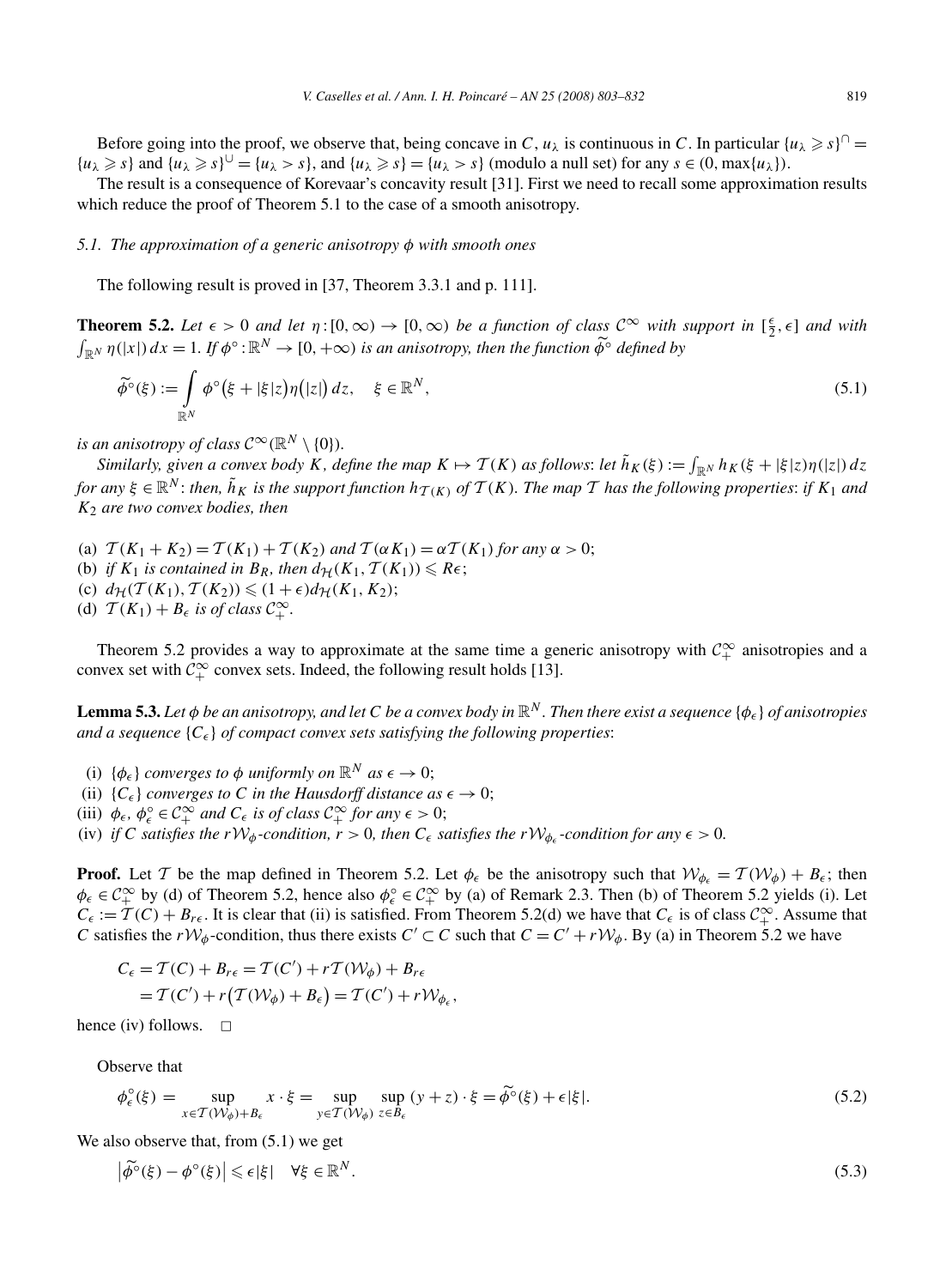#### *5.2. The Dirichlet problem*

Let  $\Omega$  be an open bounded subset of  $\mathbb{R}^N$  with boundary of class  $C^1$ , let  $h \in L^1(\partial \Omega)$ , and let  $\Psi_{\phi,h}: L^2(\Omega) \to$ *(*−∞*,*+∞] be the functional defined by

$$
\Psi_{\phi,h}(u) := \begin{cases} \int_{\Omega} \phi^{\circ}(Du) + \int_{\partial\Omega} |u - h| \phi^{\circ}(v^{\Omega}) d\mathcal{H}^{N-1} & \text{if } u \in L^{2}(\Omega) \cap BV(\Omega), \\ +\infty & \text{if } u \in L^{2}(\Omega) \setminus BV(\Omega). \end{cases}
$$
\n(5.4)

The functional  $\Psi_{\phi,h}$  is convex and lower semicontinuous in  $L^2(\Omega)$ , hence  $\partial\Psi_{\phi,h}$  is a maximal monotone operator in  $L^2(\Omega)$ . Let us recall the characterization of  $\partial \Psi_{\phi,h}$ .

**Proposition 5.4.** *The following conditions are equivalent*

- (i)  $v \in \partial \Psi_{\phi,h}(u)$ ;
- (ii)  $u, v \in L^2(\Omega)$ ,  $u \in BV(\Omega)$  and there exists  $z \in X_2(\Omega)$  with  $\phi(z(x)) \leq 1$  a.e.,  $v = -\text{div}(z)$  in  $\mathcal{D}'(\Omega)$  such that  $(z, Du) = \phi^{\circ}(Du)$  *and*  $[z \cdot v^{\Omega}] \in \text{sign}(h - u)\phi^{\circ}(v^{\Omega}(x))$   $\mathcal{H}^{N-1}$  *a.e. on*  $\partial \Omega$ *.*

**Proof.** In the case  $h = 0$ , which is the case we need below, the result follows as in [9, Proposition 1.10], since  $\Psi_{\phi,0}$  is positively homogeneous of degree 1. The general case is contained in [35]. Since we need some intermediate results, we shall sketch a direct proof of it.

Assume first that  $\phi$  is a smooth anisotropy and fix  $\epsilon > 0$ . Let

$$
\Psi_{\phi,h}^{\epsilon}(u) := \begin{cases} \int_{\Omega} \sqrt{\epsilon^2 + \phi^{\circ}(Du)^2} + \int_{\partial\Omega} |u - h| \phi^{\circ}(v^{\Omega}) d\mathcal{H}^{N-1} & \text{if } u \in L^2(\Omega) \cap BV(\Omega), \\ +\infty & \text{if } u \in L^2(\Omega) \setminus BV(\Omega). \end{cases}
$$
(5.5)

By [9, Theorem 6.7] (see also [33,7,35]) we know that  $\partial \Psi_{\phi,h}^{\epsilon}$  is a maximal monotone operator which can be characterized as Proposition 5.4. Since, as  $\epsilon \to 0$ , the solutions of

$$
u + \lambda \partial \Psi_{\phi,h}^{\epsilon}(u) \ni f,
$$

where  $f \in L^2(\Omega)$  converge to the solution of  $u + \lambda \partial \Psi_{\phi,h}(u) \ni f$ , the thesis follows. The case of a general anisotropy also follows by approximating it with smooth ones.  $\Box$ 

The following comparison principle can be easily deduced by an integration by parts.

**Proposition 5.5.** Let  $f_i \in L^2(\Omega)$ ,  $h_i \in L^1(\partial \Omega)$ ,  $i = 1, 2$ . Assume that  $f_1 \leqslant f_2$  and  $h_1 \leqslant h_2$ . Let  $u_i$ ,  $i = 1, 2$ , be the *solution of*

$$
u + \lambda \partial \Psi_{\phi, h_i}(u) \ni f_i. \tag{5.6}
$$

*Then*  $u_1 \leq u_2$ .

The same result also holds for  $\partial \Psi_{\phi,h}^{\epsilon}$  [9, Theorem 6.14], [35].

## *5.3. Some technical results*

We recall two auxiliary results. The following theorem was proved in [31].

**Theorem 5.6.** Assume that  $\phi \in C_+^{\infty}$  and  $W_{\phi}$  is strictly convex. Let  $\Omega$  be a strictly convex bounded domain in  $\mathbb{R}^N$  of *class*  $C^{1,1}$ *. Let*  $b : \mathbb{R} \times \mathbb{R}^N \to \mathbb{R}$  *be such that* 

$$
\frac{\partial b}{\partial u} > 0, \qquad \frac{\partial^2 b}{\partial u^2} \geqslant 0.
$$

*Assume that*  $u \in C(\overline{\Omega}) \cap C^2(\Omega)$  *satisfies* 

$$
\operatorname{div}\left(\frac{T^{\circ}(Du)}{\sqrt{1+\phi^{\circ}(Du)^2}}\right) = b(u, Du)
$$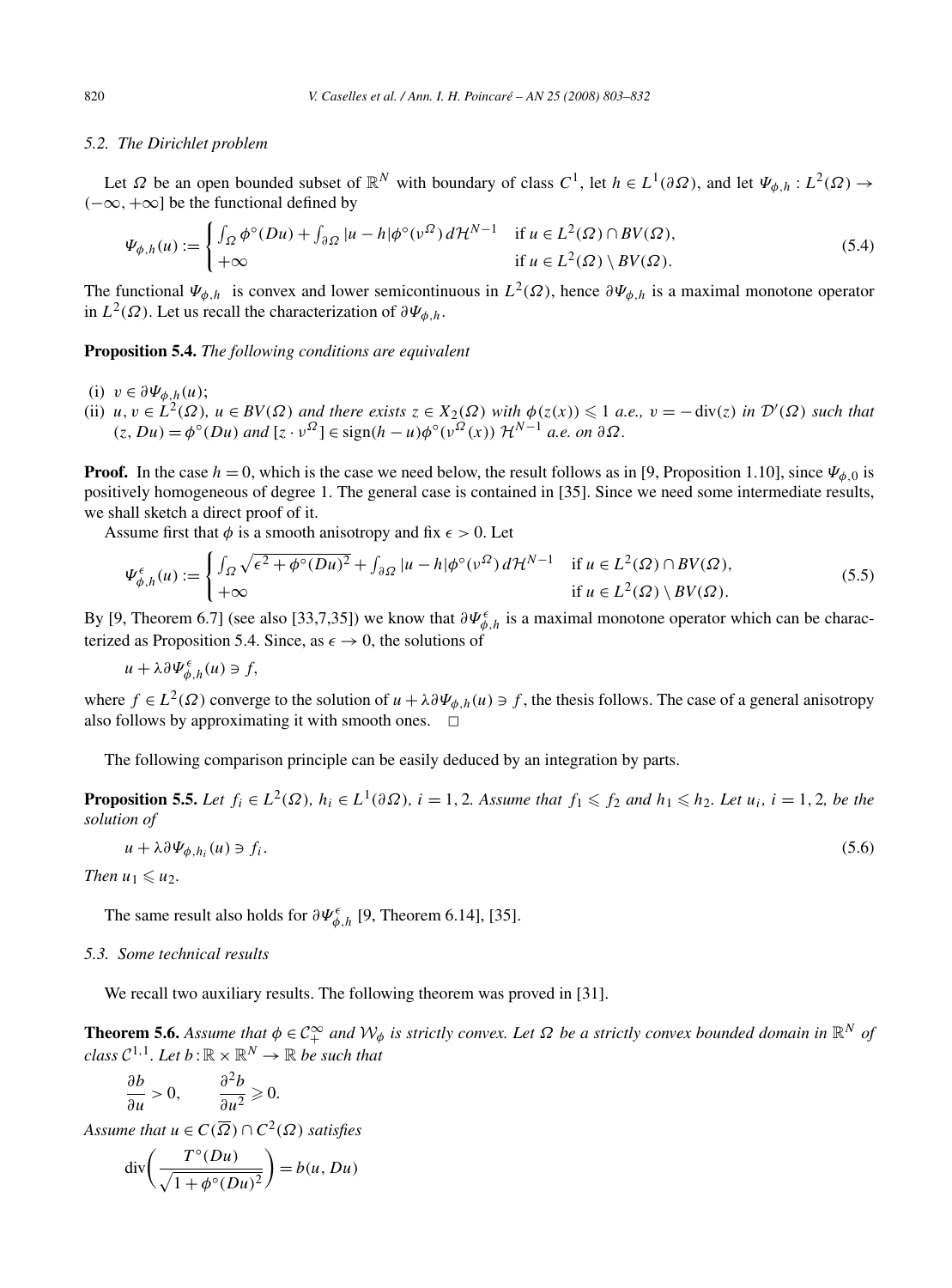*and the graph of u is a*  $C^1$  *surface above*  $\overline{\Omega}$  *having zero contact angle with*  $\partial \Omega \times \mathbb{R}$ *, i.e.* 

$$
\frac{T^{\circ}(Du)}{\sqrt{1+\phi^{\circ}(Du)^2}} \cdot \nu^{\Omega} = -\phi^{\circ}\left(\nu^{\Omega}\right). \tag{5.7}
$$

*Then u is a concave function.*

The sense of the boundary condition (5.7) will be made precise during the proof of Theorem 5.1. Let us recall the following result which was proved in [2] using the results by Atkinson and Peletier in [11].

**Lemma 5.7.** Assume that  $\lambda \geqslant \frac{2N}{R}$ ,  $R > 0$ . Then there is a radius  $\tilde{R} \leqslant R$  and a radial solution  $u_{\tilde{B}}(x) = U_{\tilde{B}}(|x|)$  of

$$
u - \lambda^{-1} \operatorname{div} \left( \frac{Du}{\sqrt{\epsilon^2 + |Du|^2}} \right) = 1 \quad \text{in } \tilde{B} = B(0, \tilde{R}),
$$
  
 
$$
u = 0 \quad \text{on } \partial \tilde{B}, \tag{5.8}
$$

*such that*

$$
\begin{aligned} 0 > U'_{\tilde{B}}(r) > -\infty, \qquad U < U_{\tilde{B}}(r) < \gamma \quad \text{for } 0 < r < \tilde{R}, \\ U'_{\tilde{B}}(r) > -\infty, \qquad U_{\tilde{B}}(r) > U \quad \text{as } r \uparrow \tilde{R}, \end{aligned}
$$

*for some values*  $\gamma > 0$ ,  $U > 0$ . Hence  $u_{\tilde{B}} \ge U > 0$  *on*  $\tilde{B}$ , and has zero contact angle with  $\partial \tilde{B} \times \mathbb{R}$ . In particular, we *have*

$$
\frac{Du_{\tilde{B}}}{\sqrt{\epsilon^2 + |Du_{\tilde{B}}|^2}} \cdot v^{\tilde{B}} = -1 = \text{sign}(-u_{\tilde{B}}) \quad on \ \partial \tilde{B}.
$$

Let us recall that the solution  $u_{\tilde{B}}(x) = U_{\tilde{B}}(|x|)$  of (5.8) can be characterized as a minimizer of

$$
\mathcal{E}_e(u) := \int_{\tilde{B}} \sqrt{\epsilon^2 + |Du|^2} + \lambda \int_{\tilde{B}} F(u) \, dx + \int_{\partial \tilde{B}} |u| \, d\mathcal{H}^{N-1} \tag{5.9}
$$

and  $U_{\tilde{B}}(r)$  can be characterized as a minimizer of

$$
\mathcal{E}_{er}(v) := \int_{0}^{\tilde{R}} \sqrt{\epsilon^2 + v'^2} s^{N-1} ds + \lambda \int_{0}^{\tilde{R}} F(v) s^{N-1} ds + \tilde{R}^{N-1} |v(\tilde{R})|.
$$
\n(5.10)

**Lemma 5.8.** Assume that  $\phi \in C_+^{\infty}$ . Let  $u_{\tilde{B}}$  be the solution of (5.8) given by Lemma 5.7. Let  $u_{\tilde{W}}(x) = U_{\tilde{B}}(\phi(x))$ ,  $x \in \tilde{W} := \tilde{R} \mathcal{W}_{\phi}$ *. Then*  $u_{\tilde{W}}$  *is a solution of* 

$$
u - \lambda^{-1} \operatorname{div} \left( \frac{T^{\circ} (Du)}{\sqrt{\epsilon^2 + \phi^{\circ} (Du)^2}} \right) = 1 \quad \text{in } \tilde{W} = R \mathcal{W}_{\phi},
$$
  
 
$$
u = 0 \quad \text{on } \partial \tilde{W}.
$$
 (5.11)

Before going into the proof let us make the following observation. If  $\phi$  is an smooth anisotropy, then  $\nabla \phi(x) =$  $v_{\phi}^{W_{\phi}}(x) = \frac{v(x)}{\phi^{\circ}(v(x))}$  on  $\partial W_{\phi}$  where  $v(x)$  the euclidean unit normal to  $\partial W_{\phi}$ , since  $\phi(x) = d_{\phi}(x, \partial W_{\phi}) - 1$ . We also have  $|\nabla \phi(x)| = \frac{1}{\phi^{\circ}(\nu(x))}$ .

**Proof.** Let us write  $F(u) = \frac{1}{2}(u-1)^2$ . Recall that  $u_{\tilde{W}}$  is a solution of (5.11) if and only if is a minimizer of

$$
\mathcal{E}(u) := \int\limits_{\tilde{W}} \sqrt{\epsilon^2 + \phi^\circ(Du)^2} + \lambda \int\limits_{\tilde{W}} F(u) \, dx + \int\limits_{\partial \tilde{W}} |u| \phi^\circ \big( v^{\partial \tilde{W}}(x) \big) \, d\mathcal{H}^{N-1}.
$$
\n(5.12)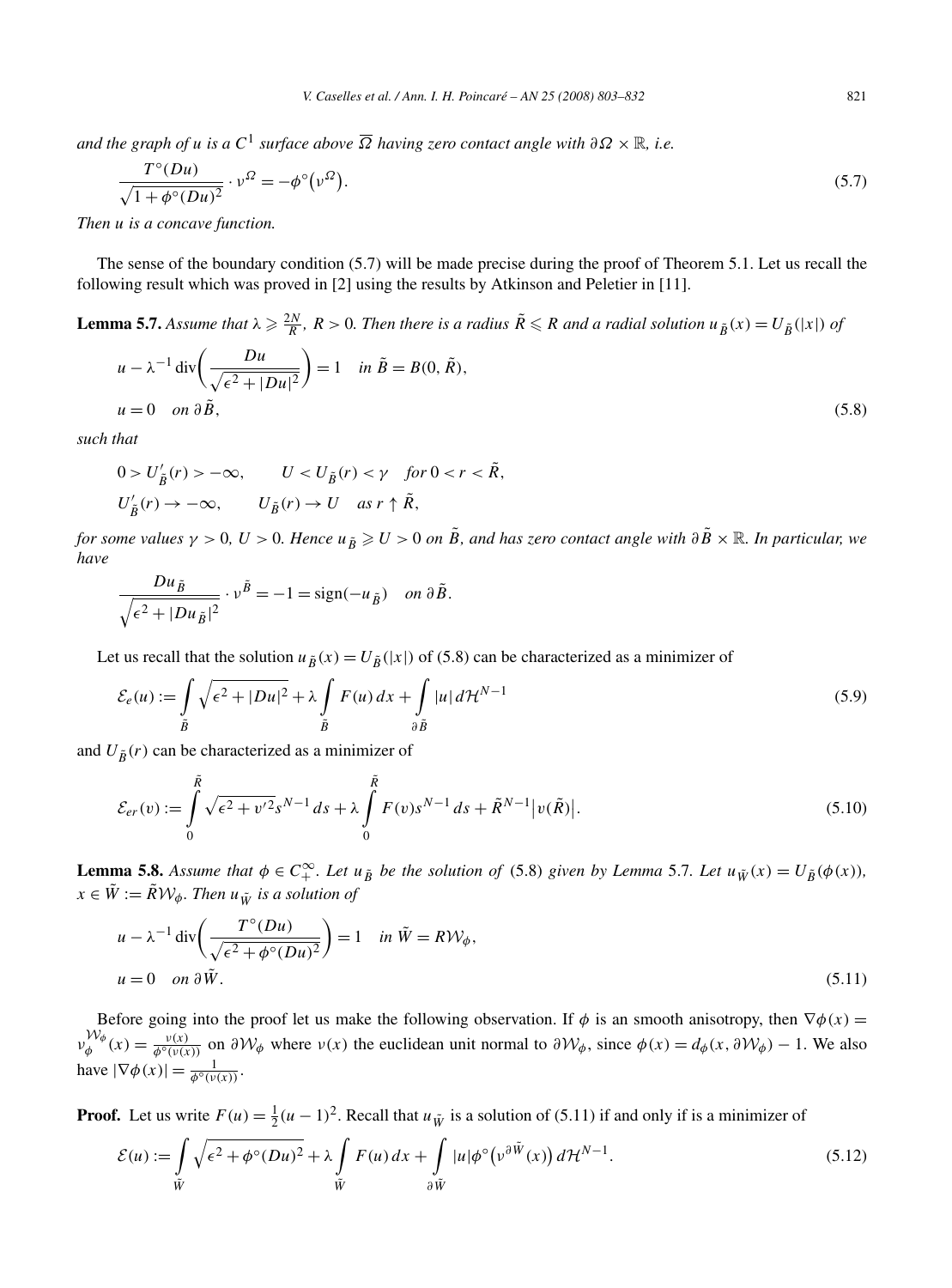Let  $w \in W^{1,1}(\tilde{W})$ . Then

$$
\int_{\tilde{W}} \sqrt{\epsilon^2 + \phi^\circ(\nabla w)^2} = \int_{0}^{\tilde{R}} \int_{\{\phi=s\}} \sqrt{\epsilon^2 + \phi^\circ(\nabla w(x))^2} \frac{d\mathcal{H}^{N-1}(x)}{|\nabla \phi(x)|} ds
$$
\n
$$
= \int_{0}^{\tilde{R}} \int_{\{\phi=1\}} \sqrt{\epsilon^2 + \phi^\circ(\nabla w(sy))^2} \frac{d\mathcal{H}^{N-1}(y)}{|\nabla \phi(y)|} s^{N-1} ds
$$
\n
$$
= \int_{\{\phi=1\}} \frac{d\mathcal{H}^{N-1}(y)}{|\nabla \phi(y)|} \int_{0}^{\tilde{R}} \sqrt{\epsilon^2 + \phi^\circ(\nabla w(sy))^2} s^{N-1} ds.
$$

Let  $w_y(s) = w(sy)$ ,  $\phi(y) = 1$ . Since  $w'_y(s) = y \nabla w(sy) \leq \phi^{\circ}(\nabla w(sy))$  for any  $y \in {\phi = 1}$ , we obtain

$$
\int\limits_{\tilde{W}}\sqrt{\epsilon^2+\phi^\circ(\nabla w)^2}\geqslant \int\limits_{\{\phi=1\}}\frac{d\mathcal{H}^{N-1}(y)}{|\nabla\phi(y)|}\int\limits_0^{\tilde{R}}\sqrt{\epsilon^2+|w'_y(s)|^2}s^{N-1}ds.
$$

In a similar way we have

$$
\int_{\tilde{W}} F(u) dx = \int_{\{\phi=1\}} \frac{d\mathcal{H}^{N-1}(y)}{|\nabla \phi(y)|} \int_{0}^{\tilde{R}} F(w_y(s)) s^{N-1} ds
$$

and, using that  $|\nabla \phi(x)| = |v_{\phi}(x)| = 1/\phi^{\circ}(v(x))$ , we have

$$
\int\limits_{\partial \tilde{W}} |u| \phi^{\circ} \big( v^{\partial \tilde{W}}(x) \big) d\mathcal{H}^{N-1} = \tilde{R}^{N-1} \int\limits_{\{\phi=1\}} \frac{d\mathcal{H}^{N-1}(y)}{|\nabla \phi(y)|} |w_y(\tilde{R})|.
$$

Since  $U_{\tilde{B}}$  is a minimizer of  $\mathcal{E}_{er}$ , by the above inequalities, we have

$$
\mathcal{E}(w) \geq \int_{\{\phi=1\}} \frac{d\mathcal{H}^{N-1}(y)}{|\nabla\phi(y)|} \int_0^{\tilde{R}} \sqrt{\epsilon^2 + |w'_y(s)|^2} s^{N-1} ds + \int_{\{\phi=1\}} \frac{d\mathcal{H}^{N-1}(y)}{|\nabla\phi(y)|} \int_0^{\tilde{R}} F(w_y(s)) s^{N-1} ds
$$
  
+  $\tilde{R}^{N-1} \int_{\{\phi=1\}} \frac{d\mathcal{H}^{N-1}(y)}{|\nabla\phi(y)|} |w_y(\tilde{R})|$   
= 
$$
\int_{\{\phi=1\}} \frac{d\mathcal{H}^{N-1}(y)}{|\nabla\phi(y)|} \mathcal{E}_{er}(w_y) \geq \int_{\{\phi=1\}} \frac{d\mathcal{H}^{N-1}(y)}{|\nabla\phi(y)|} \mathcal{E}_{er}(U_{\tilde{B}}).
$$

Now, we have  $\nabla u_{\tilde{W}}(x) = U_{\tilde{B}}(\phi(x))\nabla\phi(x)$ , hence  $\phi^{\circ}(\nabla u_{\tilde{W}}(x)) = |U_{\tilde{B}}(\phi(x))| \phi^{\circ}(\nabla\phi(x))| = |U_{\tilde{B}}(\phi(x))|$ . With the same computations as above we obtain

$$
\mathcal{E}(u_{\tilde{W}}) = \int\limits_{\{\phi=1\}} \frac{d\mathcal{H}^{N-1}(y)}{|\nabla \phi(y)|} \mathcal{E}_{er}(U_{\tilde{B}})
$$

and we deduce that

$$
\mathcal{E}(w) \geqslant \mathcal{E}(u_{\tilde{W}})
$$

for any  $w \in W^{1,1}(\tilde{W})$ . This implies that  $u_{\tilde{W}}$  is a minimizer of  $\mathcal E$ , hence, a solution of (5.11).  $\Box$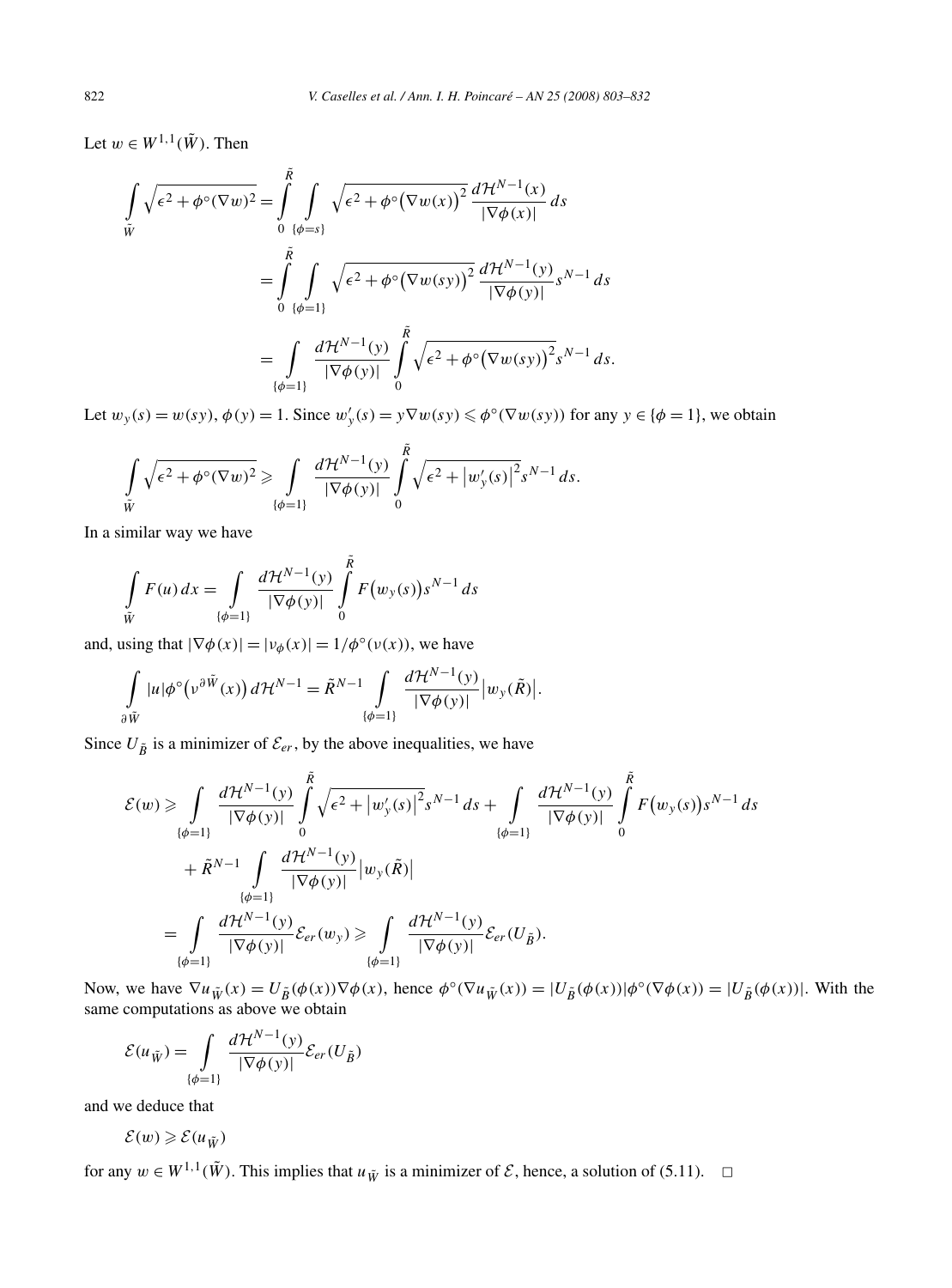**Theorem 5.9.** Assume that  $\phi \in C_+^{\infty}$ . Let C be a bounded convex domain in  $\mathbb{R}^N$  satisfying the  $RW_\phi$ -condition, for *some*  $R > 0$ *. Let*  $\lambda \geqslant \frac{2N}{R}$ *. Let us consider the following problem* 

$$
\begin{cases}\n u - \lambda^{-1} \operatorname{div}(\frac{T^{\circ}(Du)}{\sqrt{\epsilon^2 + \phi^{\circ}(Du)^2}}) = 1 & \text{in } C, \\
u = 0 & \text{on } \partial C.\n\end{cases}
$$
\n(5.13)

Then, there is a unique solution  $u^{\epsilon}$  of (5.13) such that  $0\leqslant u^{\epsilon}\leqslant 1$ . Moreover  $u^{\epsilon}\geqslant\alpha>0$  in a neighborhood of  $\partial C$  for *some α >* 0*. Hence, u satisfies*

$$
\left[\frac{T^{\circ}(Du^{\epsilon})}{\sqrt{\epsilon^2 + \phi^{\circ}(Du^{\epsilon})^2}} \cdot \nu^C\right] = \text{sign}\left(-u^{\epsilon}\right)\phi^{\circ}\left(\nu^C\right) = -\phi^{\circ}\left(\nu^C\right) \quad on \ \partial C. \tag{5.14}
$$

**Proof.** Existence and uniqueness of a solution  $u^{\epsilon}$  of (5.13) satisfying the Dirichlet boundary condition in the generalized sense follows by the results in [8,33]. Multiplying (5.13) by test functions as in the proof of Proposition 4.1 and integrating by parts we deduce that  $0 \le u^{\epsilon} \le 1$ .

Let us prove that  $u^{\epsilon} \ge \alpha > 0$  for some  $\alpha > 0$ . For that we shall use Lemmas 5.7 and 5.8. Recall that at each point *p* ∈ *∂C*, there is a ball *W<sub>p</sub>* of radius  $\tilde{R} \le R$  such that  $W_p ⊆ C$  and  $p ∈ \partial W_p$ . Since the solution  $u^ε$  of (5.13) in *C* satisfies  $u^{\epsilon} \ge 0$  in  $W_p$ , by applying the comparison principle for the problem (5.11) in  $W_p$  instead of  $\hat{W}$  (see Section 5.2) we deduce that  $u^{\epsilon} \geq u_{W_p} \geq U$ . Since this is true for all balls  $W_p$ , we deduce that  $u^{\epsilon} \geq U$  on a neighborhood of  $\partial C$ . Finally, by Proposition 5.4 in Section 5.2 we get  $(5.14)$ .  $\Box$ 

# *5.4. The proof of Theorem 5.1*

Let  $\phi$  be any anisotropy, and assume that *C* satisfies the  $R W_{\phi}$ -condition. Let  $\phi_{\delta} \in C_+^{\infty}$ ,  $C_{\delta}$  be the regularization of  $\phi$  and *C* given by Lemma 5.3. We know that  $C_\delta$  satisfies the  $R\mathcal{W}_{\phi_\delta}$ -condition, hence is Lipschitz  $\phi_\delta$ -regular by Remark 2.9(b). By Theorem 5.9, for any  $\lambda \ge \frac{2N}{R}$  there is a solution  $u^{\epsilon}$  of

$$
\begin{cases}\n u - \lambda^{-1} \operatorname{div}(\frac{T_{\phi_{\delta}}^{\circ}(Du)}{\sqrt{\epsilon^2 + \phi_{\delta}^{\circ}(Du)^2}}) = 1 & \text{in } C_{\delta}, \\
u = 0 & \text{on } \partial C_{\delta}.\n\end{cases}
$$
\n(5.15)

Let  $v^{\epsilon}(x) = u^{\epsilon}(\frac{x}{\epsilon})$ . We know that  $v^{\epsilon}(x)$  is a solution of

$$
\operatorname{div}\left(\frac{T_{\phi_{\delta}}^{\circ}(Dv)}{\sqrt{1+\phi_{\delta}^{\circ}(Dv)^2}}\right) + \frac{\lambda}{\epsilon}(1-v) = 0 \quad \text{in } \epsilon C_{\delta},\tag{5.16}
$$

satisfying

$$
\left[\frac{T_{\phi_{\delta}}^{\circ}(Dv^{\epsilon})}{\sqrt{1+\phi_{\delta}^{\circ}(Dv^{\epsilon})^2}} \cdot v^{\epsilon C_{\delta}}\right] = \text{sign}(-v^{\epsilon})\phi_{\delta}^{\circ}(v^{\epsilon C_{\delta}}) = -\phi_{\delta}^{\circ}(v^{\epsilon C_{\delta}}) \quad \text{on } \partial(\epsilon C). \tag{5.17}
$$

Moreover, by the results of Korevaar and Simon [32, Theorems 2, 3 and Section 3] (see also [38]), since  $C_{\delta}$  is a bounded convex domain of class  $C^{\infty}$ , we have that  $v^{\epsilon} \in C^2(\epsilon C_\delta) \cap C(\overline{\epsilon C_\delta})$ . Indeed, by the results in [32] (Theorems 2, 3 and Section 3), there is a solution  $w^{\epsilon} \in C^2(\epsilon C_\delta) \cap C(\epsilon \overline{C_\delta})$  of (5.16) satisfying the boundary condition in a classical sense, that is,  $\frac{T_{\phi_{\delta}}^{\circ}(Dw^{\epsilon})}{\sqrt{1+\phi_{\delta}^{\circ}(Dw^{\epsilon})^2}} \in C(\overline{\epsilon C_{\delta}})$  (even more, is a Lipschitz function on the graph of  $w^{\epsilon}$ ) and (5.17) holds. Since the solution of (5.16)–(5.17) is unique [8,33], we have that  $w^{\epsilon} = v^{\epsilon}$ . Hence  $v^{\epsilon} \in C^2(\epsilon C_\delta) \cap C(\overline{\epsilon C_\delta})$ .

From Korevaar's Theorem 5.6 [31], we then deduce that  $v^{\epsilon}$  is concave, hence also  $u^{\epsilon}$  is concave. Since, as  $\epsilon \to 0$ ,

 $u^{\epsilon}$  converges to the solution  $w_{\delta}$  of

$$
u - \lambda^{-1} \operatorname{div}(\partial \phi_{\delta}^{\circ}(Du)) = 1 \quad \text{in } C_{\delta},
$$
  
 
$$
u = 0 \quad \text{on } \partial C_{\delta}
$$
 (5.18)

we deduce that  $w_\delta$  is also concave. Moreover, from Theorem 5.9 and Lemma 5.7 we also know that  $w_\delta \geq \beta > 0$  (which comes also by a comparison with balls). Thus the vector field  $\xi_{\delta}$  satisfies  $\phi_{\delta}(\xi_{\delta}(x)) \leq 1$  a.e.,  $(\xi_{\delta}, Dw_{\delta}) = \phi_{\delta}^{\circ}(Dw_{\delta})$ ,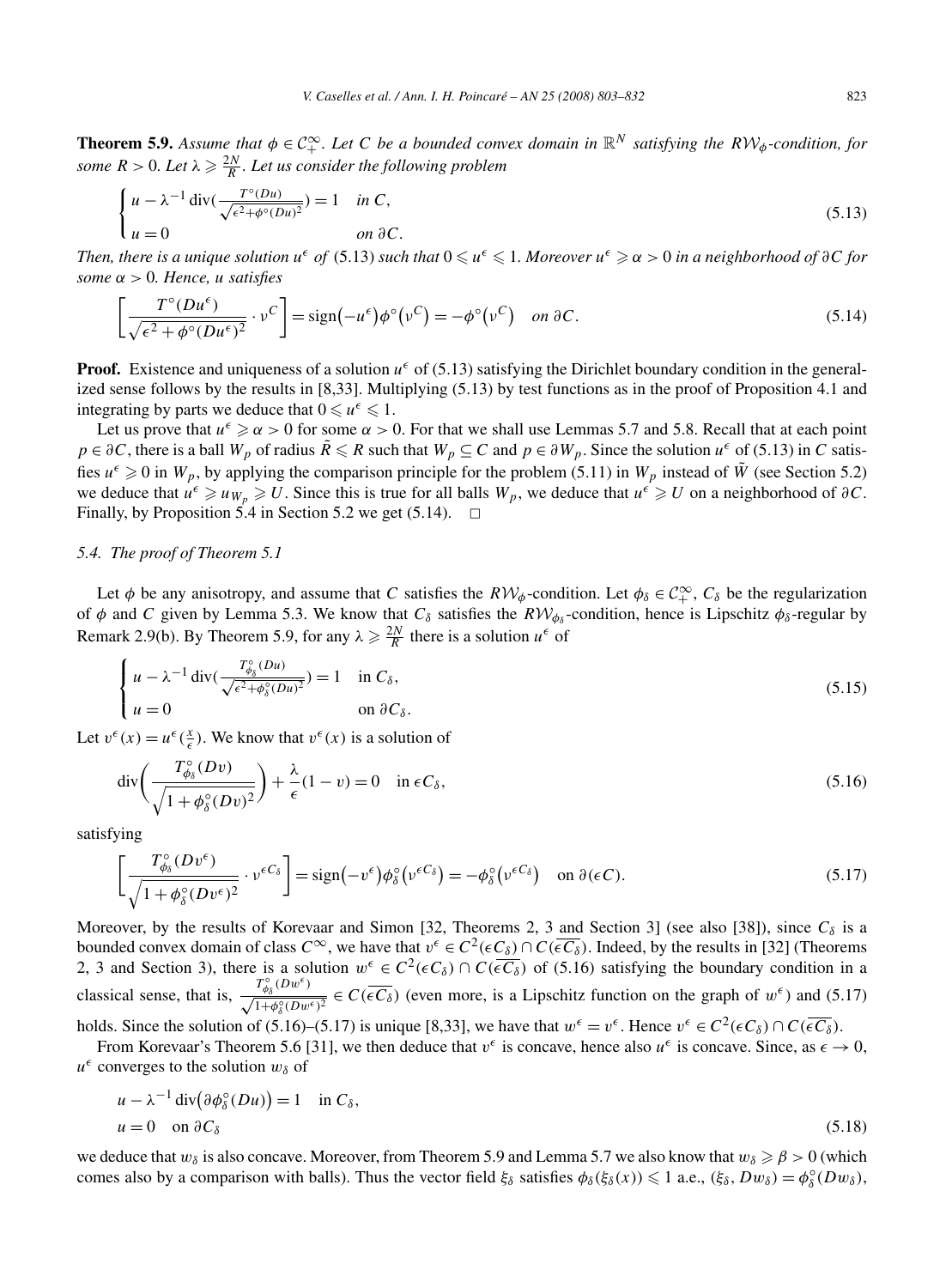$w_{\delta} - \lambda^{-1}$  div  $\xi_{\delta} = 1$  on  $C_{\delta}$ , and  $[\xi_{\delta} \cdot v^{C_{\delta}}] = -\phi_{\delta}^{\circ}(v^{C_{\delta}})$ . Hence, if we define  $w_{\delta} = 0$  outside  $C_{\delta}$  (see Remark 2.11), we have that  $w_\delta$  is a solution of

$$
u - \lambda^{-1} \operatorname{div} \left( \partial \phi_{\delta}^{\circ} (Du) \right) = \chi_{C_{\delta}} \quad \text{in } \mathbb{R}^{N}.
$$

Finally, letting  $\delta \rightarrow 0^+$ , we have that  $w_\delta$  converges in  $L^2(\mathbb{R}^N)$  to a solution  $w_\delta$  of

$$
u - \lambda^{-1} \operatorname{div}(\partial \phi^{\circ}(Du)) = \chi_C \quad \text{in } \mathbb{R}^N, \tag{5.20}
$$

which is concave in *C*. Hence  $w_{\lambda} = u_{\lambda}$ . We conclude that  $u_{\lambda}$  is concave in *C*. The theorem is proved.

# **6. A partial result on the convexity of the minima of the anisotropic perimeter with fixed volume**

As in [2], using Lemma 4.3 and Theorem 5.1 we prove the following result.

**Proposition 6.1.** *Assume that C is a bounded convex domain in*  $\mathbb{R}^N$  *satisfying the*  $RV_{\phi}$ *-condition,*  $R > 0$ *. For*  $\alpha > 0$ *, let u<sub>α</sub> be the solution of*  $(Q)_\alpha$ *. Let*  $\alpha$ *,*  $\beta \geq \frac{2N}{R}$ *.* 

- (i) If  $\lambda > \alpha(1 ||u_{\alpha}||_{\infty})$ , then problem  $(P)_{\lambda}$  has a unique solution. Moreover, the solution is a convex set.
- (ii) *We have*  $\alpha(1 ||u_{\alpha}||_{\infty}) = \beta(1 ||u_{\beta}||_{\infty})$ *. Let*  $\lambda^*$  *denote this common value.*
- (iii) *We have*  $\{u_{\alpha} \geq ||u_{\alpha}||_{\infty}\} = \{u_{\beta} \geq ||u_{\beta}||_{\infty}\}$ *, and*

$$
\lambda^* = \frac{P_{\phi}(\{u_{\alpha} \ge \|u_{\alpha}\|_{\infty}\})}{|\{u_{\alpha} \ge \|u_{\alpha}\|_{\infty}\}|}.
$$
\n(6.1)

*As a consequence, we obtain that the set*  ${u_\alpha \geq ||u_\alpha||_\infty}$  *is*  $\phi$ *-calibrable.* 

Let us denote the *φ*-calibrable set  $\{u_{\alpha} \geq ||u_{\alpha}||_{\infty}\}$  constructed in Proposition 6.1 by *K*. Then  $\lambda_K^{\phi} = \lambda^*$  and *K* minimizes

$$
\min_{F \subseteq C} P_{\phi}(F) - \lambda_K^{\phi}|F|.
$$
\n(6.2)

Now, extending the usual concept in the euclidean case, let us call the Cheeger  $\phi$ -constant of *C* the quantity

$$
h_{\phi}(C) := \min_{F \subseteq C} \frac{P_{\phi}(F)}{|F|}.
$$
\n
$$
(6.3)
$$

In a similar was as in the euclidean case, we call a Cheeger  $\phi$ -set of *C* any set *G* which minimizes (6.3). Notice that for any Cheeger  $\phi$ -set *G* of *C*,  $\lambda_G^{\phi} = h_{\phi}(C)$ . Observe that *G* is a Cheeger  $\phi$ -set of *C* if and only if *G* minimizes

$$
\min_{F \subseteq C} P_{\phi}(F) - \lambda_G^{\phi}|F|.
$$
\n(6.4)

In particular, if *G* is a Cheeger *φ*-set of *C* which is convex, then *G* is *φ*-calibrable. Thus, *C* is a Cheeger *φ*-set of *C* if and only if *C* is  $\phi$ -calibrable. On the other hand, we have that *K* is a Cheeger  $\phi$ -set of *C*. Moreover, if *G* is any other Cheeger  $\phi$ -set of *C*, then it minimizes (6.4), and using that  $\lambda_K^{\phi} = \lambda_G^{\phi} = h_{\phi}(C)$  we have that  $G \subseteq C_{\lambda}$  for any  $\lambda > \lambda_K^{\phi}$ . By Lemma 4.3, this implies that  $G \subseteq C_\lambda$  for any  $\lambda > \lambda_K^{\phi}$ . Since  $K = \bigcap_{\lambda > \lambda_K^{\phi}} C_\lambda$ , we have that  $G \subseteq K$ . In other words, *K* is the largest Cheeger  $\phi$ -set of *C*.

**Remark 6.2.** In the euclidean case, a convex set  $C \subseteq \mathbb{R}^2$  is a Cheeger set of *C* if and only if  $\max_{x \in \partial C} \kappa_C(x)$  $\lambda_C := \frac{P(C)}{|C|}$ . This has been proved in [27,14,30] (see also [3]) though it was stated in terms of calibrability in [14,3]. This result was extended to any dimension in [2] by replacing the curvature of the boundary by the sum of principal curvatures. Moreover, when  $C \subseteq \mathbb{R}^2$  is convex, the convexity and uniqueness of the Cheeger set of *C* was proved in [30] (see also [29]) and can be deduced from the results in [3,2] which were stated in terms of calibrable sets. In higher dimension, uniqueness (hence convexity) of the Cheeger set of a convex set  $C \subseteq \mathbb{R}^N$  has been recently proved by [24,1].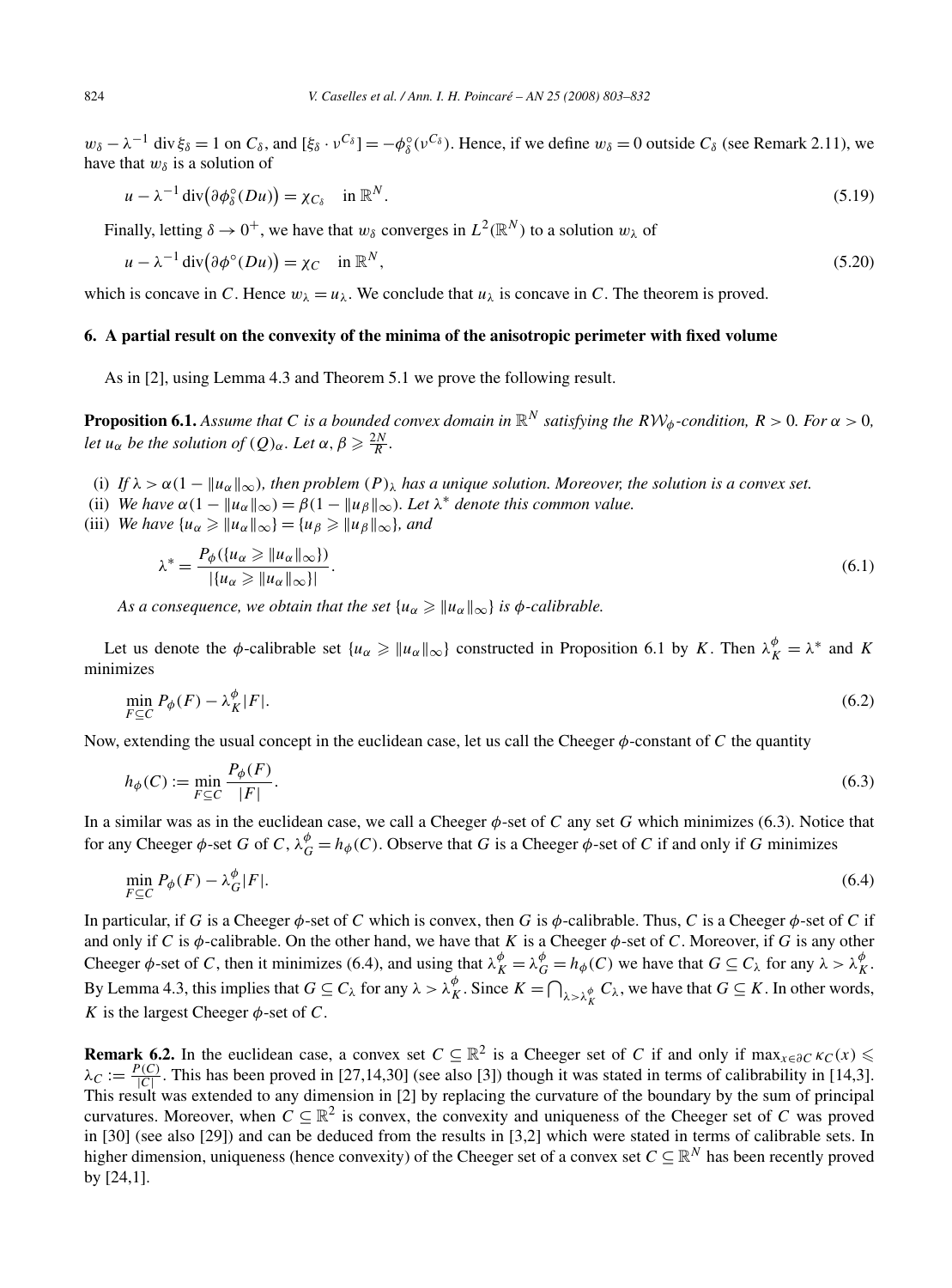Observe that the empty set is also a solution of (6.2). Collecting the above results and using Lemma 4.3 we obtain the following theorem.

**Theorem 6.3.** Let C be a bounded convex domain in  $\mathbb{R}^N$  satisfying the  $R\mathcal{W}_{\phi}$ -condition, for some  $R > 0$ . Then there *is a set*  $K \subseteq C$  *which is the largest Cheeger*  $\phi$ -set of *C. Moreover, K is convex and minimizes* 

$$
\min_{F \subseteq C} P_{\phi}(F) - \lambda_K^{\phi}|F|,\tag{6.5}
$$

thus K is  $\phi$ -calibrable. For any  $\lambda \neq \lambda_K^{\phi}$ ,  $\lambda > 0$ , there is a unique minimizer  $C_\lambda$  of  $(P)_\lambda$ , which is convex, and the *function*  $\lambda \to C_{\lambda}$  *is increasing and continuous (hence also the function*  $\lambda \to P_{\phi}(C_{\lambda})$  *is increasing and continuous*). *Moreover,*  $C_{\lambda} = \emptyset$  *for all*  $\lambda \in (0, \lambda_K^{\phi})$ *.* 

Let us state without proof the following observation.

**Lemma 6.4.** Let C be a bounded convex subset of  $\mathbb{R}^N$ . Let  $\mu \geq 0$  and let E be a solution of the variational problem

$$
\min_{F \subseteq C} P_{\phi}(F) - \mu |F|.
$$
\n(6.6)

*Let*  $V = |E|$ *. Then E is a solution of* 

$$
\min_{F \subseteq C, |F| = V} P_{\phi}(F). \tag{6.7}
$$

**Theorem 6.5.** Let C be a bounded convex domain in  $\mathbb{R}^N$  satisfying the  $RW_\phi$ -condition for some  $R > 0$ . For any  $V \in |K|$ ,  $|C|$  *there is a unique convex solution of the constrained isoperimetric problem* (6.7)*.* 

**Proof.** Any solution of (6.7) corresponding to a value  $V \in [K|, |C|]$  coincides with the solution obtained from the corresponding problem  $(P)_{\lambda}$  for some  $\lambda \in [\lambda_K^{\phi}, \infty)$ . Indeed, if  $V \in [|K|, |C|]$ , there is a value of  $\lambda \in [\lambda_K^{\phi}, \infty)$  such that, if  $C_\lambda$  is the minimum of  $(P)_\lambda$ , then  $|C_\lambda| = V$ . By Lemma 6.4 we know that  $C_\lambda$  is a solution of (6.7). Now, let *Q* be another solution of (6.7). We have that  $P_{\phi}(Q) = P_{\phi}(C_{\lambda})$ , and  $|Q| = |C_{\lambda}|$ . Hence

$$
P_{\phi}(Q) - \lambda |Q| = P(C_{\lambda}) - \lambda |C_{\lambda}| \leq P_{\phi}(F) - \lambda |F|
$$

for any  $F \subseteq C$ . Thus, *Q* is a minimum of  $(P)_{\lambda}$ , hence  $Q = C_{\lambda}$ .  $\Box$ 

**Remark 6.6.** Thanks to Lemma 6.4 and Proposition 4.1, the algorithm described in [26,25], permits to compute the solution of (6.7) for any  $V \in [K, |C|]$ .

## **7. A characterization of a class of convex** *φ***-calibrable sets by its anisotropic mean curvature**

**Proposition 7.1.** Let C be a bounded convex subset of  $\mathbb{R}^N$  which satisfies the  $R\mathcal{W}_{\phi}$ -condition for some  $R > 0$ . Let  $\mu_n \to \mu$ . Let  $C_n$  be a minimizer of  $(P)_{\mu_n}$ . Assume that  $C_n$  is a sequence of convex sets converging to C, and  $C_n \neq C$ . *Then*  $\mu \leqslant (N-1)$   $\|\mathbf{H}_C^{\phi}\|_{\infty}$ .

**Proof.** Let  $N \in \text{Nor}_{\phi}(U, \mathbb{R}^{N})$  be the vector field  $\tilde{z}$  given by Theorem 2.12 applied to the set *C*, where  $U := \{ |d_{\phi}^{C}| < \delta \}$ for some  $\delta > 0$ . We know that  $N \in T^{\circ}(\nabla d_{\phi}^{C})$  a.e. in *U*.

Assume by contradiction that  $(N - 1)$   $\|\mathbf{H}_C^{\phi}\|_{\infty} < \mu$ . We may assume that  $\delta > 0$  is small enough so that  $\|\text{div}\,\mathbf{N}\|_{L^{\infty}(U)} < \mu$ . Then, for *n* large enough, we may also assume that  $\|\text{div}\,\mathbf{N}\|_{L^{\infty}(U)} < \mu_n$  and  $C_n \subseteq U$ . Now, we integrate div N on  $C \setminus C_n$ . We have

$$
\mu_n|C\setminus C_n| > \int\limits_{C\setminus C_n} \operatorname{div} \operatorname{N} dx
$$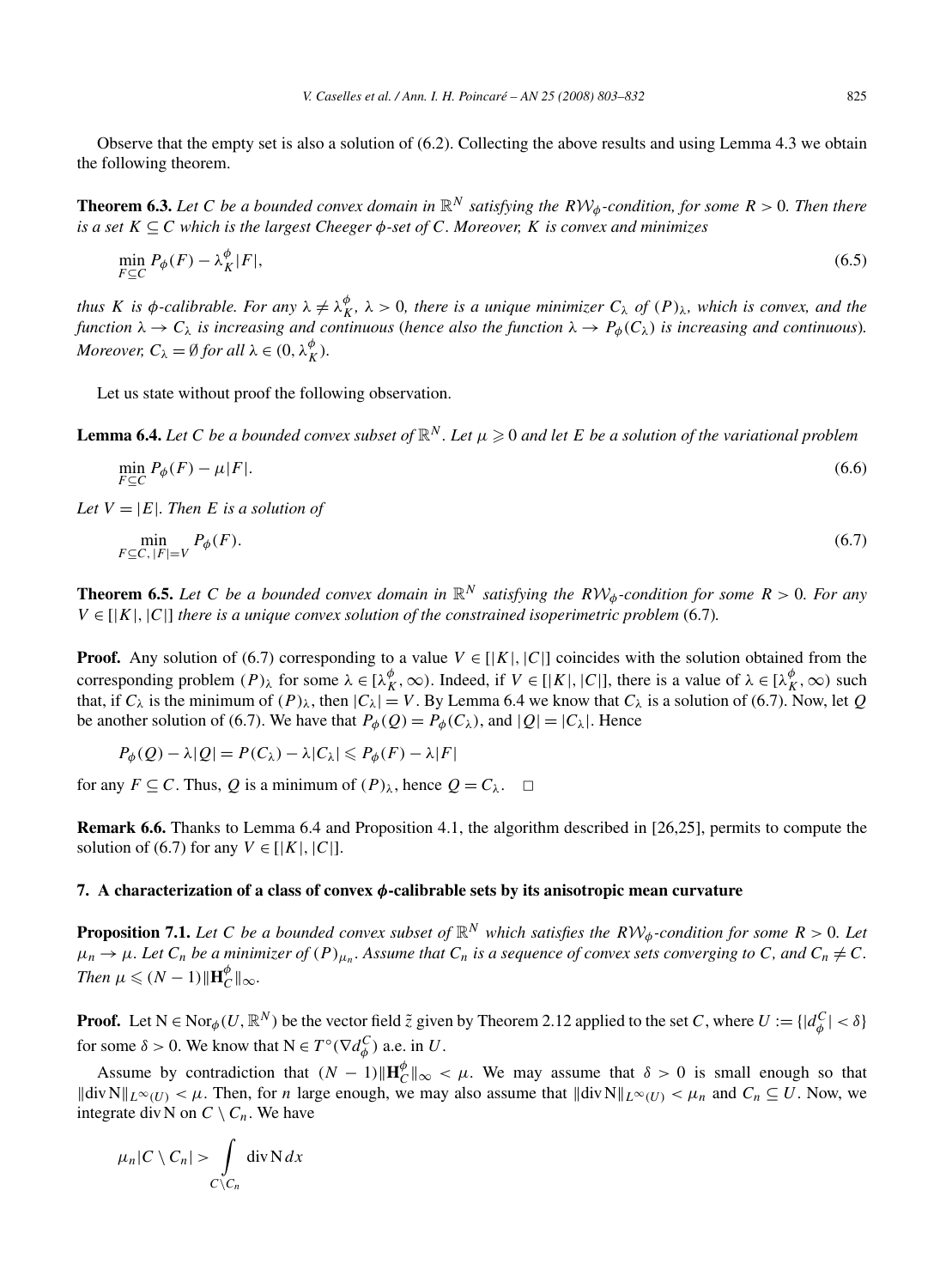$$
= \int_{\partial C \setminus \partial C_n} N \cdot \nu^C d\mathcal{H}^{N-1} - \int_{\partial C_n \setminus \partial C} N \cdot \nu^{C_n} d\mathcal{H}^{N-1}
$$
  
\n
$$
\geq \int_{\partial C \setminus \partial C_n} \phi^{\circ}(\nu^C) d\mathcal{H}^{N-1} - \int_{\partial C_n \setminus \partial C} \phi^{\circ}(\nu^{C_n}) d\mathcal{H}^{N-1}
$$
  
\n
$$
= \int_{\partial C} \phi^{\circ}(\nu^C) d\mathcal{H}^{N-1} - \int_{\partial C_n} \phi^{\circ}(\nu^{C_n}) d\mathcal{H}^{N-1}
$$
  
\n
$$
= P_{\phi}(C) - P_{\phi}(C_n).
$$

Hence

$$
P_{\phi}(C) - \mu_n |C| < P_{\phi}(C_n) - \mu_n |C_n|.
$$

This contradiction proves that  $\mu \leq (N-1) \|\mathbf{H}_C^{\phi}\|_{\infty}$ .  $\Box$ 

**Theorem 7.2.** Let  $C \subset \mathbb{R}^N$  be a bounded convex domain of class  $C^{\infty}$  and  $\phi \in C^{\infty}_+$ . If E is the minimizer of  $(P)_{\lambda}$ , with  $\lambda > \lambda_K^{\phi}$ *, then E is of class*  $C^{1,1}$ *.* 

**Proof.** Observe that, by Remark 2.3(a),  $\phi$ <sup></sup><sup>°</sup>  $\in C_+^{\infty}$ . By the regularity results in [32],  $\partial E \cap C$  is smooth. Following the ideas in [39] we prove that  $\partial E \in C^{1,1}$  in some neighborhood of  $\partial C$ . Since *E* is convex by Theorem 6.3, then near each point *x* ∈ *∂E* ∩ *∂C*, we may represent both *∂E* ∩ *∂C* as graphs of functions *u* and *β*, respectively, defined on an open set  $U' \subset \mathbb{R}^{N-1}$  containing  $x'$  where  $x = (x', y'')$ ,  $y'' \in \mathbb{R}$ . We will assume *u* and  $\beta$  chosen in such a way that  $u \ge \beta$ ,  $u = 0$  on  $\partial U'$  and  $\beta \leq 0$  on  $\partial U'$ . Now select  $v \in K := \{w : U' \to \mathbb{R} : v \geq \beta \text{ in } U'$  and  $v = 0$  on  $\partial U'$ . For  $0 < \varepsilon < 1$ , define  $u_{\varepsilon}$  on *U'* as  $u_{\varepsilon} = u + \varepsilon (v - u)$ . We will assume  $\varepsilon$  chosen small enough so that the graph of  $u_{\varepsilon}$  remains in  $\overline{C}$ . Select a point  $z \in (\partial E) \cap C$  at which  $\partial E$  is regular. Then, there is a neighborhood of *z* where the anisotropic mean curvature of *∂E* is constant and in which we can represent *∂E* as the graph of a function *w* defined on some open set *V*  $'$  ⊂  $\mathbb{R}^{N-1}$  containing *z*' where *z* =  $(z', z'')$ . Note that we can take the sets *U*' and *V*' to be disjoint. Let  $\varphi \in C_0^{\infty}(V')$ denote a function which satisfies

$$
\int_{V'} \varphi d\mathcal{H}^{N-1} = \int_{U'} (v - u) d\mathcal{H}^{N-1}
$$
\n(7.1)

and define  $w_{\varepsilon} = w - \varepsilon \varphi$ . The graphs of the functions  $u_{\varepsilon}$  and  $w_{\varepsilon}$  produce a perturbation of the set *E*, say  $E_{\varepsilon}$ . Because of (7.1) we have that  $|E|=|E_{\varepsilon}|$ . Taking

$$
F(\varepsilon) = \int_{U'} \phi^{\circ}(\nabla u_{\varepsilon}, -1) d\mathcal{H}^{N-1} + \int_{V'} \phi^{\circ}(\nabla w_{\varepsilon}, -1) d\mathcal{H}^{N-1},
$$

the minimizing property of  $\partial E$  implies that  $F(0) \leq F(\varepsilon)$  for all small  $\varepsilon$  and therefore,  $F'(0) \geq 0$ . Thus,

$$
\int\limits_{U'}\nabla\phi^\circ(\nabla u,-1)\cdot\nabla(v-u)\,d\mathcal{H}^{N-1}-\int\limits_{V'}\nabla\phi^\circ(\nabla w,-1)\cdot\nabla\varphi\,d\mathcal{H}^{N-1}\geq 0.
$$

Since *w* has constant anisotropic mean curvature *K*, we obtain

$$
\int_{V'} \nabla \phi^{\circ} (\nabla w, -1) \cdot \nabla \phi = -K \int_{V'} \varphi \, d\mathcal{H}^{N-1} = -K \int_{U'} (v - u) \, d\mathcal{H}^{N-1}
$$

and therefore

$$
\int_{U'} \nabla \phi^{\circ} (\nabla u, -1) \cdot \nabla (v - u) \geqslant -K \int_{U'} (v - u) d\mathcal{H}^{N-1}.
$$

Finally, applying a regularity result due to Brézis and Kinderlehrer [22], we conclude that  $u \in C^{1,1}(V)$  on any domain *V* with  $\overline{V} \subset U'$ .  $\Box$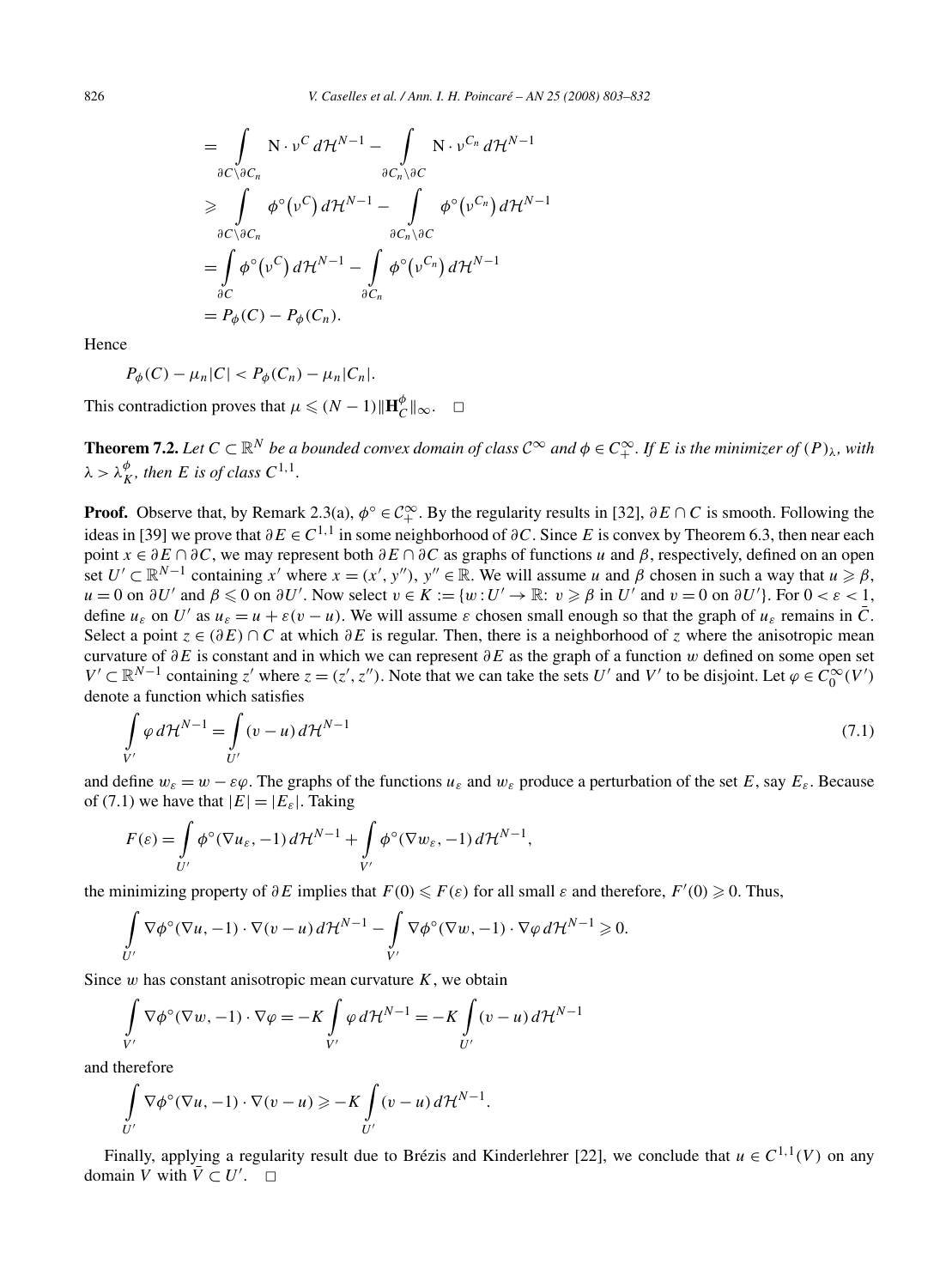**Theorem 7.3.** Let C be a bounded convex domain  $\mathbb{R}^N$  which satisfies the  $RVW_\phi$ -condition for some  $R > 0$ . Let  $\Lambda :=$  $(N-1)\|\mathbf{H}_{\mathcal{C}}^{\phi}\|_{\infty}$ . Let  $C_{\mu}$  be the solution of  $(P)_{\mu}$ ,  $\mu > 0$ . Then  $C_{\mu} = C$  if and only if  $\mu \ge \max\{\lambda_{\mathcal{C}}^{\phi}, \Lambda\}$ .

**Proof.** Assume that *C* is a solution of  $(P)_{\mu}$ , and let us prove that  $\mu \ge \max{\lambda_C^{\phi}}$ , *A*}. First of all, notice that  $P_{\phi}(C)$  –  $\mu|C| \leq P_{\phi}(\emptyset) - \mu|\emptyset| = 0$ , i.e.  $\mu \geq \lambda_C^{\phi}$ . If *K* denotes the  $\phi$ -calibrable set contained in *C* defined by Theorem 6.3, then  $K = \arg \min_{X \subset C} P(X) - \lambda_K^{\phi} |X|$ , and we have  $P(C) - \lambda_K^{\phi} |C| \ge P(K) - \lambda_K |K| = 0$ , that is,  $\lambda_C^{\phi} \ge \lambda_K^{\phi}$ .

The proof of  $\mu \geq \Lambda$  requires an approximation argument. Let  $\phi_{\epsilon} \in C_+^{\infty}$  and  $C_{\epsilon} \in C_+^{\infty}$  be the anisotropies and convex sets satisfying (i)–(iii) in Lemma 5.3, in particular, they converge to  $\phi$  and *C* respectively. We recall the construction:  $\phi_{\epsilon}$  is the anisotropy such that  $\mathcal{W}_{\phi_{\epsilon}} = \mathcal{T}_{\epsilon}(\mathcal{W}_{\phi}) + B_{\epsilon}$ , where  $\mathcal{T}_{\epsilon}$  is given by Theorem 5.2, and  $C_{\epsilon} :=$  $\mathcal{T}_{\epsilon}(C) + B_{R\epsilon}$ . Let  $\lambda_{C_{\epsilon}}^{\epsilon} := \frac{P_{\phi_{\epsilon}}(C_{\epsilon})}{|C_{\epsilon}|}, \lambda_{K_{\epsilon}}^{\epsilon} := \frac{P_{\phi_{\epsilon}}(K_{\epsilon})}{|K_{\epsilon}|}$ , where  $K_{\epsilon}$  is the largest  $\phi_{\epsilon}$ -calibrable set contained in  $C_{\epsilon}$  obtained in Theorem 6.3. As in the last paragraph, we also deduce that  $\lambda_{C_{\epsilon}}^{\epsilon} \geq \lambda_{K_{\epsilon}}^{\epsilon}$ .

Using (5.2), (5.3) and the Lipschitz local continuity of  $\phi^{\circ}$  we have that  $|\phi_{\epsilon}^{\circ}(\xi) - \phi^{\circ}(\xi)| \leq 2\epsilon$  for any  $\xi \in \mathbb{R}^{N}$ ,  $|\xi| = 1$ . This implies that

$$
\left| P_{\phi_{\epsilon}}(X) - P_{\phi}(X) \right| \leqslant 2\epsilon P(X) \tag{7.2}
$$

for any set of finite perimeter  $X \subseteq \mathbb{R}^N$ . Hence, since  $P_\phi(C_\epsilon) \to P_\phi(C)$  we deduce that  $P_{\phi_\epsilon}(C_\epsilon) \to P_\phi(C)$ . Since we also have that  $|C_{\epsilon}| \to |C|$  [37], then  $\lambda_{C_{\epsilon}}^{\epsilon} \to \lambda_{C}^{\phi}$ .

Let  $\delta > 0$ , from the last argument we know that  $\mu + \delta > \lambda_{C_{\epsilon}}^{\epsilon} \ge \lambda_{K_{\epsilon}}^{\epsilon}$ . Now, we consider the problem

$$
(P)_{\mu,\epsilon,\delta}:\n\min_{F\subseteq C_{\epsilon}} P_{\phi_{\epsilon}}(F) - (\mu+\delta)|F|.\n\tag{7.3}
$$

Let  $D_{\epsilon,\delta}$  be a minimizer of  $(P)_{\mu,\epsilon,\delta}$ . By Theorem 6.3 we know that the minimum is unique and it is a convex set.

Now, as the sets  $D_{\epsilon,\delta}$  are uniformly bounded in  $\epsilon$ , by extracting a subsequence if necessary, we may assume that  $D_{\epsilon,\delta}$  converge to a convex set  $D_{\delta}$  in the Hausdorff distance. Using (7.2) and the lower semicontinuity of  $P_{\phi}$ , we obtain that  $D_\delta$  is a minimizer of  $(P)_{\mu+\delta}$ . By applying (ii) of Lemma 4.3, we obtain that  $D_\delta = C$  for every  $\delta > 0$ .

By Theorem 7.2, we know that  $D_{\epsilon,\delta}$  is of class  $C^{1,1}$  and, as  $\phi_{\epsilon} \in C^{\infty}_{+}$ , from Remark 2.9(a) (see also [13, Remark 4(a)]) it follows that  $D_{\epsilon,\delta}$  is Lipschitz  $\phi_{\epsilon}$ -regular. Hence, by Lemma 2.8  $D_{\epsilon,\delta}$  satisfies the  $\tau W_{\phi_{\epsilon}}$ -condition for some  $\tau > 0$ . Let  $n_{\epsilon,\delta}$  be the Cahn–Hofmann vector field of  $D_{\epsilon,\delta}$ . Now, by applying the first variation formula for the perimeter  $P_{\phi_{\epsilon}}$  [20,18], we deduce that  $(N-1)\mathbf{H}_{D_{\epsilon,\delta}}^{\phi_{\epsilon}} = \text{div } n_{\epsilon,\delta} \le \mu + \delta$ . Let  $d_{\epsilon,\delta} := d_{\phi_{\epsilon}}^{D_{\epsilon,\delta}}$ . By [13, Theorem 4] we have that  $d_{\epsilon,\delta} \in C_{loc}^{1,1} (\{|d_{\epsilon,\delta}| < (\mu + \delta)^{-1}\})$  and

$$
0 \leqslant \operatorname{div} n_{\epsilon,\delta} \leqslant \frac{\mu+\delta}{1-|d_{\epsilon,\delta}|(\mu+\delta)} \quad \text{in } |d_{\epsilon,\delta}| < (\mu+\delta)^{-1}.
$$

By [13, Corollary 1], we know that  $D_{\epsilon,\delta}$  satisfies the  $(\mu + \delta)^{-1} \mathcal{W}_{\phi_{\epsilon}}$ -condition. By the stability result proved in [13, Lemma 2], we know that *C* satisfies the  $(\mu + \delta)^{-1}W_{\phi}$ -condition. Moreover, we may assume that  $n_{\epsilon,\delta} \to n$  and div  $n_{\epsilon,\delta} \to$  div n weakly\* in  $L^{\infty}_{loc}(\{|d_{\epsilon,\delta}| < (\mu + \delta)^{-1}\})$ . As in the proof of Theorem 2.12 this implies that  $n \in T^{\circ}(\nabla d^C_{\phi})$ a.e. in  $\{|d_{\phi}^{C}| < (\mu + \delta)^{-1}\}\)$ . Moreover

$$
0 \le \text{div}\,n \le \frac{\mu + \delta}{1 - |d_{\phi}^C|(\mu + \delta)} \quad \text{in } \left\{ |d_{\phi}^C| < (\mu + \delta)^{-1} \right\}.\tag{7.4}
$$

By Theorem 2.12, there exists a vector field  $\tilde{z} \in T^{\circ}(\nabla d^C_{\phi})$  a.e. in  $\{|d^C_{\phi}| < (\mu + \delta)^{-1}\}\$  which minimizes (2.13) and such that

$$
\|\operatorname{div}\tilde{z}\|_{L^{\infty}(U_t)} \leq \|\operatorname{div} n\|_{L^{\infty}(U_t)},
$$
\n(7.5)

for any  $t < (\mu + \delta)^{-1}$ , where  $U_t := \{ |d^C_{\phi}| < t \}$ . Using (7.4) and (7.5) we then get

$$
(N-1)\left\|\mathbf{H}_{C}^{\phi}\right\|_{\infty} \leq \mu + \delta.
$$

Letting  $\delta \to 0^+$ , we obtain that  $(N - 1)$   $\|\mathbf{H}_C^{\phi}\|_{\infty} \le \mu$ .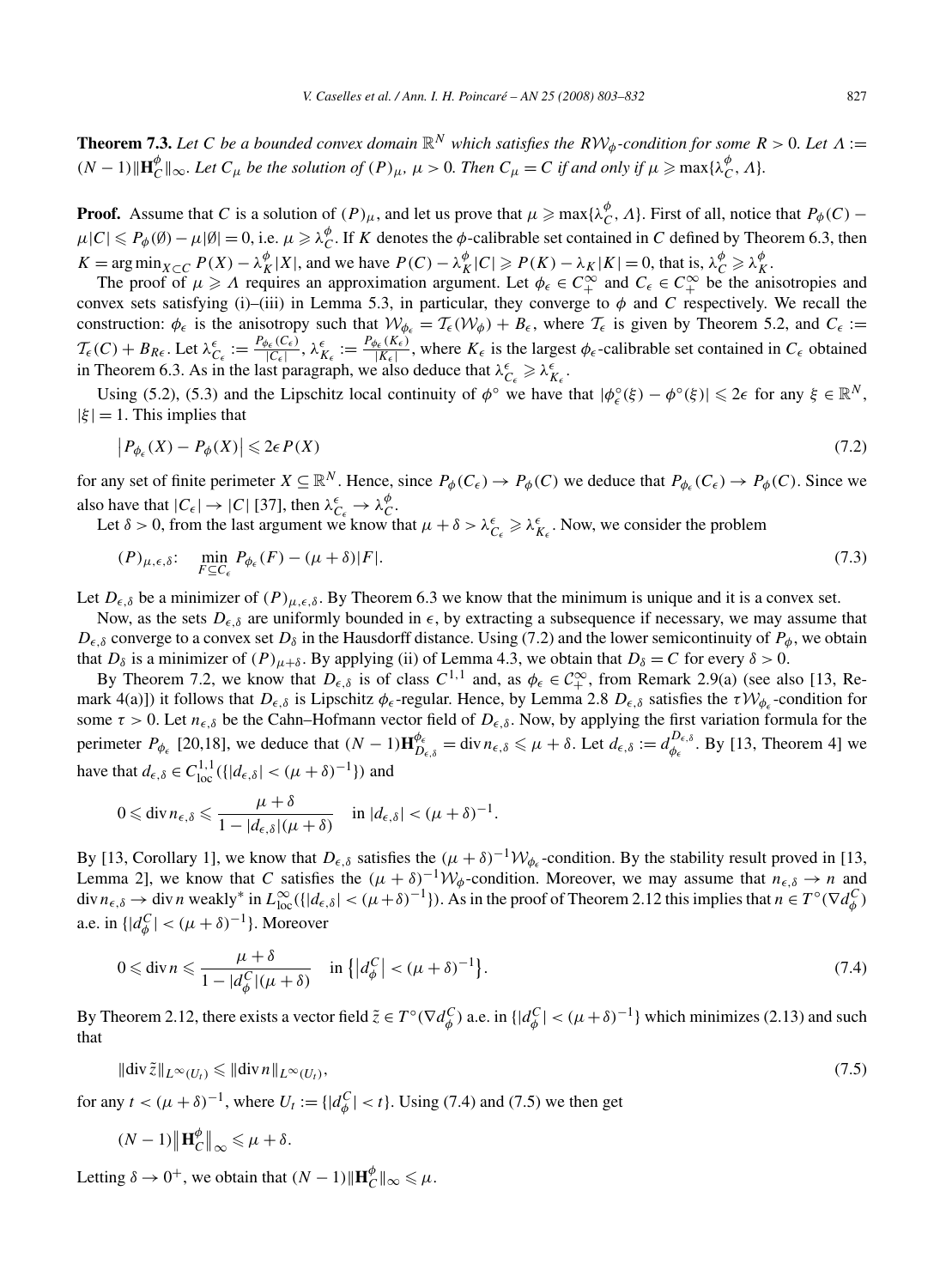Assume now that  $\mu \ge \max{\lambda_C^{\phi}}$ , *Λ*}, but *C* is not a minimizer of  $(P)_{\mu}$ . In particular, by Proposition 3.4 and Lemma 4.3(ii), *C* is not  $\phi$ -calibrable. We shall construct a sequence of sets  $E_\lambda \neq C$  each one being a solution of  $(P)_{\mu_{\lambda}}$  with  $\mu_{\lambda} \rightarrow \beta$ ,  $\beta > \mu$ . Let  $\lambda > \max\{$  $\frac{\lambda_{\mathcal{W}_{\phi}}^{\phi}}{R}$ ,  $\frac{1}{\|\chi_{\mathcal{C}}\|_{\phi,*}}$ ,  $\mu$ . By Lemma 4.2(iii), we know that  $u_{\lambda} \geq 1 - \frac{\lambda_{\lambda}^{\phi}}{R}$ W*φ Rλ )*<sup>+</sup>*χC*. Let us define

$$
\beta_{\lambda} := \inf \biggl\{ \gamma \colon u_{\lambda} \geqslant \biggl(1 - \frac{\gamma}{\lambda}\biggr)^{+} \chi_{C} \biggr\}.
$$

Obviously, we have  $\beta_{\lambda} \leq$  $\frac{\lambda_{\mathcal{W}_{\phi}}^{\phi}}{R}$ , and

$$
u_{\lambda} \geqslant \left(1 - \frac{\beta_{\lambda}}{\lambda}\right)^{+} \chi_{C}.\tag{7.6}
$$

**Case**  $\beta_{\lambda} \leq \mu$ . Take  $s = 1 - \frac{\mu}{\lambda}$ . Then, by Proposition 4.1,  $\{u_{\lambda} \geq s\}$  is a solution of  $(P)_{\lambda(1-s)} = (P)_{\mu}$ . Finally we observe that  $\{u_{\lambda} \geq s\} = C$ . Thus *C* is a solution of  $(P)_{\mu}$ .

**Case**  $\mu < \beta_{\lambda}$  $\frac{\lambda_{\mathcal{W}_{\phi}^{\phi}}}{R}$ . For each  $\lambda > \max\{$ *λ*<sup>φ</sup><sub>*N*</sub></sub>  $\frac{1}{R}$ ,  $\frac{1}{\|X_C\|_{\phi,*}}\}$ , take *s*<sub>λ</sub> ∈ (1 −  $\frac{\beta_{\lambda}}{\lambda}$ , 1 −  $\frac{\beta_{\lambda}}{\lambda}$  +  $\frac{\epsilon_{\lambda}}{\lambda}$ ],  $\epsilon_{\lambda}$  > 0, being a sequence converging to 0. Then

$$
\beta_{\lambda}-\epsilon_{\lambda}\leqslant \lambda(1-s_{\lambda})<\beta_{\lambda}.
$$

Let  $E_{\lambda} = \{u_{\lambda} \geq s_{\lambda}\}\$ . Since  $\lambda(1 - s_{\lambda}) < \beta_{\lambda}$ , and by Lemma 4.2(v), we know that  $u_{\lambda}$  is not constant, by an appropriate choice of  $s_\lambda$  we may assume that  $E_\lambda \neq \emptyset$ ,  $E_\lambda \neq C$ . By Lemma 4.2(ii), choosing  $s_\lambda$  sufficiently near  $1 - \frac{\beta_\lambda}{\lambda}$ , i.e.  $\epsilon_\lambda$ sufficiently small, we have that  $E_\lambda \to C$  as  $\lambda \to \infty$ . Without loss of generality me may assume that  $\beta_\lambda \to \beta$  where  $\mu \leqslant \beta \leqslant$ *λ*<sup>φ</sup><sub>*Wφ*</sub></sub>. If *β* = *μ*, then *λ*(1 − *s<sub>λ</sub>*) → *μ*. Since  $E_\lambda$  is a solution of  $(P)_{\lambda(1-s_\lambda)}$ , then *C* would be a solution of  $(P)_{\mu}$ , and this would conclude. Therefore we may assume that  $\mu < \beta \leq$ *λφ* W*φ <sup>R</sup>* .

To summarize, we proved that  $E_\lambda$  is a solution of  $(P)_{\mu_\lambda}$  with  $\mu_\lambda := \lambda(1 - s_\lambda) \to \beta$  with  $\mu < \beta \leq$  $\frac{\lambda_{\mathcal{W}_{\phi}}^{\phi}}{R}$ , and  $E_{\lambda} \neq C, E_{\lambda} \rightarrow C.$ 

Moreover, since  $E_\lambda$  is an upper level set of  $u_\lambda$  and  $\lambda$  can be taken  $\geq \frac{2N}{R}$  (recall that  $\lambda \to \infty$ ), by Theorem 5.1, we know that  $u_{\lambda}$  is concave, hence  $E_{\lambda}$  is convex. By Proposition 7.1, we have that

$$
\beta \leqslant (N-1) \left\| \mathbf{H}_C^{\phi} \right\|_{\infty} = \Lambda \leqslant \mu,
$$

and we obtain a contradiction. We have proved that *C* minimizes  $(P)_{\mu}$ .  $\Box$ 

**Corollary 7.4.** Let C be a bounded convex domain in  $\mathbb{R}^N$  which satisfies the  $RVW_\phi$ -condition for some  $R > 0$ . Then  $E = C$  *is a solution of* 

$$
\min_{F \subseteq C} P_{\phi}(F) - \lambda_C^{\phi}|F| \tag{7.7}
$$

*if and only if*  $(N-1)\|\mathbf{H}_C^{\phi}\|_{\infty} \leq \lambda_C^{\phi}$ .

**Remark 7.5.** Corollary 7.4 extends to the anisotropic case the analogous results proved in [27,14,30] when *N* = 2 and in [13] when  $N \ge 2$ . In terms of Cheeger sets, it characterizes those convex sets *C* (satisfying the  $RW_\phi$ -condition for some  $R > 0$ ) which are Cheeger  $\phi$ -sets in themselves.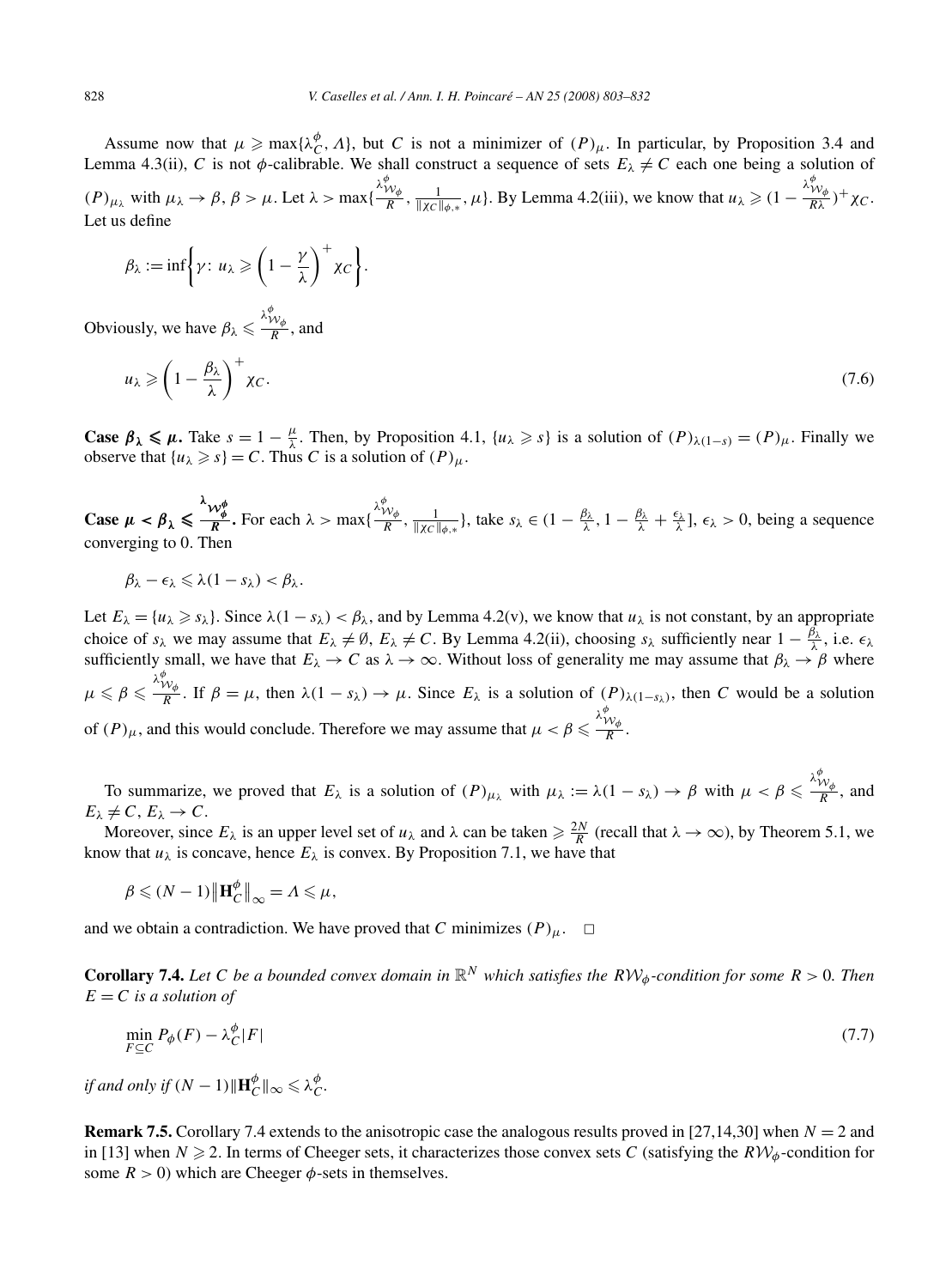## **8. The evolution of a convex set by the anisotropic total variation flow**

## *8.1. The minimizing anisotropic total variation flow*

We are interested in computing the solution of the minimizing anisotropic total variation flow

$$
\frac{\partial u}{\partial t} = \text{div}\,\partial\phi^{\circ}(Du) \quad \text{in } Q_T := ]0, T[ \times \mathbb{R}^N, \tag{8.1}
$$

coupled with the initial condition

$$
u(0) = u_0 \in L^2(\mathbb{R}^N),
$$
\n(8.2)

when  $u_0 = \chi_C$ , *C* being a bounded convex domain in  $\mathbb{R}^N$  satisfying a ball condition.

The following notion of strong solution is adapted from the notion of strong solution in the semigroup sense [21] (see also [35,9,14]).

In the following definition, we denote by  $L_w^1(0,T;BV(\mathbb{R}^N))$  the space of functions  $w:[0,T] \to BV(\mathbb{R}^N)$  such that  $w \in L^1((0, T) \times \mathbb{R}^N)$ , the maps  $t \in [0, T] \to \int_{\mathbb{R}^N} \psi \, dDw(t)$  are measurable for every  $\psi \in C_0^1(\mathbb{R}^N; \mathbb{R}^N)$  and  $\int_0^T |Dw(t)| (\mathbb{R}^N) dt < \infty.$ 

**Definition 8.1.** A function  $u \in C([0, T]; L^2(\mathbb{R}^N))$  is called a strong solution of (8.1) if

$$
u \in W^{1,2}_{loc}(0,T;L^2(\mathbb{R}^N)) \cap L^1_w(0,T;BV(\mathbb{R}^N))
$$

and there exists  $z \in L^{\infty}t(]0, T[ \times \mathbb{R}^{N}; \mathbb{R}^{N})$  with  $\varphi(z(x)) \leq 1$  a.e. such that

$$
u_t = \text{div}\, z \quad \text{in } \mathcal{D}'\big(]0, T[ \times \mathbb{R}^N \big)
$$

and

$$
\int_{\mathbb{R}^N} (z(t), Du(t)) = \int_{\mathbb{R}^N} \phi^{\circ}(Du(t)) \quad t > 0 \text{ a.e.}
$$
\n(8.3)

**Theorem 8.2.** *Let*  $u_0 \in L^2(\mathbb{R}^N)$ *. Then there exists a unique strong solution in the semigroup sense u of* (8.1) *in* [0*,T* ] *for every T >* 0*. Moreover, if u and v are strong solutions of* (8.1) *corresponding to the initial conditions*  $u_0, v_0 \in L^2(\mathbb{R}^N)$ , then

$$
\|u(t) - v(t)\|_2 \le \|u_0 - v_0\|_2 \quad \text{for any } t \ge 0.
$$
\n(8.4)

*8.2. The evolution of a convex φ-calibrable set*

Let  $\Omega$  be a set of finite perimeter in  $\mathbb{R}^N$ . We shall say that the set  $\Omega$  decreases at constant speed  $\lambda$  if

$$
u(t,x) := (1 - \lambda t)^{+} \chi_{\Omega}(x) \tag{8.5}
$$

is the strong solution of (8.1) with initial condition  $u_0 = \chi_{\Omega}$ . It can be easily checked (see [14]) that  $\Omega$  decreases at speed  $\lambda$  if and only if the function  $v := \chi_{\Omega}$  satisfies the equation

$$
-\operatorname{div}\partial\phi^{\circ}(Du) = \lambda v,\tag{8.6}
$$

i.e. if and only if there exists a vector field  $\xi \in L^{\infty}(\mathbb{R}^N;\mathbb{R}^N)$  such that  $\phi(\xi) \leq 1$ ,

$$
-\operatorname{div}\xi = \lambda v \tag{8.7}
$$

and

$$
\int_{\mathbb{R}^N} (\xi, Dv) = \int_{\mathbb{R}^N} \phi^{\circ}(Dv).
$$
\n(8.8)

In other words, the set decreases at constant speed if and only if it is *φ*-calibrable. Using Theorem 7.3 we obtain a characterization of the convex sets which decrease at constant speed.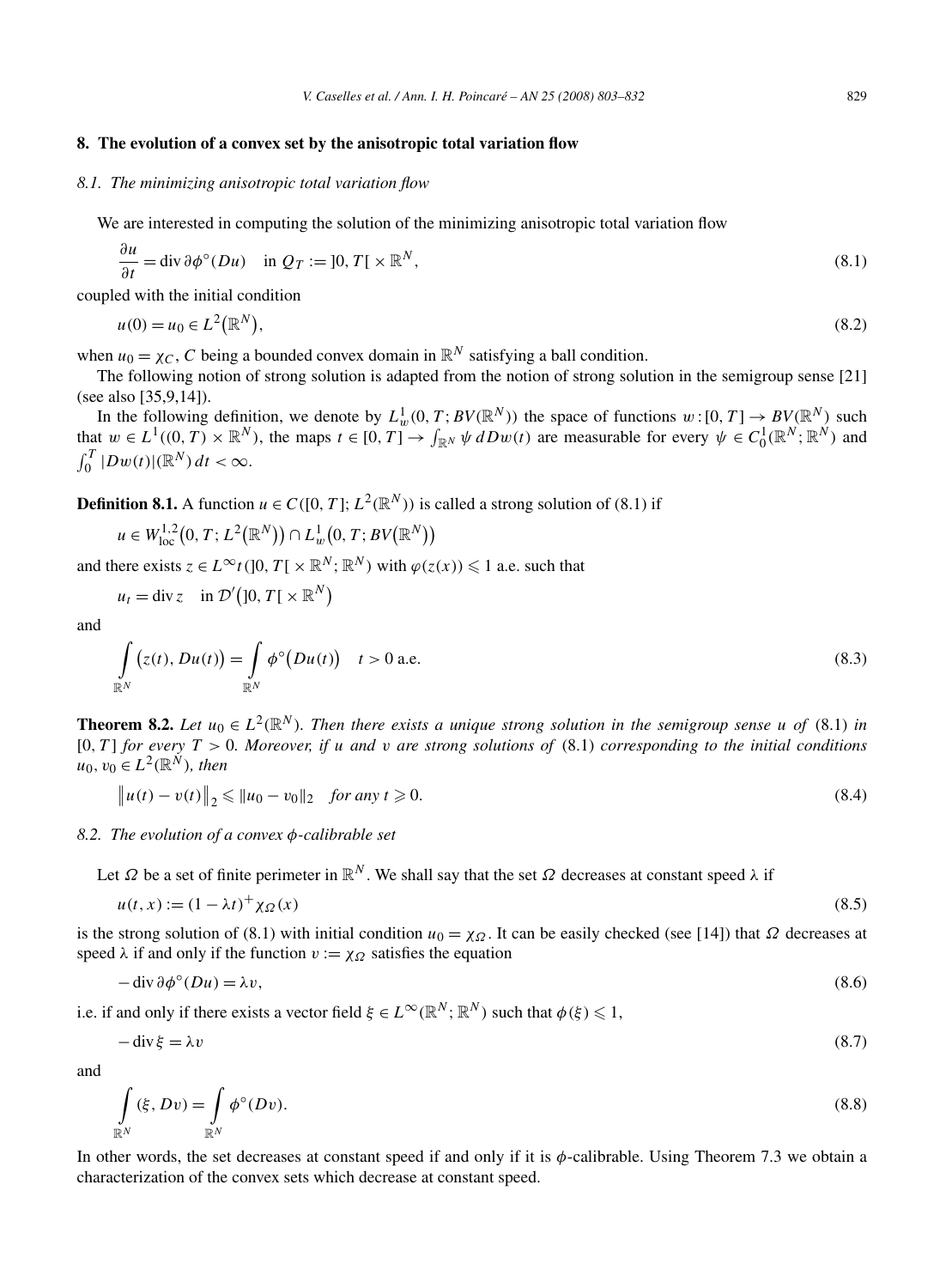**Theorem 8.3.** Let C be a bounded convex subset of  $\mathbb{R}^N$  which satisfies the  $\mathbb{R}^N\mathcal{W}_{\phi}$ -condition for some  $R > 0$ . The *following conditions are equivalent*:

- (i) *C decreases at constant speed*;
- (ii) *C is φ-calibrable*;
- (iii)  $(N-1)\|\mathbf{H}_{C}^{\phi}\|_{\infty} \le \lambda_{C}^{\phi}$ .

# *8.3. The evolution of a bounded convex domain satisfying a ball condition*

Let us assume that *C* is a bounded convex domain in  $\mathbb{R}^N$  satisfying the  $R\mathcal{W}_{\phi}$ -condition for some  $R > 0$ . Let *K* be the largest  $\phi$ -calibrable set contained in *C*, as in Theorem 6.3. For each  $\lambda > 0$  let  $C_{\lambda}$  be the solution of  $(P)_{\lambda}$ . By Theorems 6.3 and 7.3 we have that  $C_{\lambda} = \emptyset$  for any  $\lambda < \lambda_K^{\phi}$ , and  $C_{\lambda} = C$  for any  $\lambda \ge \max{\{\lambda_C^{\phi}, (N-1) \| \mathbf{H}_C^{\phi} \|_{\infty}\}}$ . Following [12,28,2], and recalling the monotonicity of  $C_\lambda$ , we define

$$
H_C(x) := \begin{cases} -\inf\{\lambda : x \in C_{\lambda}\} & \text{on } x \in C, \\ 0 & \text{on } \mathbb{R}^N \setminus C. \end{cases}
$$
 (8.9)

Observe that  $H_C \le 0$  on *C*, and  $H_C(x) = -\lambda_K^{\phi}$  for all  $x \in K$ .

**Definition 8.4.** Let  $H \in L^1(\mathbb{R}^N)$  and let  $\mathcal{F}_H$  be the functional defined as

$$
\mathcal{F}_H(X) := P_{\phi}(X) + \int\limits_X H(x) \, dx,
$$

for all  $X \subseteq \mathbb{R}^N$  of finite perimeter. Let *E* be a set of finite perimeter in  $\mathbb{R}^N$ . We say that *H* is a  $\phi$ -variational mean curvature of *E* if

 $\mathcal{F}_H(E) \leq \mathcal{F}_H(X)$   $\forall X$  of finite perimeter in  $\mathbb{R}^N$ .

The following result can be proved arguing as in [12,28].

## **Proposition 8.5.** *We have*

- (i)  $H_C$  *is a*  $\phi$ *-variational mean curvature of C and*  $\int_C H_C(x) dx = -P_\phi(C)$ *.*
- (ii)  $H_C \chi_{C_\lambda}$  *is a*  $\phi$ *-variational mean curvature of*  $C_\lambda$  *and*  $\int_{C_\lambda} H_C(x) dx = -P_\phi(C_\lambda)$ *.*

**Lemma 8.6.** We have  $||H_C||_{\phi,*} = 1$ . In particular, there exists a vector field  $\xi_C \in L^\infty(\mathbb{R}^N, \mathbb{R}^N)$ , such that  $\phi(\xi_C) \leq 1$ *and* div  $\xi_C = H_C$  *in*  $\mathbb{R}^N$ *. Moreover,* 

$$
(\xi, D\chi_{C_{\lambda}}) = \phi^{\circ}(D\chi_{C_{\lambda}}) \quad \text{for any } \lambda > 0.
$$

**Proof.** Since  $\mathcal{F}_H(C) = 0$ , we have  $-\int_X H_C(x) dx \leq P_\phi(X)$  for any set  $X \subseteq \mathbb{R}^N$  of finite perimeter. This inequality, as in the proof of Lemma 3.2, implies that  $||H_C||_{\phi,*} \leq 1$ . Since  $\int_C H_C(x) dx = -P_{\phi}(C)$ , we deduce that  $||H_C||_{\phi,*} = 1$ . Hence, by Lemma 3.2 there exists a vector field  $\xi_C$  such that  $\phi(\xi_C) \leq 1$  and div  $\xi_C = H_C$  in  $\mathbb{R}^N$ .

Now, multiplying div  $\xi_C = H_C$  by  $\chi_{C_\lambda}$  and integrating on  $\mathbb{R}^N$ , we obtain

$$
-\int_{\mathbb{R}^N} (\xi_C, D\xi_{C_\lambda}) = \int_{C_\lambda} H_C(x) dx = -P_\phi(C_\lambda) = -\int_{R^N} \phi^\circ(D\chi_{C_\lambda}).
$$

Since  $\phi(\xi_C) \leq 1$ , we deduce that  $(\xi_C, D\chi_{C_\lambda}) = \phi^\circ(D\chi_{C_\lambda})$ .  $\Box$ 

**Theorem 8.7.** Let C be a bounded convex domain in  $\mathbb{R}^N$  satisfying the  $RV \phi$ -condition for some  $R > 0$ , and let *H<sub>C</sub> be the variational curvature of C defined by* (8.9)*. Then,*  $u(t, x) = (1 + H_C(x)t)^+ \chi_C(x)$  *is the solution of* (8.1) *corresponding to the initial condition*  $u_0 = \chi_C$ .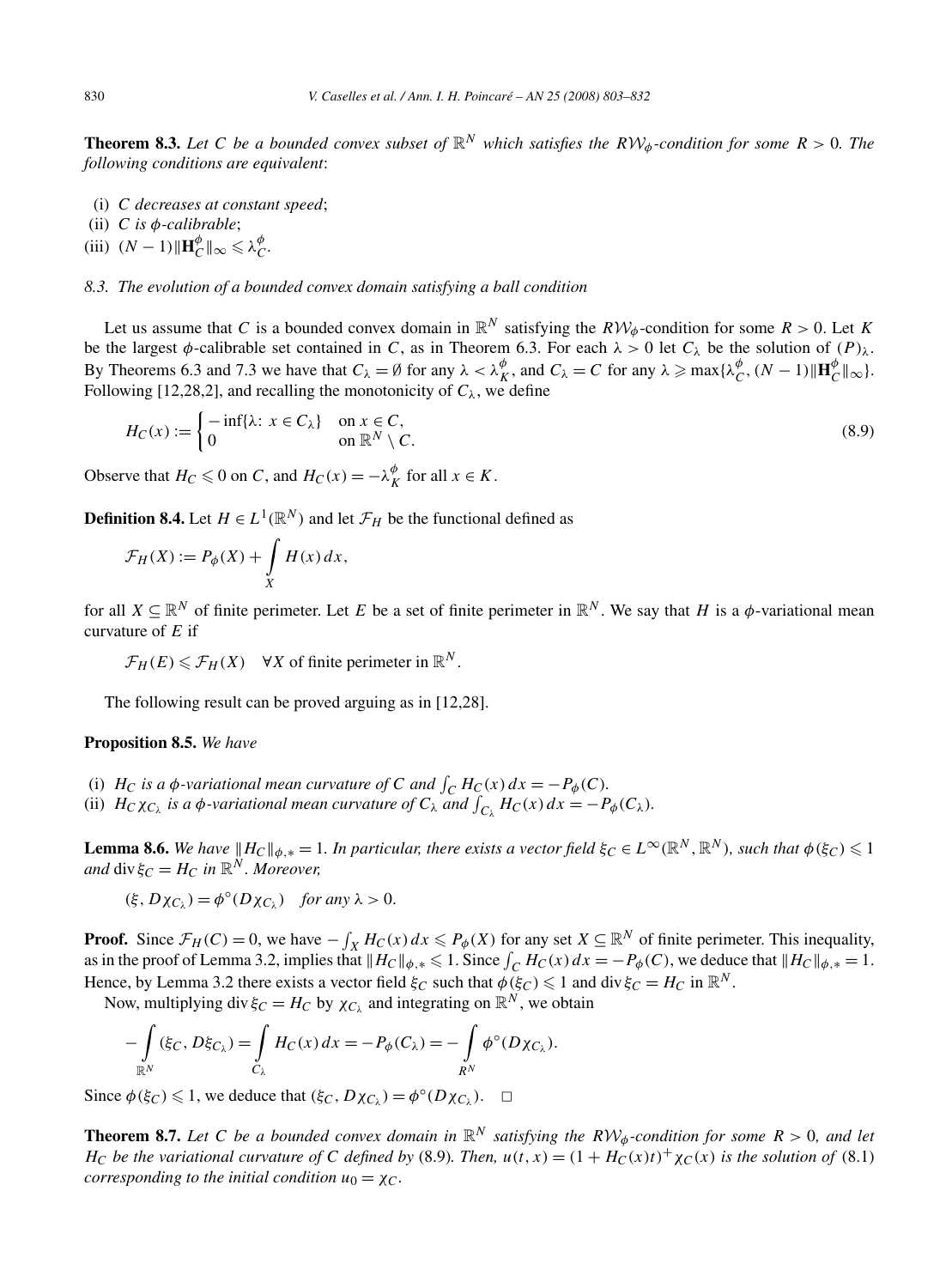**Proof.** Let  $t > 0$ . We have  $u_t(t, x) = sign^+(1 + H_C(x)t)H_C(x)$ , where  $sign^+(1 + H_C(x)t) = 1$  if and only if  $t < -\frac{1}{H_C(x)}$ , otherwise sign<sup>+</sup>(1 +  $H_C(x)t$ ) = 0. In particular, we observe that for  $t \ge \frac{1}{H_C}\|_{L^\infty(C)} = \frac{1}{\lambda_K^{\phi}}$  we have  $u_t = u = 0$ . Thus

$$
u_t(t, x) = H_C(x) \chi_{C_{1/t}}(x) \chi_{[0,T)}(t),
$$

where  $T := \frac{1}{\lambda_K^{\phi}}$ . Let  $\xi_C$  be the vector field given by Lemma 8.6. We have *K*

$$
[\xi_C \cdot \nu^{C_{1/s}}] = -\phi^{\circ}(\nu^{C_{1/s}}) \quad \text{on } \partial C_{1/s},
$$

for all  $s > 0$ . Arguing as in [14,17], we now modify the vector field  $\xi_C$  in such a way that its modification  $\xi(t, x)$ satisfies  $\xi(t, x) \in X_2(\mathbb{R}^N)$  and div $(\xi(t, x)) = 0$  in  $\mathbb{R}^N \setminus C_{1/t}$ . If  $t \geq \frac{1}{\lambda_K^{\phi}}$ , we set  $\xi(t, x) := 0$ . By Lemma 8.6, we have

$$
(\xi(t), Du(t)) = \phi^{\circ}(Du(t))
$$
 and

$$
\operatorname{div}\xi(t) = H_C(x)\chi_{C_{1/t}} = u_t \quad \forall t \in (0, T).
$$

By the characterization of *∂Ψφ* given in Lemma 3.1 and recalling Theorem 8.2, we get that *u(t)* is the unique strong solution of (8.1), corresponding to the initial condition  $u_0 = \chi_C$ .  $\Box$ 

**Remark 8.8.** The proof also shows that actually, for a convex initial data,  $u(t, x)$  is the solution of the problem  $(Q)$ <sub>λ</sub> defined in (4.1) for  $\lambda = 1/t$ .

#### **Acknowledgement**

The first author acknowledges partial support by the Departament d'Universitats, Recerca i Societat de la Informació de la Generalitat de Catalunya and by PNPGC project, reference BFM2003-02125. The second author acknowledges the support of the Agence Nationale de la Recherche, Project ANR-06-BLAN 0082. The third author acknowledges partial support by PNPCG project, reference BFM2002-01145. The authors acknowledge the kind hospitality and the support of the Centro De Giorgi of the Scuola Normale Superiore di Pisa.

#### **References**

- [1] F. Alter, V. Caselles, Uniqueness of the Cheeger set of a convex body, Preprint CVGMT, Scuola Normale di Pisa, 2007.
- [2] F. Alter, V. Caselles, A. Chambolle, A characterization of convex calibrable sets in  $\mathbb{R}^N$ , Math. Ann. 332 (2) (2005) 329–366.
- [3] F. Alter, V. Caselles, A. Chambolle, Evolution of characteristic functions of convex sets in the plane by the minimizing total variation flow, Interfaces Free Bound. 7 (1) (2005) 29–53.
- [4] M. Amar, G. Bellettini, A notion of total variation depending on a metric with discontinuous coefficients, Ann. Inst. H. Poincaré Anal. Non Linéaire 11 (1) (1994) 91–133.
- [5] L. Ambrosio, Movimenti minimizzanti, Rend. Accad. Naz. Sci. XL Mem. Mat. Appl. (5) 19 (1995) 191–246.
- [6] L. Ambrosio, N. Fusco, D. Pallara, Functions of Bounded Variation and Free Discontinuity Problems, Oxford Mathematical Monographs, The Clarendon Press, Oxford University Press, New York, 2000.
- [7] F. Andreu, C. Ballester, V. Caselles, J.M. Mazón, The Dirichlet problem for the total variation flow, J. Funct. Anal. 180 (2) (2001) 347–403.
- [8] F. Andreu, V. Caselles, J.M. Mazón, A parabolic quasilinear problem for linear growth functionals, Rev. Mat. Iberoamericana 18 (1) (2002) 135–185.
- [9] F. Andreu-Vaillo, V. Caselles, J.M. Mazón, Parabolic Quasilinear Equations Minimizing Linear Growth Functionals, Progress in Mathematics, vol. 223, Birkhäuser Verlag, Basel, 2004.
- [10] G. Anzellotti, Pairings between measures and bounded functions and compensated compactness, Ann. Mat. Pura Appl. (4) 135 (1984) 293– 318, 1983.
- [11] F.V. Atkinson, L.A. Peletier, Bounds for vertical points of solutions of prescribed mean curvature type equations. I, Proc. Roy. Soc. Edinburgh Sect. A 112 (1–2) (1989) 15–32.
- [12] E. Barozzi, The curvature of a set with finite area, Atti Accad. Naz. Lincei Cl. Sci. Fis. Mat. Natur. Rend. Lincei (9) Mat. Appl. 5 (2) (1994) 149–159.
- [13] G. Bellettini, V. Caselles, A. Chambolle, M. Novaga, Crystalline mean curvature flow of convex sets, Arch. Ration. Mech. Anal. 179 (1) (2006) 109–152.
- [14] G. Bellettini, V. Caselles, M. Novaga, The total variation flow in R*<sup>N</sup>* , J. Differential Equations 184 (2) (2002) 475–525.
- [15] G. Bellettini, M. Novaga, Approximation and comparison for nonsmooth anisotropic motion by mean curvature in **R***<sup>N</sup>* , Math. Models Methods Appl. Sci. 10 (1) (2000) 1–10.